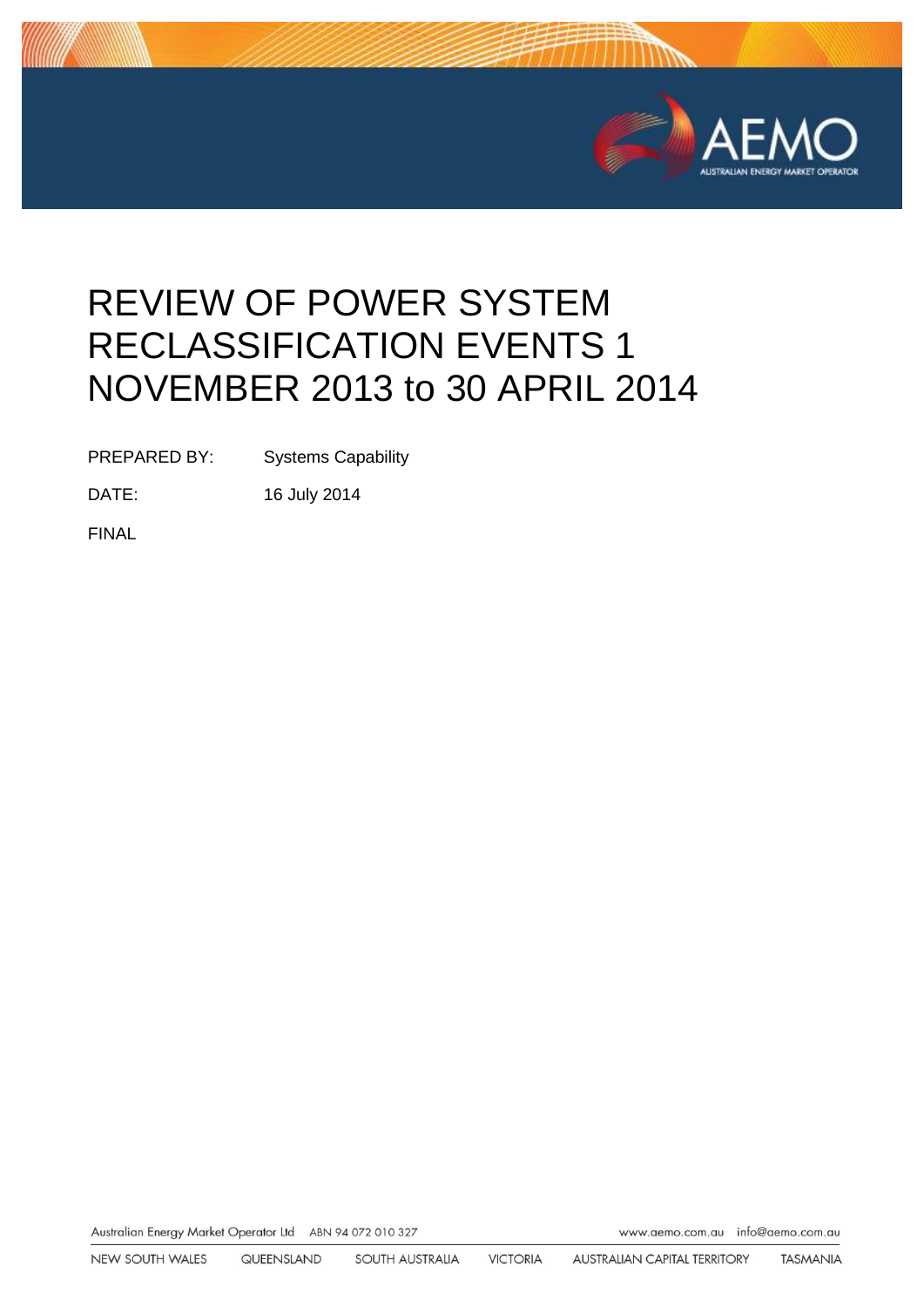

## **Contents**

| 1              |  |
|----------------|--|
| $\overline{2}$ |  |
| 3              |  |
| $\overline{4}$ |  |
| 5              |  |
| 5.1            |  |
| 5.2            |  |
| 5.3            |  |
| 5.4            |  |
| 6              |  |
| 7              |  |
| 8              |  |
| 9              |  |
| 10             |  |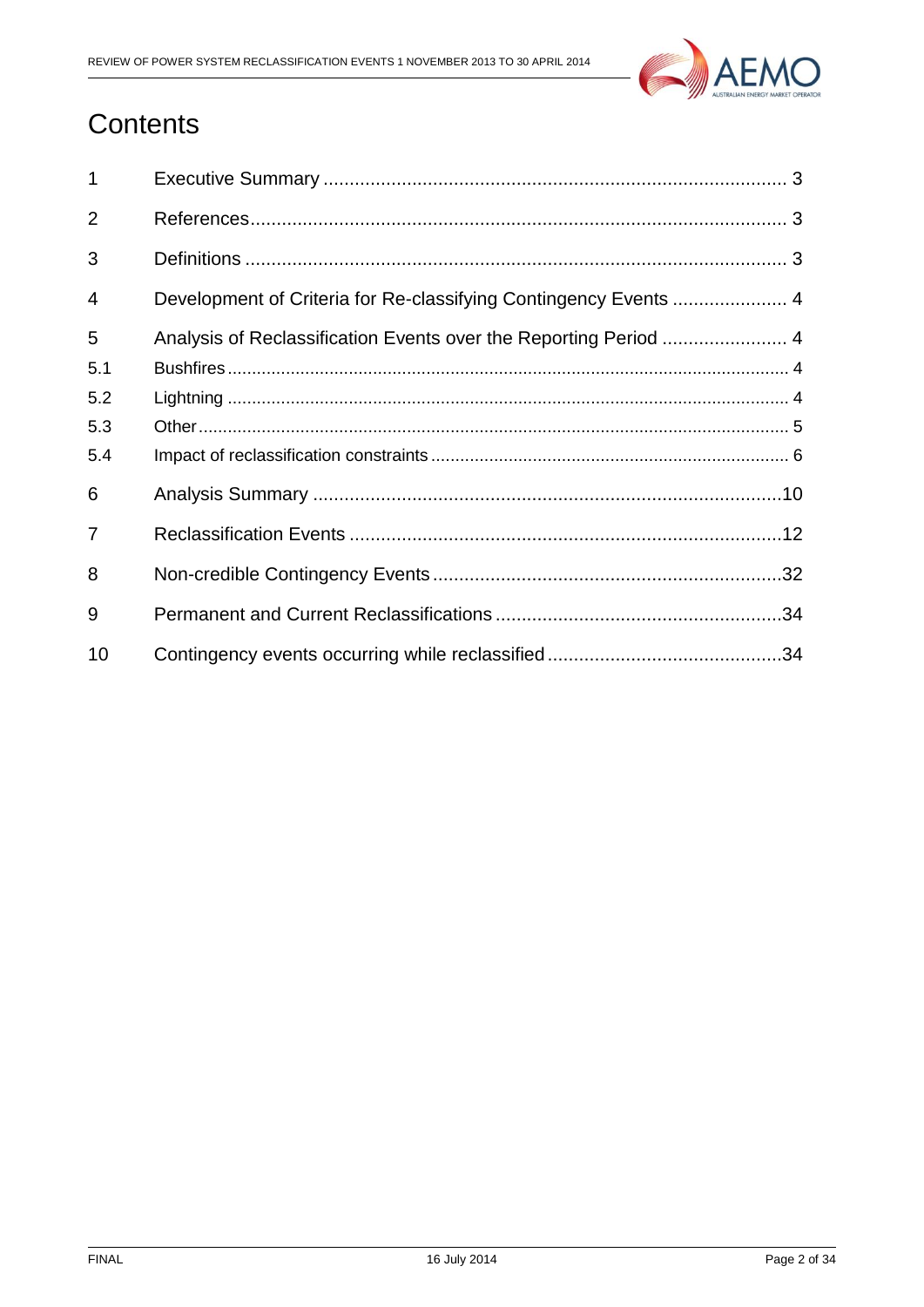

### <span id="page-2-0"></span>**1 Executive Summary**

The power system is operated such that the loss of single elements in the transmission network such as transmission lines or transformers or the loss of single generating units (known as "credible contingency events") can be accommodated without causing further problems and thus avoiding a cascade failure. This is known as a "secure operating state".

It cannot be guaranteed that at all times the power system will withstand the simultaneous loss of multiple transmission elements or generating units or loss of more secure elements such as busbars (known as "non-credible contingency events").

However under abnormal conditions where the likelihood of multiple failures is increased then AEMO will may temporarily adjust the operation of the power system so that it can withstand the loss of certain multiple elements which are at that time under a known threat. This process is termed "reclassification of a contingency event". Abnormal conditions are conditions posing added risks to the power system, including without limitation, severe weather conditions, lightning, storms and bushfires.

Examples of such reclassifications might be a reclassification of the loss of both circuits of a double circuit transmission line in the presence of lightning or loss of two transmission circuits in a common easement under threat from bushfires.

Rule 4.2.3B was introduced into the National Electricity Rules on the 23 October 2008 to ensure that such reclassification processes are undertaken in a methodical and organised manner.

This Rule requires *AEMO* to establish criteria that it must use when considering whether the existence of *abnormal conditions* makes the occurrence of a *non-credible contingency event*  reasonably possible under NER clause 4.2.3A (e).

The decision making processes have been designed with a view to providing effective actions on a practical basis. This improves the efficiency of criteria assessment and decision delivery. For instance, to be effective any decision making process regarding reclassification needs to be capable of being made within about 15 minutes of the receipt and assessment of information.

National Electricity Rule 4.2.3 A (i) requires AEMO to issue a report at intervals of six months setting out the reasons for all decisions to reclassify *non- credible contingency events* to *be credible contingency events* under clause 4.2.3A (g) during the relevant period.

The report:

- 1. must include an explanation of how AEMO applied the criteria established in accordance with 4.2.3B for each of those decisions; and
- 2. may also include AEMO's analysis of re-classification trends during the relevant period and its appraisal of the appropriateness and effectiveness of the relevant criteria that were applied in the case of each reclassification decision.

<span id="page-2-1"></span>This report provides compliance with the above rule requirements.

#### **2 References**

<span id="page-2-2"></span>National Electricity Rules (NER).

#### **3 Definitions**

GPATS: Global Positioning and Tracking System. This is a Lightning Detection System used by AEMO Operations.

INDJI: (Indji Watch): used by AEMO Operations : is an internet based system that monitors live information feeds on hazards such as bushfires and compares them with locations of transmission assets.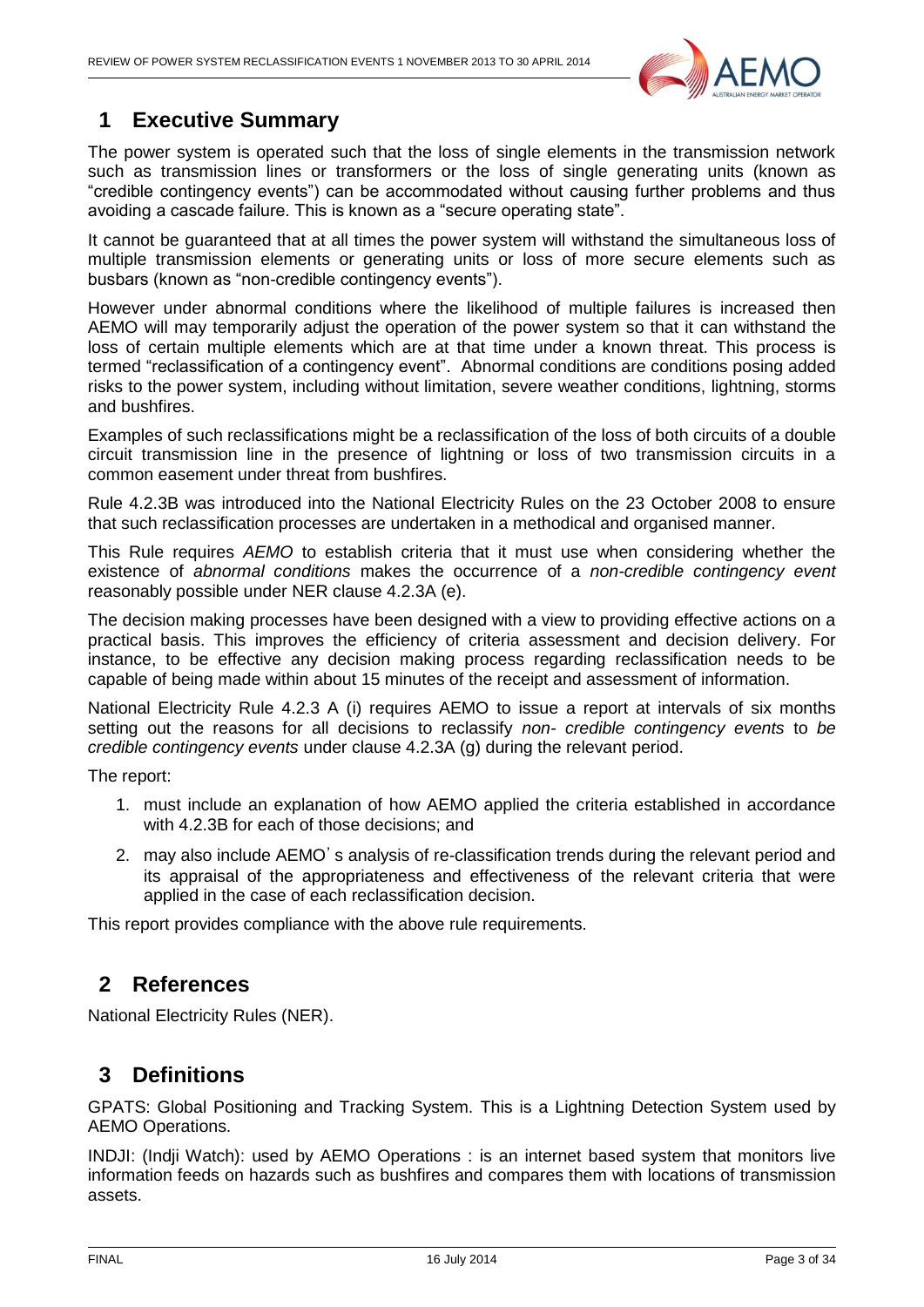

#### <span id="page-3-0"></span>**4 Development of Criteria for Re-classifying Contingency Events**

AEMO has established three categories of criteria required for the assessment of whether a *noncredible contingency event* is reclassified as *a credible contingency event*. They are

- **1. Bushfires**
- **2. Lightning** and,
- **3. Other -** comprises of but not limited to**;**
- the threat of disconnection of multiple generating units,
- the impact of pollution on transmission insulators,
- the impact of protection or control systems malfunction on plant or
- extreme weather conditions.

Following consultation with the relevant stakeholders, the criteria for assessing reclassifications is published in the **AEMO Operating Procedure Power System Security Guidelines SO\_OP3715.1** 

#### <span id="page-3-1"></span>**5 Analysis of Reclassification Events over the Reporting Period**

A total of 317 reclassifications were declared over the reporting period 1 November 2013 to 30 April 2014. These reclassifications are shown in in [Table 4.](#page-11-1) Of these 317 reclassifications there was only 1 event where the contingency actually occurred while it was reclassified.

In the same period there were 36 non-credible contingency events that occurred without prior reclassification. These non-credible contingency events are shown in [Table 5.](#page-31-1) Of these 36 noncredible contingency events 12 were reclassified after the contingency had occurred.

Reclassifications highlighted in **red** in [Table 4](#page-11-1) correspond to a non-credible contingency event in [Table 5,](#page-31-1) also highlighted in **red**, which resulted in a reclassification.

At the time of publication of this report 3 non-credible contingency events remained reclassified as credible contingency events. These events are listed in [Table 6](#page-33-2) and are likely to re-occur given similar conditions.

#### <span id="page-3-2"></span>**5.1 Bushfires**

Reclassifications for bushfires during the period were performed on the basis of established criteria as specified in SO OP3715. There were 7 reclassifications due to bushfires in the reporting period, compared with 10 reclassifications in the previous period. The reduced number of reclassifications may be due to the change in criteria for bushfire reclassification events. The contingency did not actually occur during any of these 7 reclassifications. None of the non-credible contingency events that occurred prior to reclassification, as listed in [Table 5](#page-31-1) were initiated by bushfires.

#### <span id="page-3-3"></span>**5.2 Lightning**

Reclassifications for lightning during the period were performed on the basis of established criteria in SO\_OP3715, which lists the vulnerable transmission lines which are eligible to be reclassified as a credible contingency event if lightning activity is detected in the vicinity of the lines.

Information from the AEMO GPATS was utilised in the assessment process.

There were 297 reclassification events due to lightning in this reporting period, compared to 151 events in the previous reporting period. There were more lightning reclassification events in the

<sup>1</sup> <sup>1</sup> The criteria relating to bushfires was reviewed and updated in December 2013. Refer to AEMO Communication 1457 dated 19/12/13.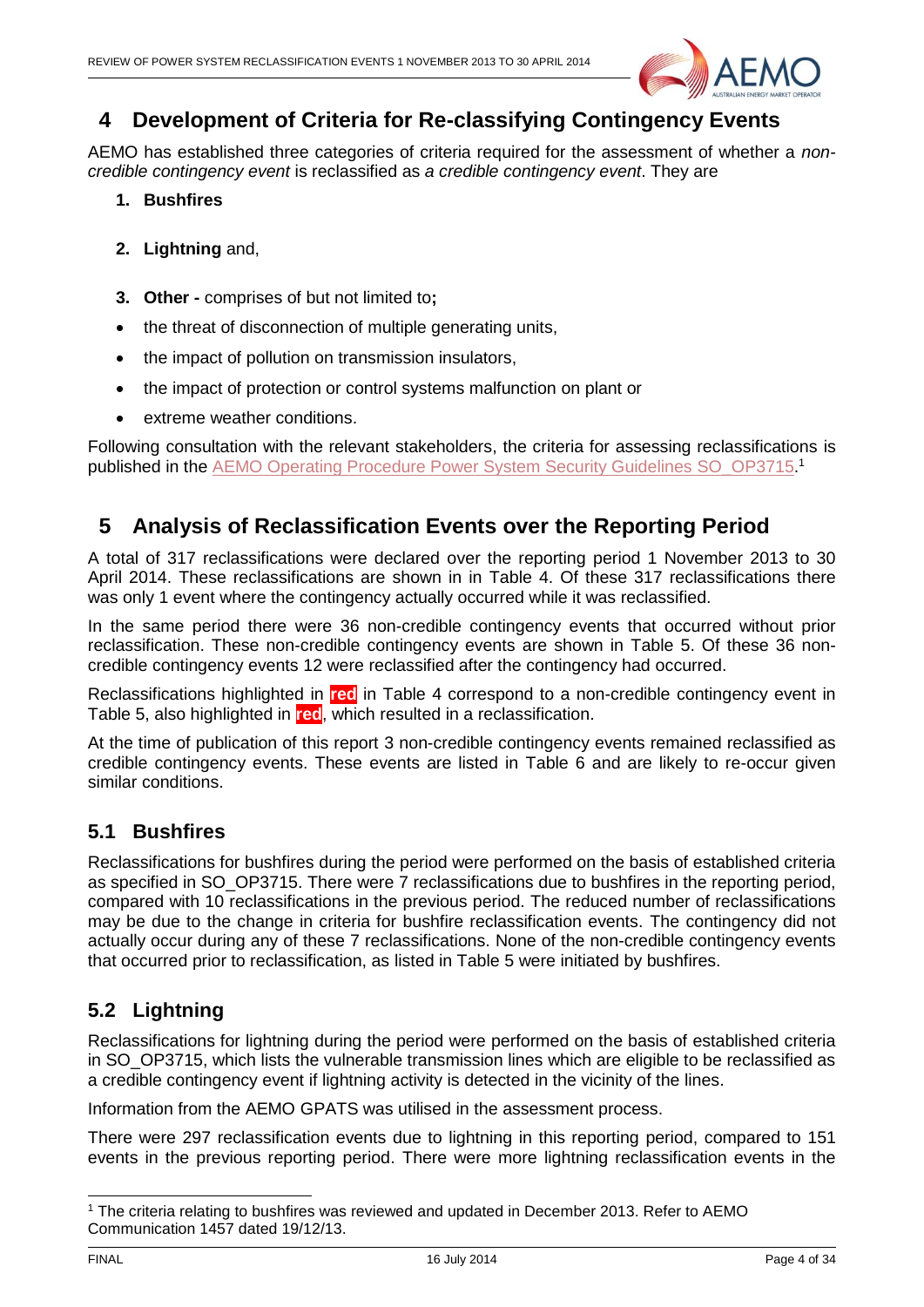

current period as this period covered the traditional lightning seasons. The contingency did not actually occur during any of these 297 lightning reclassifications. Two of the non-credible contingency events that occurred prior to reclassification, as listed in in [Table 5](#page-31-1) were initiated by lightning.

#### <span id="page-4-0"></span>**5.3 Other**

Under the "Other" category 13 reclassifications occurred over the reporting period. These contingency events were reclassified on the basis of the event having occurred, with a risk of reoccurrence. During one of these 13 reclassifications the contingency actually occurred, as listed in [Table 7.](#page-33-3)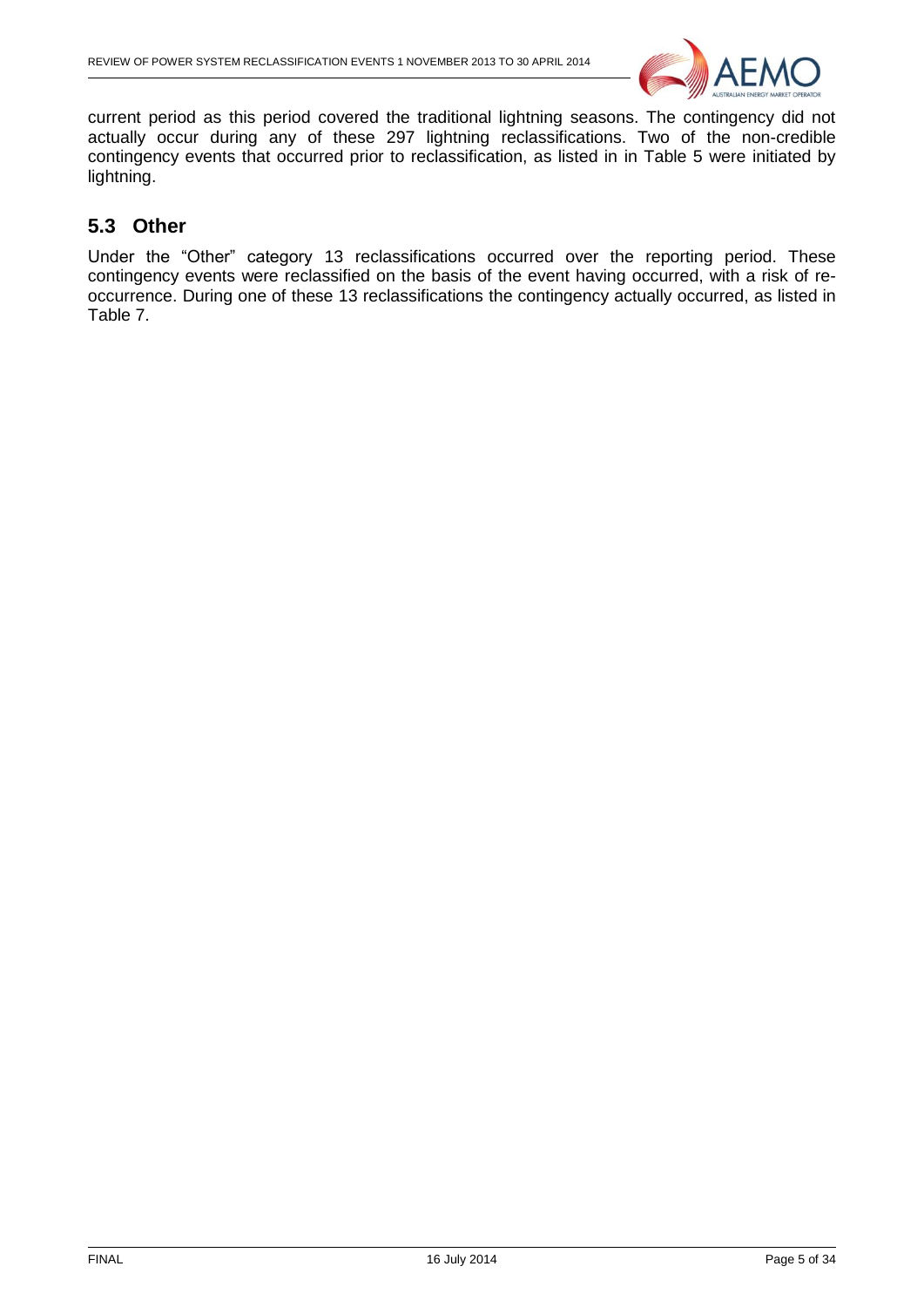

### **5.4 Impact of reclassification constraints**

A number of reclassification constraints bound over the reporting period. Details of these constraints are provided in Table 1.

#### Table 1 Reclassification constraints that bound over the reporting period

<span id="page-5-0"></span>

| <b>Start time</b> | <b>End time</b>  | <b>Reclassified equipment</b>                          | <b>Constraint</b>    | <b>Number of Dispatch Intervals binding</b> |
|-------------------|------------------|--------------------------------------------------------|----------------------|---------------------------------------------|
| 21/11/2013 09:30  | 21/11/2013 12:30 | George Town - Hadspen No. 1 and No. 2<br>220kV lines   | T>T_GT_HA_3A_N-2     | 36                                          |
| 22/11/2013 14:15  | 22/11/2013 16:30 | Farrell - Sheffield No. 1 and No. 2 220kV lines        | T>T FASH 1 N-2       | 44                                          |
| 22/11/2013 16:25  | 22/11/2013 19:50 | Hadspen - Palmerston No. 1 and No. 2<br>220kV lines    | T>T_HAGT_N-2         | 41                                          |
| 23/11/2013 11:25  | 23/11/2013 15:40 | George Town - Hadspen No. 1 and No. 2<br>220kV lines   | T>T GT HA 3A N-2     | 51                                          |
|                   |                  |                                                        | F_T++FASH_N-2_TG_R6  | 42                                          |
| 23/11/2013 11:40  | 23/11/2013 15:15 |                                                        | F T++FASH N-2 TG R5  | 42                                          |
|                   |                  | Farrell - Sheffield No. 1 and No. 2 220kV lines        | F T++FASH N-2 TG R60 | 40                                          |
|                   |                  |                                                        | F_T+FASH_N-2_RREG    | 66                                          |
|                   |                  |                                                        | F_T++FASH_N-2_TG_R5  | 27                                          |
| 28/11/2013 03:00  | 28/11/2013 05:35 | Farrell - Sheffield No. 1 and No. 2 220kV lines        | F T++FASH N-2 TG R60 | $\mathbf{1}$                                |
|                   |                  |                                                        | F_T++FASH_N-2_TG_R6  | $\overline{7}$                              |
|                   |                  |                                                        | T>T FASH 1 N-2       | 2                                           |
| 28/11/2013 03:35  | 28/11/2013 07:20 | Liapootah - Palmerston No. 1 and No. 2<br>220kV lines  | T>T_NIL_LIPM_N-2_2A  | 35                                          |
| 28/11/2013 15:45  | 28/11/2013 17:50 | Hadspen - Palmerston No. 1 and No. 2<br>220kV lines    | T>T_HAGT_N-2         | 25                                          |
| 28/11/2013 16:30  | 28/11/2013 17:50 | George Town - Hadspen No. 1 and No. 2<br>220kV lines   | T>T HAGT N-2         | 16                                          |
| 04/12/2013 10:25  | 04/12/2013 11:20 | George Town - Hadspen No. 1 and No. 2<br>220kV lines   | T>T GT HA 3A N-2     | 4                                           |
| 04/12/2013 10:25  | 04/12/2013 11:20 | George Town - Sheffield No. 1 and No. 2<br>220kV lines | T>T_HAGT_SHGT_N-2    | 8                                           |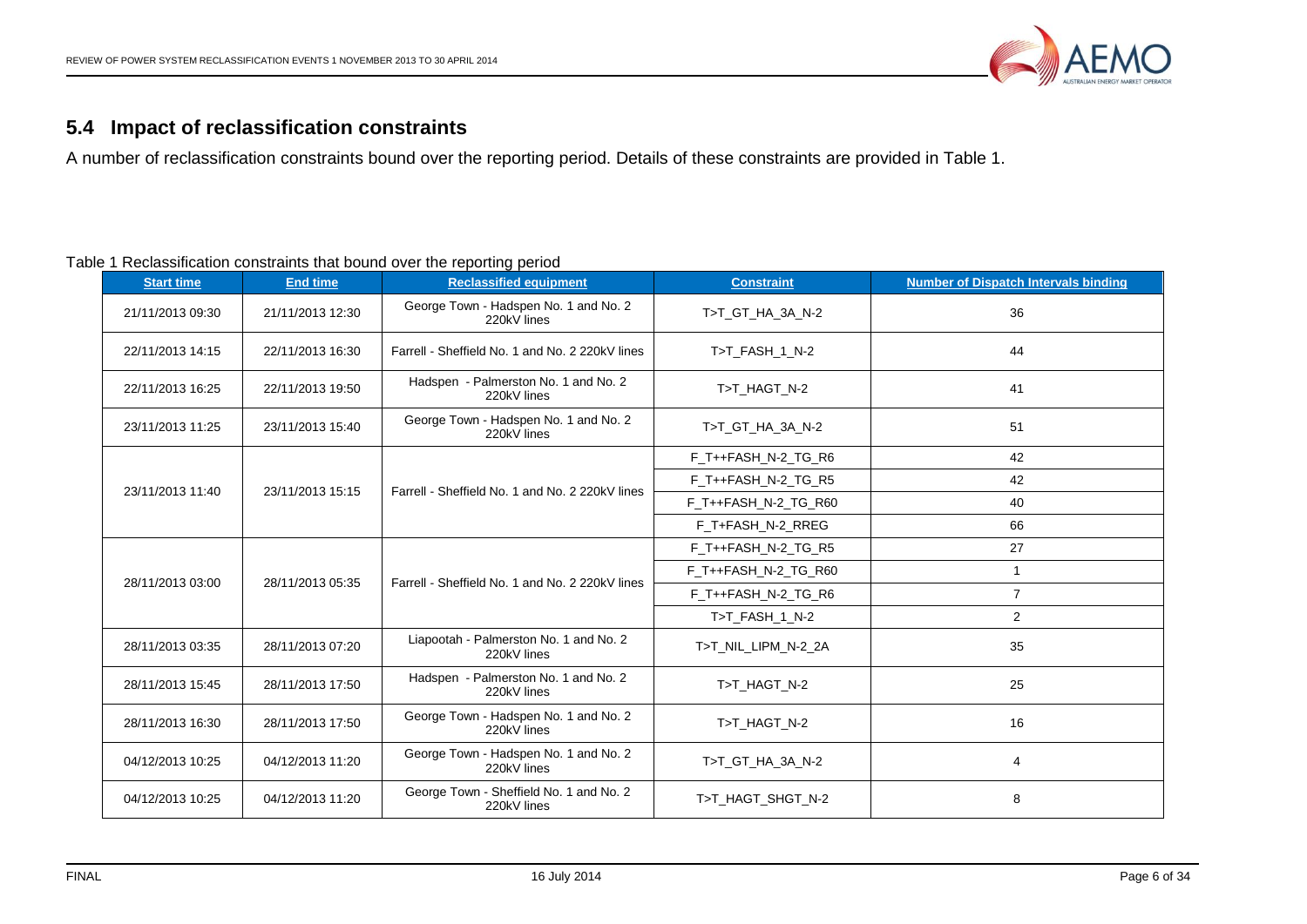

| <b>Start time</b> | <b>End time</b>  | <b>Reclassified equipment</b>                          | <b>Constraint</b>   | <b>Number of Dispatch Intervals binding</b> |
|-------------------|------------------|--------------------------------------------------------|---------------------|---------------------------------------------|
|                   |                  |                                                        | T>T_HAGT_SHGT_N-2   | 4                                           |
| 05/12/2013 11:05  | 05/12/2013 13:40 | George Town - Sheffield No. 1 and No. 2<br>220kV lines | T>T PMHA SHGT N-2   | $\overline{2}$                              |
|                   |                  |                                                        | T>T_GTSH_220_1_N-2  | 27                                          |
|                   |                  |                                                        | T_FASH_MAXGEN_1     | 16                                          |
| 05/12/2013 11:10  | 05/12/2013 13:40 | Farrell - Sheffield No. 1 and No. 2 220kV lines        | T>T_FASH_1_N-2      | 16                                          |
|                   |                  |                                                        | F T++FASH N-2 TG R5 | 8                                           |
| 05/12/2013 12:30  | 05/12/2013 13:40 | George Town - Hadspen No. 1 and No. 2<br>220kV lines   | T>T_GT_HA_3A_N-2    | 12                                          |
| 05/12/2013 13:45  | 05/12/2013 15:20 | Hadspen - Palmerston No. 1 and No. 2<br>220kV lines    | T>T_HAGT_N-2        | 16                                          |
| 22/12/2013 10:30  | 22/12/2013 12:45 | Farrell - Sheffield No. 1 and No. 2 220kV lines        | T>T_FASH_1_N-2      | 48                                          |
| 22/12/2013 12:00  | 22/12/2013 12:55 | Liapootah - Palmerston No. 1 and No. 2<br>220kV lines  | T>T_NIL_LIPM_N-2_2A | 11                                          |
| 26/12/2013 10:50  | 26/12/2013 11:50 | Farrell - Sheffield No. 1 and No. 2 220kV lines        | T>T_FASH_1_N-2      | 20                                          |
| 17/01/2014 05:40  | 17/01/2014 07:00 | Farrell Reece No. 1 and No. 2 220kV lines              | F_T+FARE_N-2_TG_R5  | 18                                          |
|                   |                  |                                                        | F_T++FARE_N-2_TG_R5 | $\mathbf{1}$                                |
| 17/01/2014 22:30  | 18/01/2014 00:00 | George Town - Hadspen No. 1 and No. 2<br>220kV lines   | T>T_GT_HA_3A_N-2    | 13                                          |
| 24/01/2014 04:30  | 24/01/2014 06:15 | George Town - Hadspen No. 1 and No. 2<br>220kV lines   | T>T_GT_HA_3A_N-2    | 19                                          |
| 07/02/2014 10:00  | 07/02/2014 11:10 | Liapootah - Palmerston No. 1 and No. 2<br>220kV lines  | T>T_NIL_LIPM_N-2_2A | 14                                          |
| 07/02/2014 10:10  | 07/02/2014 11:10 | Hadspen - Palmerston No. 1 and No. 2<br>220kV lines    | T>T_HAGT_N-2        | 12                                          |
| 09/02/2014 12:55  | 09/02/2014 16:45 | Liapootah - Palmerston No. 1 and No. 2<br>220kV lines  | T>T_NIL_LIPM_N-2_2A | 43                                          |
| 14/02/2014 13:55  | 14/02/2014 17:20 | Liapootah - Palmerston No. 1 and No. 2<br>220kV lines  | T>T_NIL_LIPM_N-2_2A | 22                                          |
| 14/02/2014 15:35  | 14/02/2014 17:20 | Hadspen - Palmerston No. 1 and No. 2<br>220kV lines    | T>T_HAGT_N-2        | 21                                          |
| 15/02/2014 13:35  | 15/02/2014 22:05 | Liapootah - Palmerston No. 1 and No. 2<br>220kV lines  | T>T_NIL_LIPM_N-2_2A | 62                                          |
| 15/02/2014 15:30  | 15/02/2014 20:35 | Hadspen - Palmerston No. 1 and No. 2<br>220kV lines    | T>T_HAGT_N-2        | 61                                          |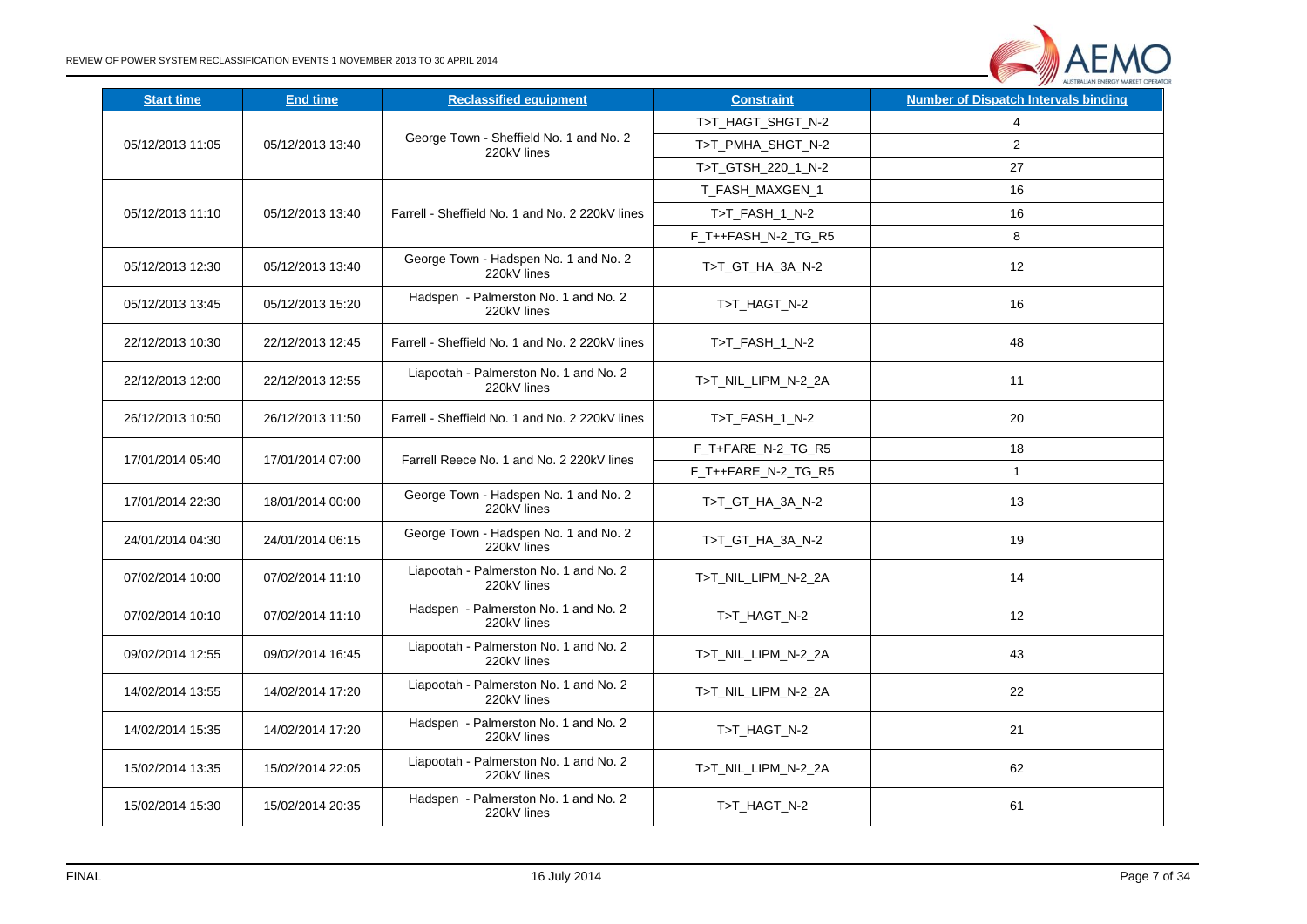

| <b>Start time</b> | <b>End time</b>  | <b>Reclassified equipment</b>                         | <b>Constraint</b>    | <b>Number of Dispatch Intervals binding</b> |
|-------------------|------------------|-------------------------------------------------------|----------------------|---------------------------------------------|
|                   |                  |                                                       | F T++FASH N-2 TG R5  | 38                                          |
| 15/02/2014 16:20  | 15/02/2014 21:40 | Farrell - Sheffield No. 1 and No. 2 220kV lines       | F_T++FASH_N-2_TG_R60 | 31                                          |
|                   |                  |                                                       | F_T++FASH_N-2_TG_R6  | 19                                          |
| 19/02/2014 09:20  | 19/02/2014 12:50 | Farrell Reece No. 1 and No. 2 220kV lines             | F_T++FARE_N-2_TG_R6  | $\mathbf{1}$                                |
|                   |                  |                                                       | F T++FARE N-2 TG R60 | $\mathbf{1}$                                |
| 19/02/2014 10:45  | 19/02/2014 13:15 | Farrell - Sheffield No. 1 and No. 2 220kV lines       | T_T_FASH_7_N-2       | 30                                          |
| 20/02/2014 18:30  | 20/02/2014 19:15 | George Town - Hadspen No. 1 and No. 2<br>220kV lines  | T>T_GT_HA_3A_N-2     | 9                                           |
|                   |                  | George Town - Hadspen No. 1 and No. 2                 | T>T GT HA 3A N-2     | 13                                          |
| 05/03/2014 02:25  | 05/03/2014 05:00 | 220kV lines                                           | T>T_HAGT_N-2         | 14                                          |
| 05/03/2014 03:50  | 05/03/2014 05:30 | Hadspen - Palmerston No. 1 and No. 2<br>220kV lines   | T>T_HAGT_N-2         | 20                                          |
| 05/03/2014 04:05  | 05/03/2014 05:30 | Liapootah - Palmerston No. 1 and No. 2<br>220kV lines | T>T_NIL_LIPM_N-2_2A  | 13                                          |
| 11/03/2014 10:15  | 11/03/2014 11:10 | Farrell - Sheffield No. 1 and No. 2 220kV lines       | T_T_FASH_7_N-2       | 11                                          |
| 11/03/2014 12:55  | 11/03/2014 19:05 | Farrell - Sheffield No. 1 and No. 2 220kV lines       | T T FASH 7 N-2       | 73                                          |
| 11/03/2014 14:10  | 11/03/2014 19:05 | Hadspen - Palmerston No. 1 and No. 2<br>220kV lines   | T>T_HAGT_N-2         | 53                                          |
| 11/03/2014 14:10  | 11/03/2014 15:50 | Liapootah - Palmerston No. 1 and No. 2<br>220kV lines | T>T_NIL_LIPM_N-2_2A  | 3                                           |
| 11/03/2014 14:50  | 11/03/2014 16:00 | George Town - Hadspen No. 1 and No. 2<br>220kV lines  | T>T_HAGT_N-2         | 14                                          |
| 11/03/2014 16:25  | 11/03/2014 19:05 | Liapootah - Palmerston No. 1 and No. 2<br>220kV lines | T>T_NIL_LIPM_N-2_2A  | 16                                          |
|                   |                  | George Town - Hadspen No. 1 and No. 2                 | T>T_GT_HA_3A_N-2     | 6                                           |
| 11/03/2014 17:50  | 11/03/2014 19:05 | 220kV lines                                           | T>T_HAGT_N-2         | 9                                           |
|                   | 11/03/2014 21:15 | George Town - Hadspen No. 1 and No. 2                 | T>T_GT_HA_3A_N-2     | $\overline{2}$                              |
| 11/03/2014 19:45  |                  | 220kV lines                                           | T>T_HAGT_N-2         | 17                                          |
| 11/03/2014 19:50  | 11/03/2014 21:15 | Hadspen - Palmerston No. 1 and No. 2<br>220kV lines   | T>T_HAGT_N-2         | 17                                          |
| 11/03/2014 20:45  | 11/03/2014 21:30 | Farrell - Sheffield No. 1 and No. 2 220kV lines       | T T FASH 7 N-2       | 1                                           |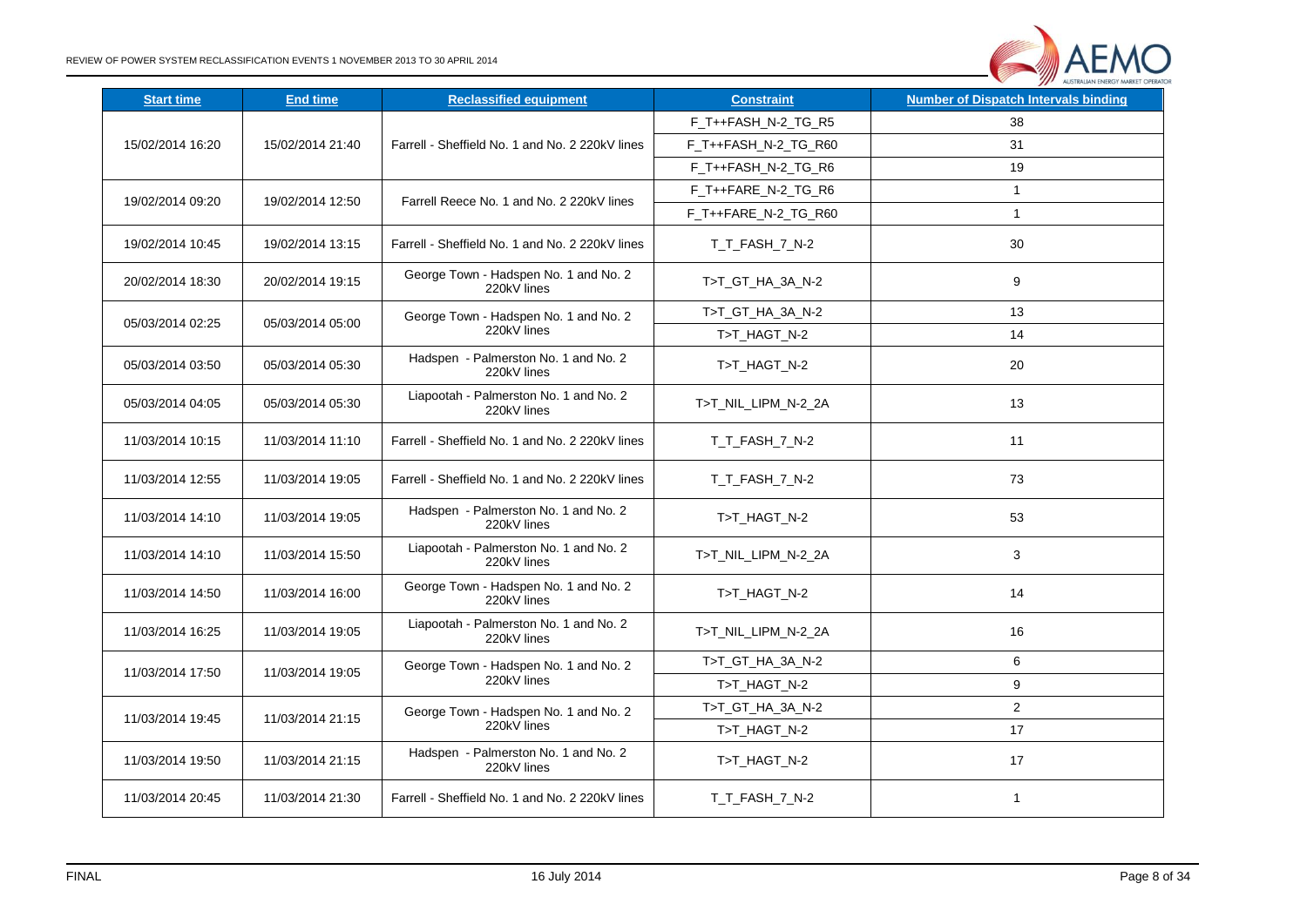

| <b>Start time</b> | <b>End time</b>  | <b>Reclassified equipment</b>                        | <b>Constraint</b>   | <b>Number of Dispatch Intervals binding</b> |
|-------------------|------------------|------------------------------------------------------|---------------------|---------------------------------------------|
| 01/04/2014 15:25  | 01/04/2014 17:15 | Rowville Yallourn No. 5 and No. 6 220kV lines        | V>V NIL ROYP56 R2 1 | 17                                          |
| 22/04/2014 07:00  | 22/04/2014 08:00 | George Town - Hadspen No. 1 and No. 2<br>220kV lines | T>T GT HA 3A N-2    |                                             |
| 26/04/2014 05:10  | 26/04/2014 07:10 | Farrell - Sheffield No. 1 and No. 2 220kV lines      | F T+FASH N-2 RREG   | 32                                          |
| 26/04/2014 06:30  | 26/04/2014 07:50 | George Town - Hadspen No. 1 and No. 2<br>220kV lines | T>T_GT_HA_3A_N-2    |                                             |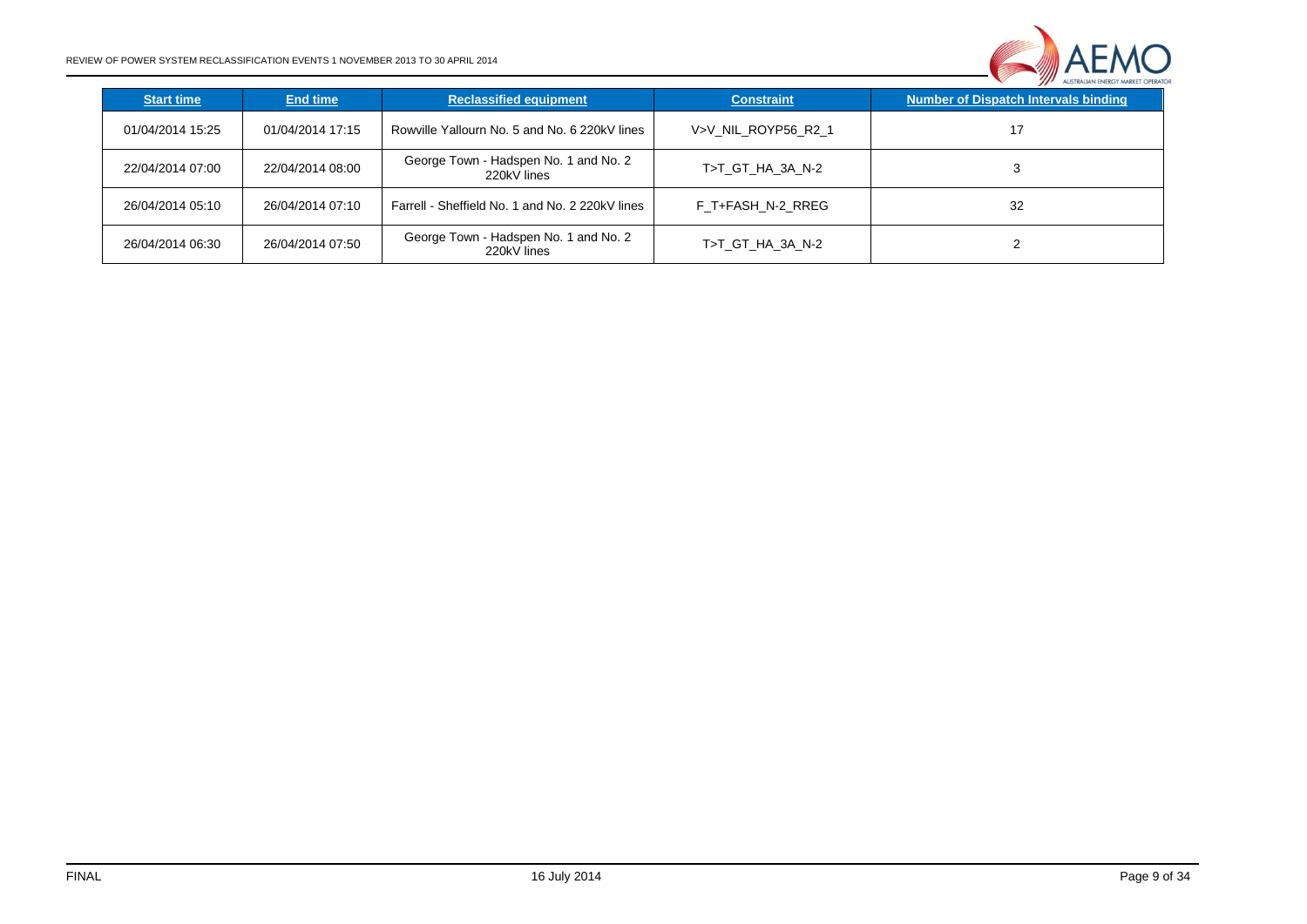

### <span id="page-9-0"></span>**6 Analysis Summary**

AEMO has analysed the reclassification trends during the relevant reporting period and has assessed the appropriateness and effectiveness of the relevant criteria that were applied in the case of each re-classification decision. AEMO has deemed they are appropriate however a number of issues associated with the bushfire reclassification guidelines were identified resulting in an update to the guidelines in December 2013.

Analysis of the reclassifications occurring over the reporting period 1 November 2013 to 30 April 2014 is summarised in [Table 2.](#page-9-1) Although the actual incidence of the event occurring is very low, generally the incidence of a normal credible contingency is also very low under similar conditions.

For the reporting period there was one incidence where the event actually occurred while it was reclassified as a credible contingency.

<span id="page-9-1"></span>Table 2 Statistics for reclassifications over the reporting period 1 November 2013 to 30 April 2014

| <b>Category</b>         | <b>Number Reclass</b><br><b>Events</b> | <b>Actual incidence of</b><br>contingency occurring<br>during reclassification |
|-------------------------|----------------------------------------|--------------------------------------------------------------------------------|
| <b>Bushfires</b>        |                                        |                                                                                |
| Lightning               | 297                                    |                                                                                |
| Other                   | 13                                     |                                                                                |
| <b>Total for Period</b> | 317                                    |                                                                                |

Figure 1 shows the number of reclassification events per region over the reporting period 1 November 2013 to 30 April 2014.



Figure 1 Reclassifications per region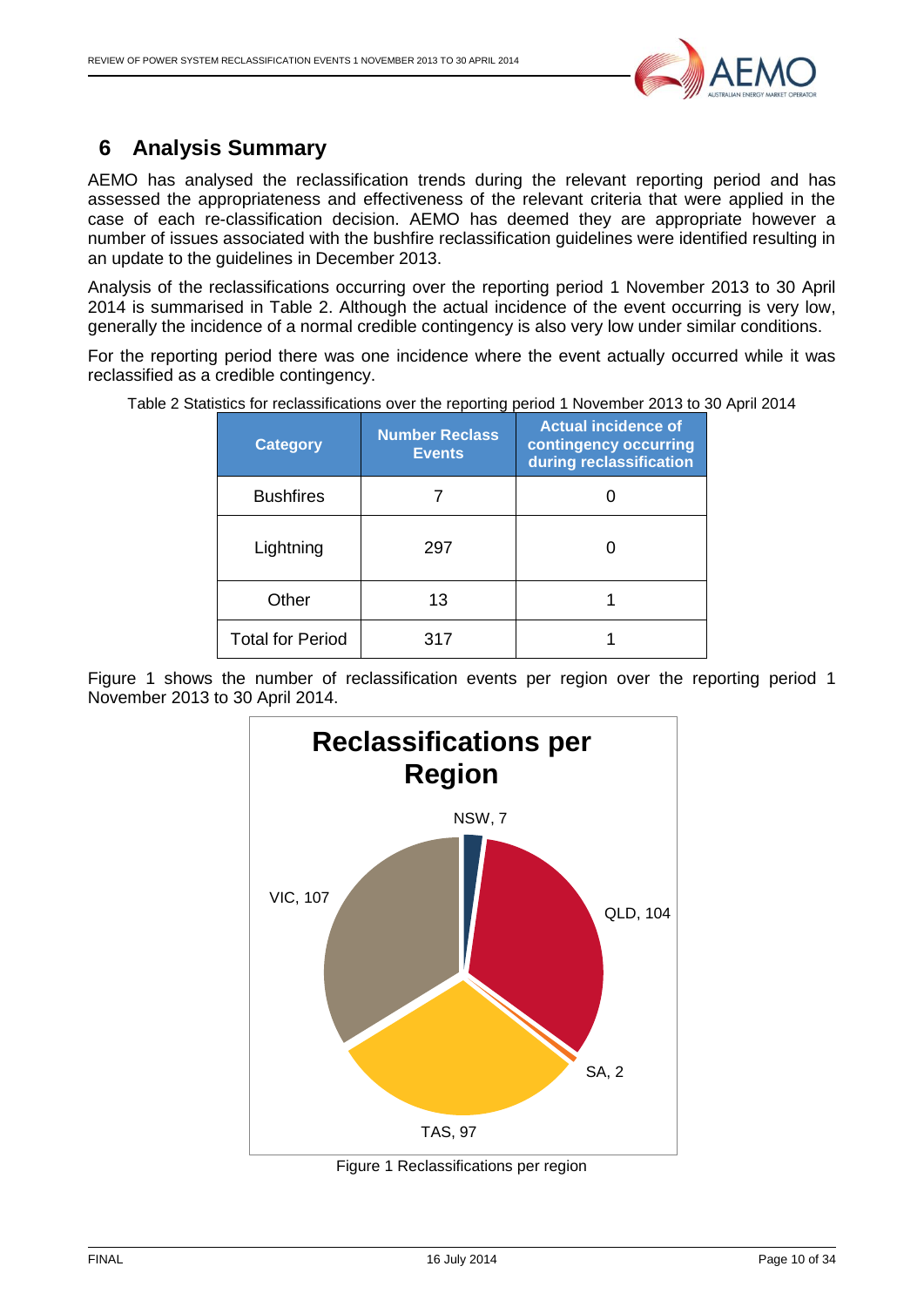

Table 3 shows the historical statistics for reclassification events.

#### Table 3 Historical statistics for reclassifications

|                         |                          |                     |                          |                     | <b>Other</b>                    |                                     |                   |                     |                                                         |                     |                          |                                 |                          |                                   |                                 |                          |                          |                     |
|-------------------------|--------------------------|---------------------|--------------------------|---------------------|---------------------------------|-------------------------------------|-------------------|---------------------|---------------------------------------------------------|---------------------|--------------------------|---------------------------------|--------------------------|-----------------------------------|---------------------------------|--------------------------|--------------------------|---------------------|
| <b>Reporting Period</b> |                          | <b>Bushfires</b>    |                          | <b>Lightning</b>    |                                 | <b>Unknown</b><br><b>Protection</b> |                   |                     | <b>Weather</b><br><b>Pollution</b><br><b>conditions</b> |                     |                          | <b>Station</b><br>configuration |                          | <b>Auxiliary supply</b><br>outage |                                 | <b>Totals for Period</b> |                          |                     |
|                         | <b>Reclass</b><br>Events | Actual<br>Incidence | <b>Reclass</b><br>Events | Actual<br>Incidence | <b>Reclass</b><br><b>Events</b> | Actual<br>Incidence                 | Reclass<br>Events | Actual<br>Incidence | <b>Reclass</b><br><b>Events</b>                         | Actual<br>Incidence | <b>Reclass</b><br>Events | Actual<br>Incidence             | Reclass<br><b>Events</b> | Actual<br>Incidence               | <b>Reclass</b><br><b>Events</b> | Actual<br>Incidence      | <b>Reclass</b><br>Events | Actual<br>Incidence |
| 23/10/08 to 23/04/09    | 6                        | 2                   | 96                       |                     | 0                               | $\mathbf 0$                         |                   | $\Omega$            | $\Omega$                                                | 0                   | $\Omega$                 | 0                               | $\Omega$                 | 0                                 | $\mathbf 0$                     | $\Omega$                 | 103                      | 3                   |
| 24/04/09 to 23/10/09    |                          | $\mathbf{0}$        | 83                       | 0                   | 0                               | $\mathbf 0$                         | 4                 | $\Omega$            | 2                                                       | 0                   | 0                        | 0                               | $\Omega$                 | 0                                 | $\Omega$                        | 0                        | 90                       | $\mathbf 0$         |
| 24/10/09 to 30/04/10    | 2                        | 0                   | 256                      |                     | 0                               | 0                                   | 2                 | $\Omega$            | 0                                                       | 0                   |                          | $\Omega$                        | $\Omega$                 | $\Omega$                          | $\Omega$                        | 0                        | 261                      |                     |
| 01/05/10 to 30/10/10    | $\mathbf 0$              | $\mathbf{0}$        | 46                       |                     | 0                               | $\mathbf 0$                         |                   |                     | $\Omega$                                                | 0                   | $\Omega$                 | 0                               |                          | 0                                 |                                 | $\Omega$                 | 49                       | 2                   |
| 01/11/10 to 30/04/11    | $\Omega$                 | $\mathbf{0}$        | 278                      | 8                   |                                 | $\mathbf 0$                         | 6                 | $\Omega$            | 0                                                       | 0                   | 3                        | 0                               | $\Omega$                 | 0                                 | $\Omega$                        | $\Omega$                 | 288                      | 8                   |
| 01/05/11 to 31/10/11    | 2                        | 0                   | 81                       | 0                   |                                 | 0                                   | $\overline{2}$    | $\Omega$            | $\Omega$                                                | 0                   | $\Omega$                 | 0                               | $\Omega$                 | 0                                 |                                 | $\Omega$                 | 87                       | $\mathbf 0$         |
| 01/11/11 to 30/04/12    | $\Omega$                 | $\mathbf{0}$        | 299                      | $\overline{2}$      | $\overline{7}$                  | 3                                   | $\Omega$          | $\Omega$            | $\Omega$                                                | 0                   | $\Omega$                 | $\mathbf 0$                     | 0                        | $\Omega$                          | $\Omega$                        | $\Omega$                 | 306                      | 5                   |
| 01/05/12 to 31/10/12    | 3                        | $\mathbf{0}$        | 79                       | 0                   | 3                               | $\mathbf 0$                         |                   | $\Omega$            | 0                                                       | 0                   | $\Omega$                 | $\Omega$                        | 3                        | $\Omega$                          | $\Omega$                        | $\Omega$                 | 89                       | $\Omega$            |
| 01/11/12 to 30/04/13    | 13                       | $\mathbf{0}$        | 260                      | 0                   | 6                               | $\mathbf 0$                         | 3                 | $\Omega$            | 0                                                       | 0                   |                          | 0                               | 0                        | 0                                 |                                 | $\Omega$                 | 284                      | $\mathbf 0$         |
| 01/05/13 to 31/10/13    | 10 <sup>°</sup>          | $\Omega$            | 151                      | $\overline{2}$      |                                 | 0                                   | 5                 | $\Omega$            | $\Omega$                                                | 0                   | 4                        | 0                               | 3                        |                                   | $\Omega$                        | $\Omega$                 | 174                      | 3                   |
| 01/11/13 to 30/04/14    | $\overline{7}$           | $\overline{0}$      | 297                      | $\overline{0}$      | 2                               | $\overline{0}$                      | 4                 | -1                  | $\overline{0}$                                          | $\overline{0}$      | 3                        | $\overline{0}$                  | 4                        | $\overline{0}$                    | $\overline{0}$                  | $\overline{0}$           | 317                      |                     |
| <b>Totals</b>           | 44                       | $\overline{2}$      | 1926                     | 15                  | 21                              | 3                                   | 29                | $\mathbf{2}$        | $\overline{2}$                                          | $\bf{0}$            | 12                       | $\bf{0}$                        | 11                       |                                   | 3                               | $\mathbf{0}$             | 2048                     | 23                  |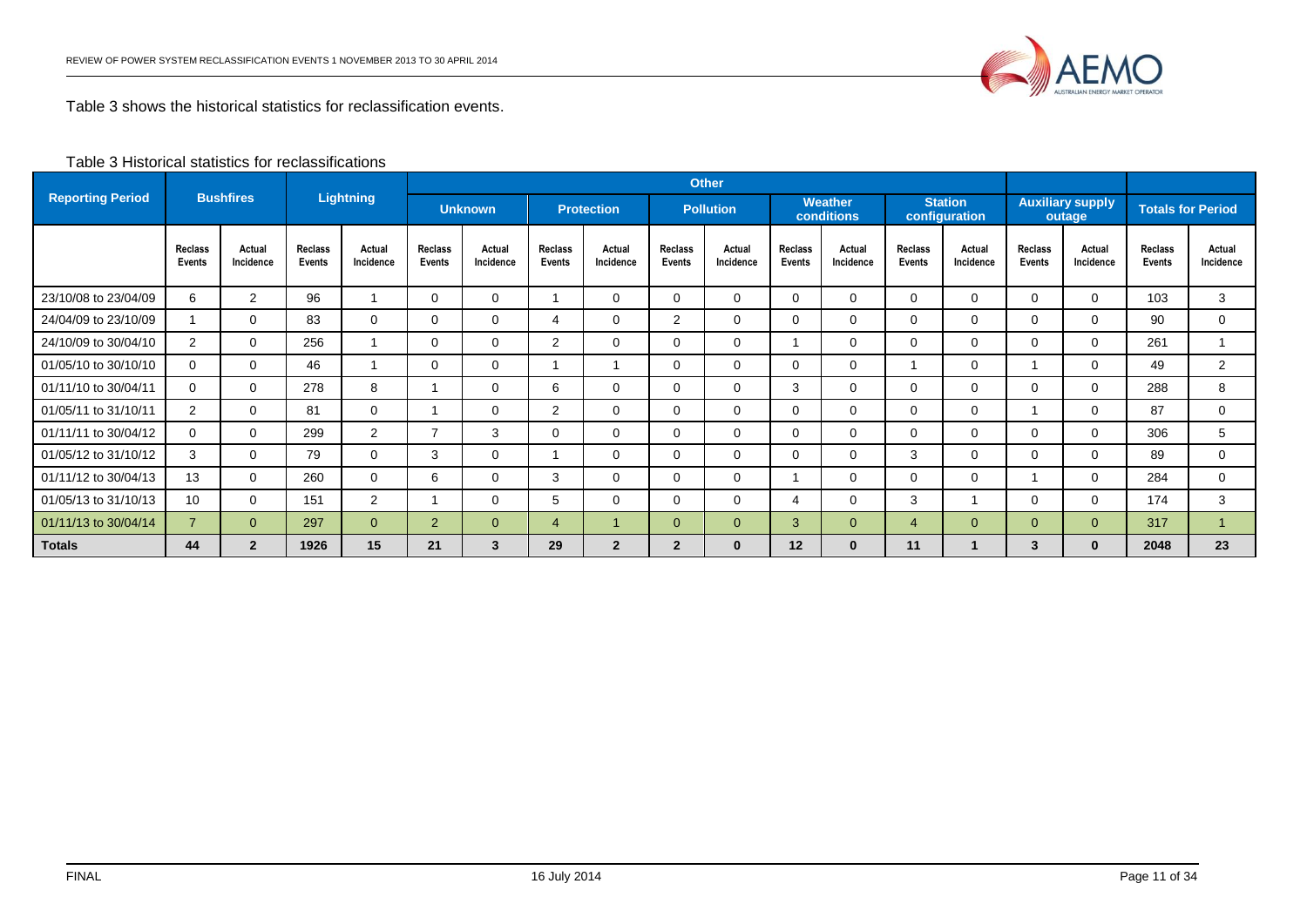

#### **Reclassification Events**

Table 4 Reclassification events from 1 November 2013 to 30 April 2013

<span id="page-11-1"></span><span id="page-11-0"></span>

| <b>Start MN</b> | <b>Start</b>     | <b>Actual End Date</b> | <b>End MN</b> | <b>Reclassified Equipment</b>                                                                        | <b>Region</b> | <b>Reason</b>    | <b>Source</b> |
|-----------------|------------------|------------------------|---------------|------------------------------------------------------------------------------------------------------|---------------|------------------|---------------|
|                 |                  |                        |               |                                                                                                      |               |                  |               |
| 43758           | 01/11/2013 11:25 | 01/11/2013 12:30       | 43759         | Moranbah Goonyella 7369 and 7370 132kV lines                                                         | QLD           | Lightning        | <b>GPATS</b>  |
| 43760           | 01/11/2013 13:00 | 01/11/2013 15:00       | 43762         | Moranbah Goonyella 7369 and 7370 132kV lines                                                         | QLD           | Lightning        | <b>GPATS</b>  |
| 43761           | 01/11/2013 13:00 | 01/11/2013 15:00       | 43763         | Kemmis Moranbah tee Burton Downs 7117 132kV line and Nebo<br>Moranbah tee Coppabella 7118 132kV line | QLD           | Lightning        | <b>GPATS</b>  |
| 43764           | 01/11/2013 15:10 | 01/11/2013 17:10       | 43768         | Chalumbin Woree 876 and 877 275kV lines                                                              | QLD           | Lightning        | <b>GPATS</b>  |
| 43766           | 01/11/2013 16:15 | 01/11/2013 19:10       | 43769         | Collinsville - Mackay tee Proserpine 7125 and 7126 132kV Lines                                       | QLD           | Lightning        | <b>GPATS</b>  |
| 43766           | 03/11/2013 10:45 | 03/11/2013 11:35       | 43780         | Hazelwood PS - Rowville No. 1 and 2 220kV lines                                                      | VIC           | Lightning        | <b>GPATS</b>  |
|                 |                  |                        |               |                                                                                                      |               |                  |               |
| 43778           | 03/11/2013 10:45 | 03/11/2013 11:35       | 43781         | Rowville Yallourn No. 5 and No. 6 220kV lines                                                        | <b>VIC</b>    | Lightning        | <b>GPATS</b>  |
| 43783           | 03/11/2013 14:50 | 03/11/2013 15:40       | 43784         | Eraring to Kemps Creek 5A1 and 5A2 500 kV lines                                                      | <b>NSW</b>    | <b>Bushfires</b> | <b>INJI</b>   |
| 43804           | 08/11/2013 13:10 | 08/11/2013 16:40       | 43811         | Sydney South to Kemps Creek 13 330 kV Line and Sydney North to<br>Kemps Creek 14 330 kV line         | <b>NSW</b>    | <b>Bushfires</b> | <b>INJI</b>   |
|                 |                  |                        |               |                                                                                                      |               |                  |               |
| 43805           | 08/11/2013 15:00 | 08/11/2013 16:55       | 43808         | Hazelwood PS - Rowville No. 1 and 2 220kV lines                                                      | <b>VIC</b>    | Lightning        | <b>GPATS</b>  |
| 43806           | 08/11/2013 15:00 | 08/11/2013 16:55       | 43807         | Rowville Yallourn No. 5 and No. 6 220kV lines                                                        | <b>VIC</b>    | Lightning        | <b>GPATS</b>  |
|                 |                  |                        |               |                                                                                                      |               |                  |               |
| 43817           | 10/11/2013 16:40 | 10/11/2013 18:00       | 43819         | Glenrowan - Dederang No. 1 and No. 3 220kV lines                                                     | <b>VIC</b>    | Lightning        | <b>GPATS</b>  |
| 43818           | 10/11/2013 16:40 | 10/11/2013 18:00       | 43820         | Eildon - Mt Beauty No. 1 and No. 2 220kV lines                                                       | <b>VIC</b>    | Lightning        | <b>GPATS</b>  |
|                 |                  |                        |               |                                                                                                      |               |                  |               |
| 43834           | 12/11/2013 15:45 | 12/11/2013 17:45       | 43836         | Chalumbin Woree 876 and 877 275kV lines                                                              | QLD           | Lightning        | <b>GPATS</b>  |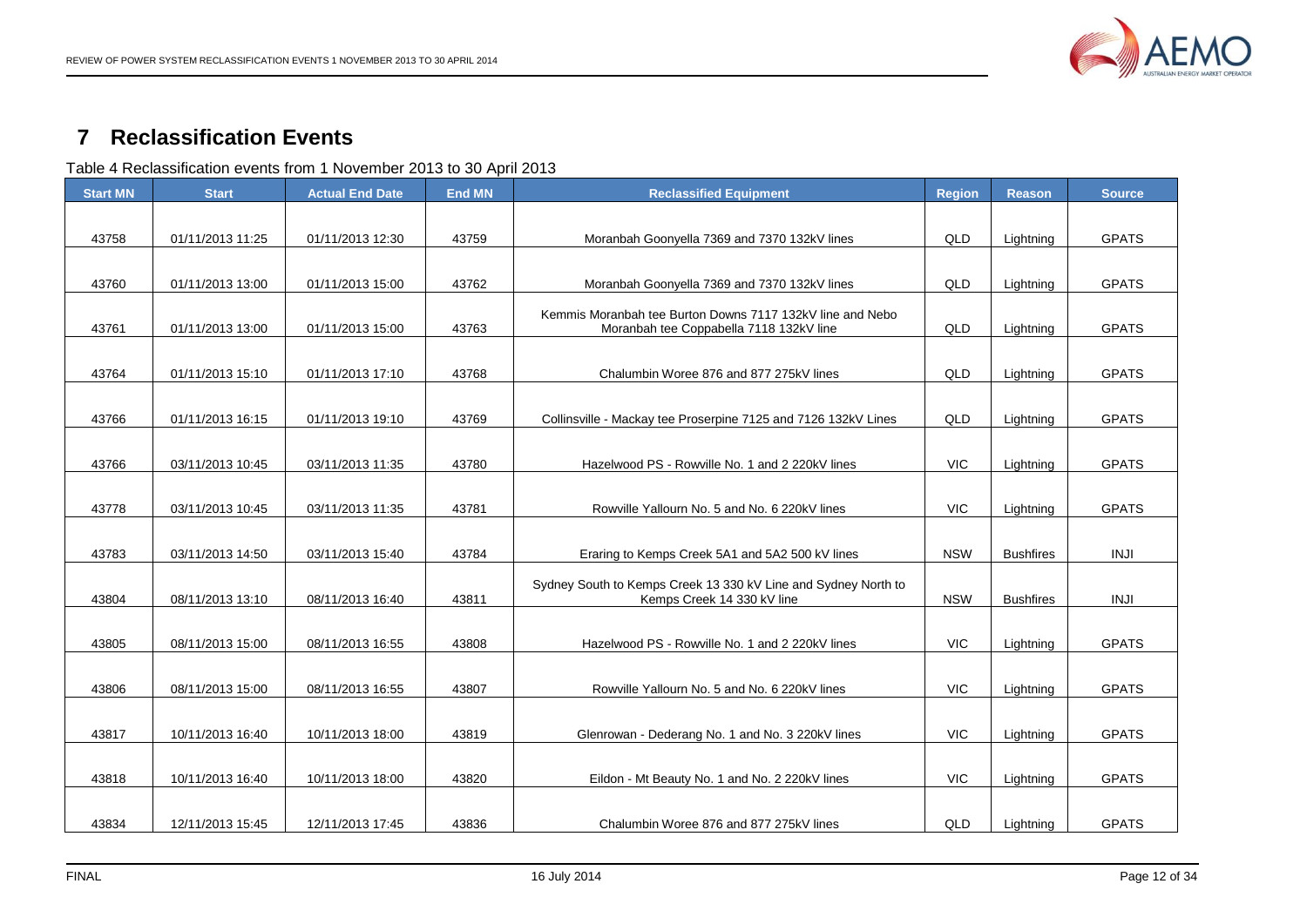

| <b>Start MN</b> | <b>Start</b>     | <b>Actual End Date</b> | <b>End MN</b> | <b>Reclassified Equipment</b>                                  | <b>Region</b> | <b>Reason</b> | <b>Source</b> |
|-----------------|------------------|------------------------|---------------|----------------------------------------------------------------|---------------|---------------|---------------|
|                 |                  |                        |               |                                                                |               |               |               |
| 43838           | 12/11/2013 19:40 | 12/11/2013 23:45       | 43840         | Moranbah Goonyella 7369 and 7370 132kV lines                   | QLD           | Lightning     | <b>GPATS</b>  |
|                 |                  |                        |               | Kemmis Moranbah tee Burton Downs 7117 132kV line and Nebo      |               |               |               |
| 43839           | 12/11/2013 19:50 | 13/11/2013 00:10       | 43841         | Moranbah tee Coppabella 7118 132kV line                        | QLD           | Lightning     | <b>GPATS</b>  |
|                 |                  |                        |               |                                                                |               |               |               |
| 43849           | 14/11/2013 17:30 | 14/11/2013 22:40       | 43852         | Moranbah Goonyella 7369 and 7370 132kV lines                   | QLD           | Lightning     | <b>GPATS</b>  |
|                 |                  |                        |               | Kemmis Moranbah tee Burton Downs 7117 132kV line and Nebo      |               |               |               |
| 43850           | 14/11/2013 17:30 | 14/11/2013 22:40       | 43853         | Moranbah tee Coppabella 7118 132kV line                        | QLD           | Lightning     | <b>GPATS</b>  |
|                 |                  |                        |               |                                                                |               |               |               |
| 43857           | 15/11/2013 16:15 | 15/11/2013 19:15       | 43860         | Collinsville - Mackay tee Proserpine 7125 and 7126 132kV Lines | QLD           | Lightning     | <b>GPATS</b>  |
|                 |                  |                        |               |                                                                |               |               |               |
| 43861           | 16/11/2013 13:35 | 16/11/2013 14:15       | 43862         | Collinsville - Mackay tee Proserpine 7125 and 7126 132kV Lines | QLD           | Lightning     | <b>GPATS</b>  |
|                 |                  |                        |               |                                                                |               |               |               |
| 43864           | 16/11/2013 15:10 | 16/11/2013 16:20       | 43867         | Moranbah Goonyella 7369 and 7370 132kV lines                   | QLD           | Lightning     | <b>GPATS</b>  |
|                 |                  |                        |               |                                                                |               |               |               |
| 43863           | 16/11/2013 15:10 | 16/11/2013 21:30       | 43869         | Collinsville - Mackay tee Proserpine 7125 and 7126 132kV Lines | QLD           | Lightning     | <b>GPATS</b>  |
|                 |                  |                        |               |                                                                |               |               |               |
| 43865           | 16/11/2013 16:20 | 16/11/2013 19:50       | 43872         | Glenrowan - Dederang No. 1 and No. 3 220kV lines               | <b>VIC</b>    | Lightning     | <b>GPATS</b>  |
|                 |                  |                        |               |                                                                |               |               |               |
| 43866           | 16/11/2013 16:20 | 16/11/2013 19:50       | 43871         | Eildon - Mt Beauty No. 1 and No. 2 220kV lines                 | <b>VIC</b>    | Lightning     | <b>GPATS</b>  |
|                 |                  |                        |               |                                                                |               |               |               |
| 43868           | 16/11/2013 16:50 | 16/11/2013 20:00       | 43870         | Moranbah Goonyella 7369 and 7370 132kV lines                   | QLD           | Lightning     | <b>GPATS</b>  |
|                 |                  |                        |               |                                                                |               |               |               |
| 43876           | 17/11/2013 12:05 | 17/11/2013 18:40       | 43880         | Moranbah Goonyella 7369 and 7370 132kV lines                   | QLD           | Lightning     | <b>GPATS</b>  |
|                 |                  |                        |               | Kemmis Moranbah tee Burton Downs 7117 132kV line and Nebo      |               |               |               |
| 43877           | 17/11/2013 12:30 | 17/11/2013 18:40       | 43881         | Moranbah tee Coppabella 7118 132kV line                        | QLD           | Lightning     | <b>GPATS</b>  |
|                 |                  |                        |               |                                                                |               |               |               |
| 43878           | 17/11/2013 15:45 | 17/11/2013 19:45       | 43883         | Collinsville - Mackay tee Proserpine 7125 and 7126 132kV Lines | QLD           | Lightning     | <b>GPATS</b>  |
|                 |                  |                        |               |                                                                |               |               |               |
| 43879           | 17/11/2013 17:55 | 17/11/2013 19:20       | 43882         | Collinsville - Mackay tee Proserpine 7125 and 7126 132kV Lines | QLD           | Lightning     | <b>GPATS</b>  |
|                 |                  |                        |               |                                                                |               |               |               |
| 43884           | 18/11/2013 12:25 | 18/11/2013 16:25       | 43886         | Chalumbin Woree 876 and 877 275kV lines                        | QLD           | Lightning     | <b>GPATS</b>  |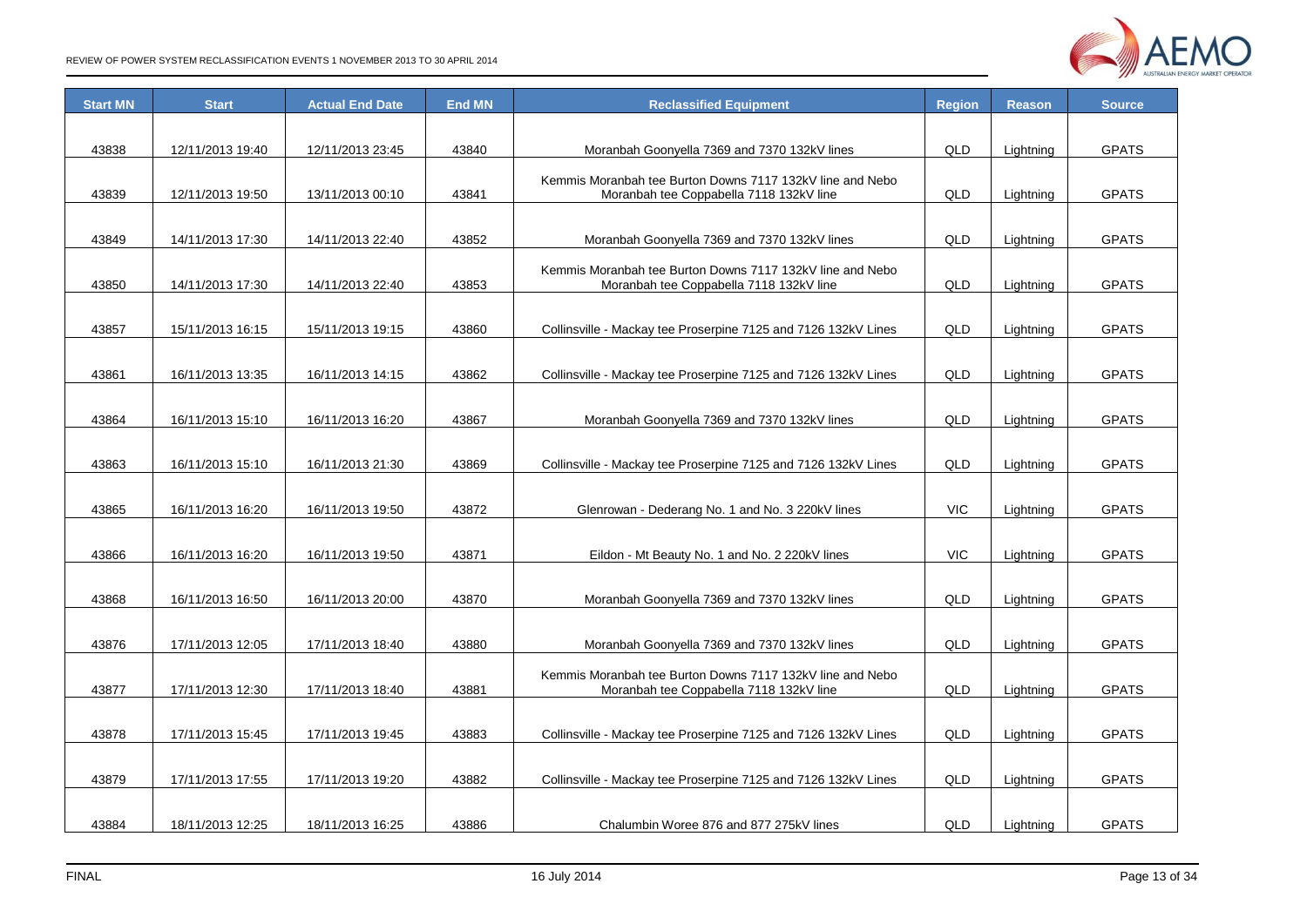

| <b>Start MN</b> | <b>Start</b>     | <b>Actual End Date</b> | <b>End MN</b> | <b>Reclassified Equipment</b>                                  | <b>Region</b> | <b>Reason</b> | <b>Source</b>                     |
|-----------------|------------------|------------------------|---------------|----------------------------------------------------------------|---------------|---------------|-----------------------------------|
|                 |                  |                        |               |                                                                |               |               |                                   |
| 43885           | 18/11/2013 13:30 | 18/11/2013 16:25       | 43887         | Collinsville - Mackay tee Proserpine 7125 and 7126 132kV Lines | QLD           | Lightning     | <b>GPATS</b>                      |
|                 |                  |                        |               |                                                                |               |               |                                   |
| 43888           | 18/11/2013 17:50 | 18/11/2013 20:30       | 43889         | Chapel St - Liapootah No. 1 and No. 2 220kV lines              | QLD           | Lightning     | <b>GPATS</b>                      |
|                 |                  |                        |               |                                                                |               |               | <b>Event occurred</b><br>prior to |
| 43902           | 19/11/2013 08:35 | 25/11/2013 21:30       | 44003         | Robertstown-Tungkillo 275kV Line Tungkillo end only            | <b>SA</b>     | Other         | <b>reclassification</b>           |
|                 |                  |                        |               |                                                                |               |               |                                   |
| 43892           | 19/11/2013 17:00 | 19/11/2013 18:45       | 43894         | Chalumbin Woree 876 and 877 275kV lines                        | QLD           | Lightning     | <b>GPATS</b>                      |
|                 |                  |                        |               |                                                                |               |               |                                   |
| 43903           | 20/11/2013 17:00 | 20/11/2013 18:20       | 43904         | Chapel St - Liapootah No. 1 and No. 2 220kV lines              | QLD           | Lightning     | <b>GPATS</b>                      |
|                 |                  |                        |               |                                                                |               |               |                                   |
| 43905           | 20/11/2013 18:45 | 20/11/2013 20:45       | 43906         | Collinsville - Mackay tee Proserpine 7125 and 7126 132kV Lines | QLD           | Lightning     | <b>GPATS</b>                      |
|                 |                  |                        |               |                                                                |               |               |                                   |
| 43909           | 21/11/2013 08:05 | 21/11/2013 09:10       | 43913         | Chalumbin Woree 876 and 877 275kV lines                        | QLD           | Lightning     | <b>GPATS</b>                      |
|                 |                  |                        |               |                                                                |               |               |                                   |
| 43911           | 21/11/2013 09:30 | 21/11/2013 12:30       | 43917         | George Town - Sheffield No. 1 and No. 2 220kV lines            | <b>TAS</b>    | Lightning     | <b>GPATS</b>                      |
|                 |                  |                        |               |                                                                |               |               |                                   |
| 43912           | 21/11/2013 09:30 | 21/11/2013 12:30       | 43918         | George Town - Hadspen No. 1 and No. 2 220kV lines              | <b>TAS</b>    | Lightning     | <b>GPATS</b>                      |
|                 |                  |                        |               |                                                                |               |               |                                   |
| 43916           | 21/11/2013 11:20 | 21/11/2013 16:50       | 43922         | Chalumbin Woree 876 and 877 275kV lines                        | QLD           | Lightning     | <b>GPATS</b>                      |
|                 |                  |                        |               |                                                                |               |               |                                   |
| 43920           | 21/11/2013 15:00 | 21/11/2013 21:25       | 43928         | Collinsville - Mackay tee Proserpine 7125 and 7126 132kV Lines | QLD           | Lightning     | <b>GPATS</b>                      |
|                 |                  |                        |               | Kemmis Moranbah tee Burton Downs 7117 132kV line and Nebo      |               |               |                                   |
| 43923           | 21/11/2013 17:30 | 21/11/2013 21:15       | 43927         | Moranbah tee Coppabella 7118 132kV line                        | QLD           | Lightning     | <b>GPATS</b>                      |
|                 |                  |                        |               |                                                                |               |               |                                   |
| 43925           | 21/11/2013 19:15 | 21/11/2013 21:15       | 43926         | Moranbah Goonyella 7369 and 7370 132kV lines                   | QLD           | Lightning     | <b>GPATS</b>                      |
|                 |                  |                        |               |                                                                |               |               |                                   |
| 43935           | 22/11/2013 10:35 | 22/11/2013 15:15       | 43946         | Collinsville - Mackay tee Proserpine 7125 and 7126 132kV Lines | QLD           | Lightning     | <b>GPATS</b>                      |
|                 |                  |                        |               |                                                                |               |               |                                   |
| 43937           | 22/11/2013 13:40 | 22/11/2013 14:10       | 43938         | Chalumbin Woree 876 and 877 275kV lines                        | QLD           | Lightning     | <b>GPATS</b>                      |
|                 |                  |                        |               |                                                                |               |               |                                   |
| 43939           | 22/11/2013 14:15 | 22/11/2013 16:30       | 43954         | Farrell - Sheffield No. 1 and No. 2 220kV lines                | <b>TAS</b>    | Lightning     | <b>GPATS</b>                      |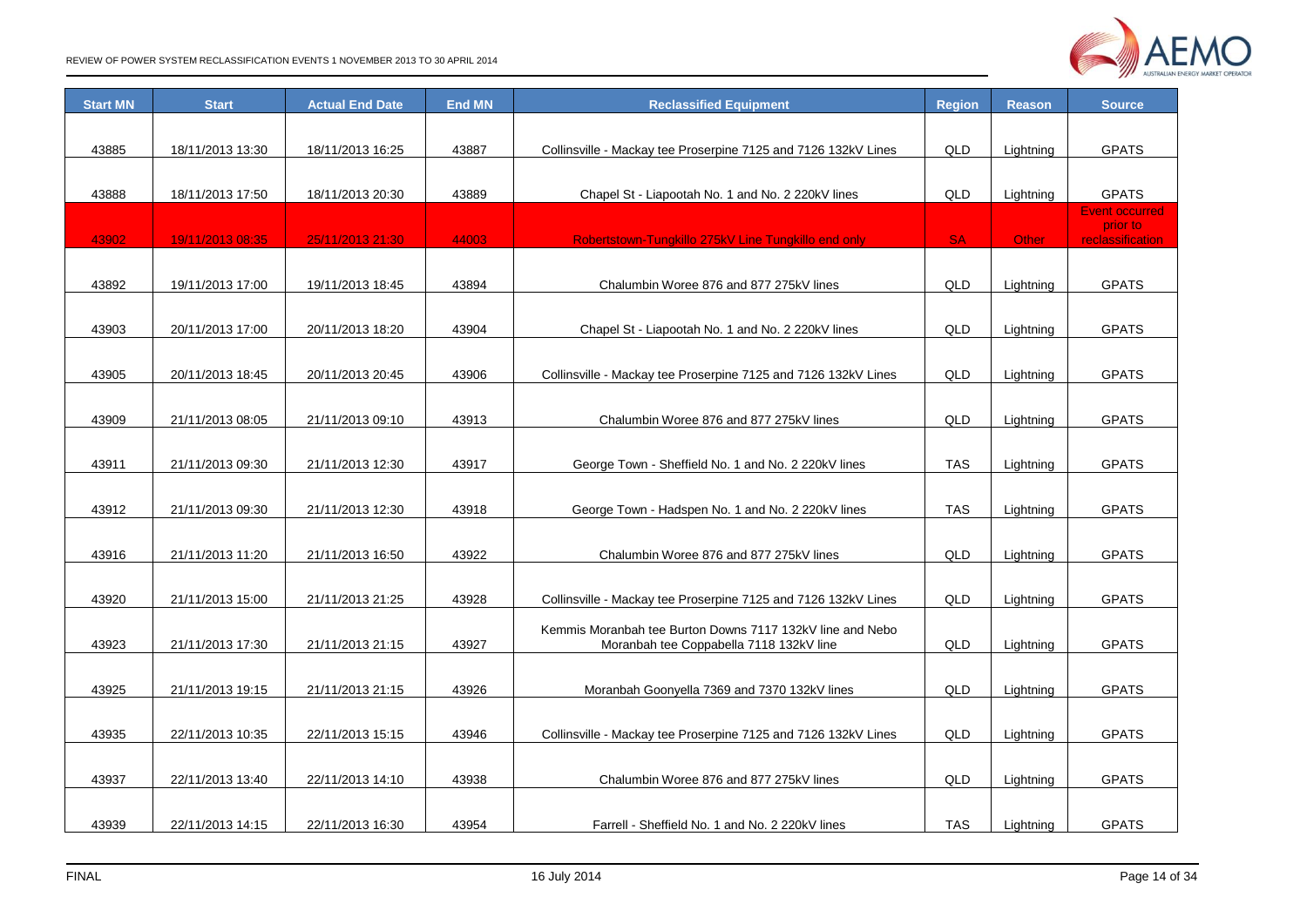

| <b>Start MN</b> | <b>Start</b>     | <b>Actual End Date</b> | <b>End MN</b> | <b>Reclassified Equipment</b>                                                                        | <b>Region</b> | <b>Reason</b> | <b>Source</b> |
|-----------------|------------------|------------------------|---------------|------------------------------------------------------------------------------------------------------|---------------|---------------|---------------|
| 43940           | 22/11/2013 14:20 | 22/11/2013 20:10       | 43960         | Kemmis Moranbah tee Burton Downs 7117 132kV line and Nebo<br>Moranbah tee Coppabella 7118 132kV line | QLD           | Lightning     | <b>GPATS</b>  |
| 43940           | 22/11/2013 14:20 | 22/11/2013 20:10       | 43960         | Kemmis Moranbah tee Burton Downs 7117 132kV line and Nebo<br>Moranbah tee Coppabella 7118 132kV line | QLD           | Lightning     | <b>GPATS</b>  |
| 43942           | 22/11/2013 14:20 | 22/11/2013 20:10       | 43958         | Moranbah Goonyella 7369 and 7370 132kV lines                                                         | QLD           | Lightning     | <b>GPATS</b>  |
| 43943           | 22/11/2013 14:30 | 22/11/2013 16:30       | 43955         | Farrell - Rosebery tee Queenstown - Newton 110 kV line and Farrell - J<br>Butters 220 kV line        | <b>TAS</b>    | Lightning     | <b>GPATS</b>  |
|                 |                  |                        | 43938         |                                                                                                      | QLD           |               |               |
| 43947           | 22/11/2013 15:20 | 22/11/2013 22:15       |               | Chalumbin Woree 876 and 877 275kV lines                                                              |               | Lightning     | <b>GPATS</b>  |
| 43950           | 22/11/2013 16:25 | 22/11/2013 19:50       | 43959         | Hadspen - Palmerston No. 1 and No. 2 220kV lines                                                     | <b>TAS</b>    | Lightning     | <b>GPATS</b>  |
| 43956           | 22/11/2013 17:30 | 22/11/2013 21:55       | 43961         | Liapootah to Waddamana Tee - Palmerston No.1 and No.2 220 kV<br>lines                                | <b>TAS</b>    | Lightning     | <b>GPATS</b>  |
| 43956           | 22/11/2013 18:40 | 22/11/2013 22:05       | 43962         | Chapel St - Liapootah No. 1 and No. 2 220kV lines                                                    | <b>TAS</b>    | Lightning     | <b>GPATS</b>  |
| 43965           | 23/11/2013 00:20 | 23/11/2013 04:50       | 43966         | Collinsville - Mackay tee Proserpine 7125 and 7126 132kV Lines                                       | QLD           | Lightning     | <b>GPATS</b>  |
| 43967           | 23/11/2013 11:25 | 23/11/2013 15:40       | 43974         | George Town - Hadspen No. 1 and No. 2 220kV lines                                                    | <b>TAS</b>    | Lightning     | <b>GPATS</b>  |
|                 |                  |                        |               |                                                                                                      |               |               |               |
| 43967           | 23/11/2013 11:25 | 23/11/2013 15:40       | 43974         | George Town - Sheffield No. 1 and No. 2 220kV lines                                                  | TAS           | Lightning     | <b>GPATS</b>  |
| 43970           | 23/11/2013 11:40 | 23/11/2013 15:15       | 43973         | Farrell - Sheffield No. 1 and No. 2 220kV lines                                                      | <b>TAS</b>    | Lightning     | <b>GPATS</b>  |
|                 |                  |                        |               |                                                                                                      |               |               |               |
| 43972           | 23/11/2013 14:20 | 23/11/2013 18:55       | 43987         | Chalumbin Woree 876 and 877 275kV lines                                                              | QLD           | Lightning     | <b>GPATS</b>  |
|                 |                  |                        |               |                                                                                                      |               |               |               |
| 43977           | 23/11/2013 16:35 | 23/11/2013 19:15       | 43982         | Hazelwood PS - Rowville No. 1 and 2 220kV lines                                                      | <b>VIC</b>    | Lightning     | <b>GPATS</b>  |
| 43978           | 23/11/2013 16:35 | 23/11/2013 19:15       | 43981         | Rowville Yallourn No. 5 and No. 6 220kV lines                                                        | <b>VIC</b>    | Lightning     | <b>GPATS</b>  |
| 43979           | 23/11/2013 16:50 | 23/11/2013 19:10       | 43988         | Eildon - Mt Beauty No. 1 and No. 2 220kV lines                                                       | <b>VIC</b>    | Lightning     | <b>GPATS</b>  |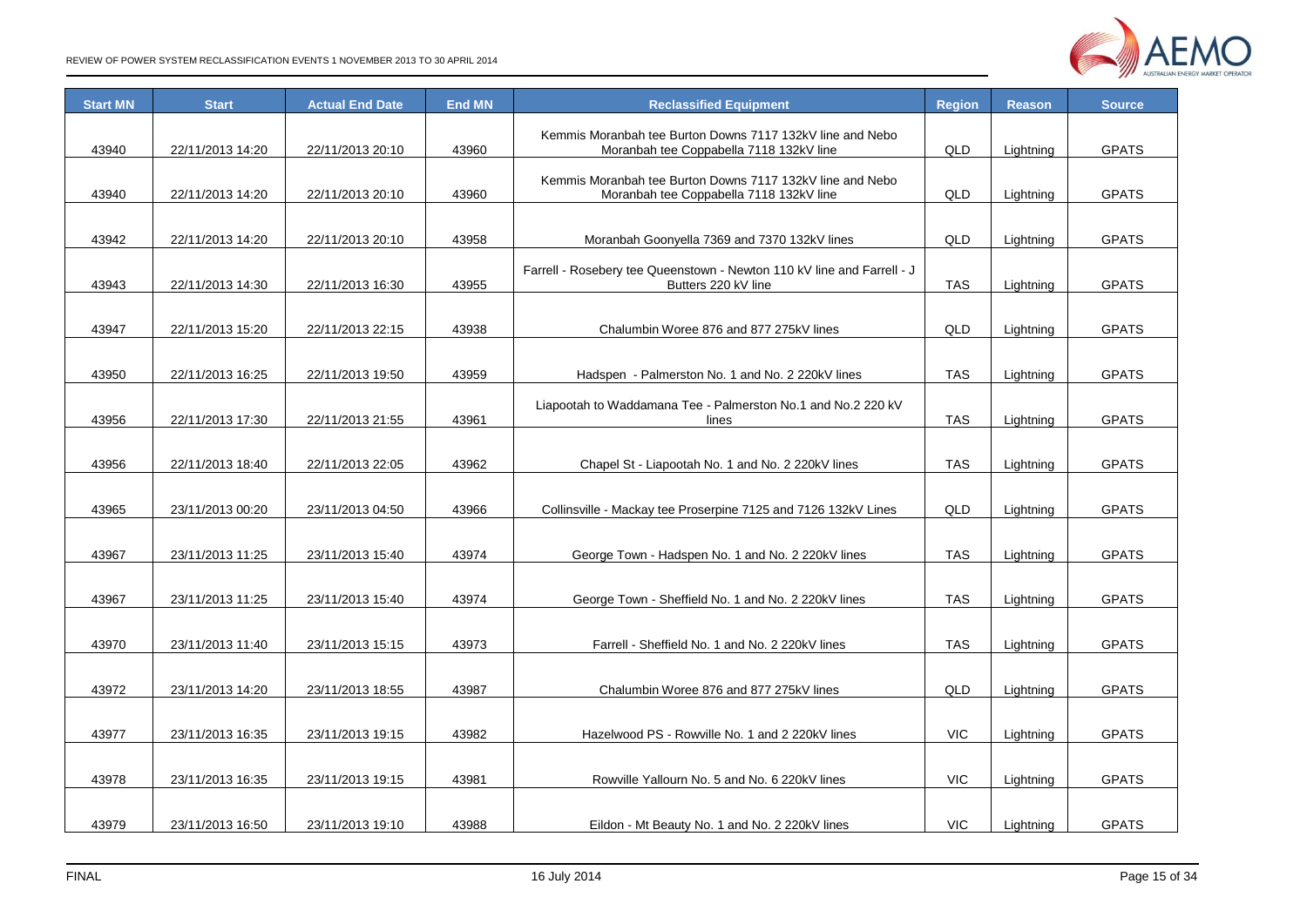

| <b>Start MN</b> | <b>Start</b>     | <b>Actual End Date</b> | <b>End MN</b> | <b>Reclassified Equipment</b>                                  | <b>Region</b> | <b>Reason</b> | <b>Source</b> |
|-----------------|------------------|------------------------|---------------|----------------------------------------------------------------|---------------|---------------|---------------|
|                 |                  |                        |               |                                                                |               |               |               |
| 43992           | 24/11/2013 16:15 | 24/11/2013 18:55       | 43996         | Collinsville - Mackay tee Proserpine 7125 and 7126 132kV Lines | QLD           | Lightning     | <b>GPATS</b>  |
|                 |                  |                        |               |                                                                |               |               |               |
| 43992           | 24/11/2013 16:15 | 24/11/2013 21:00       | 43996         | Chalumbin Woree 876 and 877 275kV lines                        | QLD           | Lightning     | <b>GPATS</b>  |
|                 |                  |                        |               |                                                                |               |               |               |
| 44001           | 25/11/2013 15:55 | 25/11/2013 17:50       | 44002         | Chalumbin Woree 876 and 877 275kV lines                        | QLD           | Lightning     | <b>GPATS</b>  |
|                 |                  |                        |               |                                                                |               |               |               |
| 44022           | 27/11/2013 17:00 | 27/11/2013 18:35       | 44023         | Chalumbin Woree 876 and 877 275kV lines                        | QLD           | Lightning     | <b>GPATS</b>  |
|                 |                  |                        |               |                                                                |               |               |               |
| 44024           | 28/11/2013 00:05 | 28/11/2013 00:40       | 44025         | Farrell Reece No. 1 and No. 2 220kV lines                      | <b>TAS</b>    | Lightning     | <b>GPATS</b>  |
|                 |                  |                        |               |                                                                |               |               |               |
| 44027           | 28/11/2013 03:00 | 28/11/2013 05:35       | 44029         | Farrell - Sheffield No. 1 and No. 2 220kV lines                | <b>TAS</b>    | Lightning     | <b>GPATS</b>  |
|                 |                  |                        |               |                                                                |               |               |               |
| 44028           | 28/11/2013 03:35 | 28/11/2013 07:20       | 44030         | Liapootah - Palmerston No. 1 and No. 2 220kV lines             | TAS           | Lightning     | <b>GPATS</b>  |
|                 |                  |                        |               |                                                                |               |               |               |
| 44031           | 28/11/2013 07:10 | 28/11/2013 07:50       | 44032         | Chapel St - Liapootah No. 1 and No. 2 220kV lines              | <b>TAS</b>    | Lightning     | <b>GPATS</b>  |
|                 |                  |                        |               |                                                                |               |               |               |
| 44042           | 28/11/2013 15:45 | 28/11/2013 16:10       | 44044         | Liapootah - Palmerston No. 1 and No. 2 220kV lines             | <b>TAS</b>    | Lightning     | <b>GPATS</b>  |
|                 |                  |                        |               |                                                                |               |               |               |
| 44041           | 28/11/2013 15:45 | 28/11/2013 17:50       | 44048         | Hadspen - Palmerston No. 1 and No. 2 220kV lines               | TAS           | Lightning     | <b>GPATS</b>  |
|                 |                  |                        |               |                                                                |               |               |               |
| 44045           | 28/11/2013 16:10 | 28/11/2013 16:40       | 44047         | Liapootah - Palmerston No. 1 and No. 2 220kV lines             | <b>TAS</b>    | Lightning     | <b>GPATS</b>  |
|                 |                  |                        |               |                                                                |               |               |               |
| 44046           | 28/11/2013 16:30 | 28/11/2013 17:50       | 44049         | George Town - Hadspen No. 1 and No. 2 220kV lines              | <b>TAS</b>    | Lightning     | <b>GPATS</b>  |
|                 |                  |                        |               |                                                                |               |               |               |
| 44055           | 30/11/2013 14:25 | 30/11/2013 19:25       | 44058         | Chalumbin Woree 876 and 877 275kV lines                        | QLD           | Lightning     | <b>GPATS</b>  |
|                 |                  |                        |               |                                                                |               |               |               |
| 44056           | 30/11/2013 14:25 | 30/11/2013 19:25       | 44057         | Collinsville - Mackay tee Proserpine 7125 and 7126 132kV Lines | QLD           | Lightning     | <b>GPATS</b>  |
|                 |                  |                        |               |                                                                |               |               |               |
| 44059           | 30/11/2013 22:10 | 01/12/2013 01:35       | 44061         | Moranbah Goonyella 7369 and 7370 132kV lines                   | QLD           | Lightning     | <b>GPATS</b>  |
|                 |                  |                        |               | Kemmis Moranbah tee Burton Downs 7117 132kV line and Nebo      |               |               |               |
| 44060           | 30/11/2013 22:35 | 01/12/2013 02:20       | 44063         | Moranbah tee Coppabella 7118 132kV line                        | <b>QLD</b>    | Lightning     | <b>GPATS</b>  |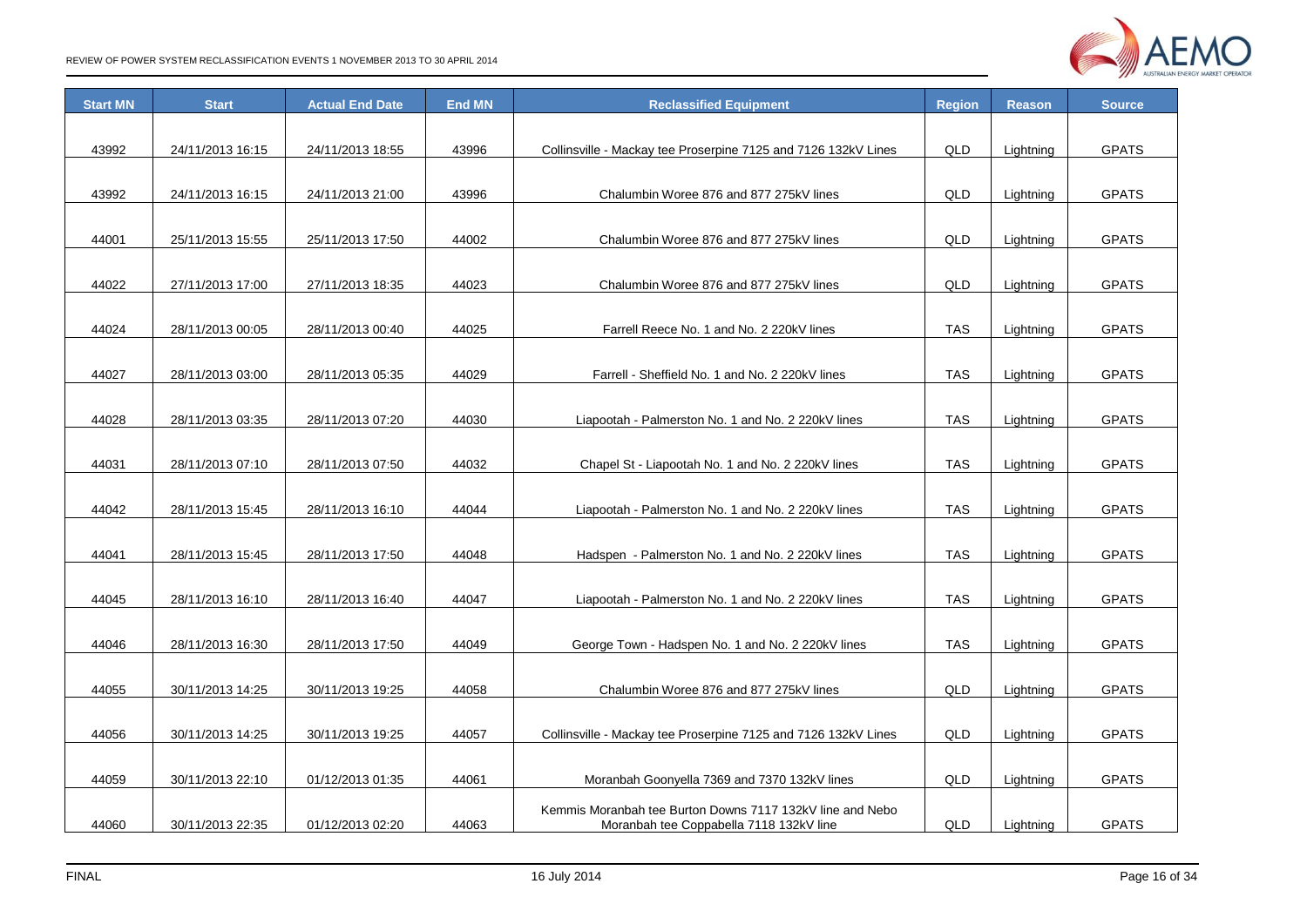

| <b>Start MN</b> | <b>Start</b>     | <b>Actual End Date</b> | <b>End MN</b> | <b>Reclassified Equipment</b>                                       | <b>Region</b> | <b>Reason</b> | <b>Source</b>                     |
|-----------------|------------------|------------------------|---------------|---------------------------------------------------------------------|---------------|---------------|-----------------------------------|
|                 |                  |                        |               |                                                                     |               |               |                                   |
| 44062           | 01/12/2013 01:35 | 01/12/2013 04:00       | 44604         | Collinsville - Mackay tee Proserpine 7125 and 7126 132kV Lines      | QLD           | Lightning     | <b>GPATS</b>                      |
|                 |                  |                        |               |                                                                     |               |               | <b>Event occurred</b><br>prior to |
| 44068           | 01/12/2013 12:35 | 09/12/2013 16:35       | 44163         | Para-Blyth West 275kV line and a 275 kV fault at Bungama Substation | <b>SA</b>     | Lightning     | <b>reclassification</b>           |
|                 |                  |                        |               |                                                                     |               |               |                                   |
| 44080           | 04/12/2013 06:45 | 04/12/2013 07:55       | 44083         | Eildon - Mt Beauty No. 1 and No. 2 220kV lines                      | <b>VIC</b>    | Lightning     | <b>GPATS</b>                      |
|                 |                  |                        |               |                                                                     |               |               |                                   |
| 44081           | 04/12/2013 07:00 | 04/12/2013 13:50       | 44094         | Hazelwood PS - Rowville No. 1 and 2 220kV lines                     | <b>VIC</b>    | Lightning     | <b>GPATS</b>                      |
|                 |                  |                        |               |                                                                     |               |               |                                   |
| 44082           | 04/12/2013 07:00 | 04/12/2013 13:50       | 44093         | Rowville Yallourn No. 5 and No. 6 220kV lines                       | <b>VIC</b>    | Lightning     | <b>GPATS</b>                      |
|                 |                  |                        |               | Norwood-Scottsdale-Derby 110kV Line and Norwood-Scottsdale 110kV    |               |               |                                   |
| 44085           | 04/12/2013 09:35 | 04/12/2013 11:20       | 44092         | Line                                                                | <b>TAS</b>    | Lightning     | <b>GPATS</b>                      |
|                 |                  |                        |               |                                                                     |               |               |                                   |
| 44087           | 04/12/2013 10:25 | 04/12/2013 11:20       | 44090         | George Town - Hadspen No. 1 and No. 2 220kV lines                   | <b>TAS</b>    | Lightning     | <b>GPATS</b>                      |
|                 |                  |                        |               |                                                                     |               |               |                                   |
| 44088           | 04/12/2013 10:25 | 04/12/2013 11:20       | 44091         | George Town - Sheffield No. 1 and No. 2 220kV lines                 | <b>TAS</b>    | Lightning     | <b>GPATS</b>                      |
|                 |                  |                        |               |                                                                     |               |               |                                   |
| 44097           | 05/12/2013 08:50 | 05/12/2013 10:10       | 44100         | Eildon - Mt Beauty No. 1 and No. 2 220kV lines                      | <b>VIC</b>    | Lightning     | <b>GPATS</b>                      |
|                 |                  |                        |               |                                                                     |               |               |                                   |
| 44081           | 05/12/2013 10:45 | 05/12/2013 14:45       | 44122         | Hazelwood PS - Rowville No. 1 and 2 220kV lines                     | <b>VIC</b>    | Lightning     | <b>GPATS</b>                      |
|                 |                  |                        |               |                                                                     |               |               |                                   |
| 44082           | 05/12/2013 10:45 | 05/12/2013 14:45       | 44123         | Rowville Yallourn No. 5 and No. 6 220kV lines                       | <b>VIC</b>    | Lightning     | <b>GPATS</b>                      |
|                 |                  |                        |               |                                                                     |               |               |                                   |
| 44104           | 05/12/2013 11:05 | 05/12/2013 13:40       | 44119         | George Town - Sheffield No. 1 and No. 2 220kV lines                 | <b>TAS</b>    | Lightning     | <b>GPATS</b>                      |
|                 |                  |                        |               |                                                                     |               |               |                                   |
| 44103           | 05/12/2013 11:10 | 05/12/2013 13:40       | 44110         | Farrell - Sheffield No. 1 and No. 2 220kV lines                     | TAS           | Lightning     | <b>GPATS</b>                      |
|                 |                  |                        |               |                                                                     |               |               |                                   |
| 44105           | 05/12/2013 12:30 | 05/12/2013 13:40       | 44109         | George Town - Hadspen No. 1 and No. 2 220kV lines                   | TAS           | Lightning     | <b>GPATS</b>                      |
|                 |                  |                        |               |                                                                     |               |               |                                   |
| 44107           | 05/12/2013 13:10 | 05/12/2013 16:10       | 44130         | Eildon - Mt Beauty No. 1 and No. 2 220kV lines                      | <b>VIC</b>    | Lightning     | <b>GPATS</b>                      |
|                 |                  |                        |               | Norwood-Scottsdale-Derby 110kV Line and Norwood-Scottsdale 110kV    |               |               |                                   |
| 44108           | 05/12/2013 13:35 | 05/12/2013 16:50       | 44133         | Line                                                                | <b>TAS</b>    | Lightning     | <b>GPATS</b>                      |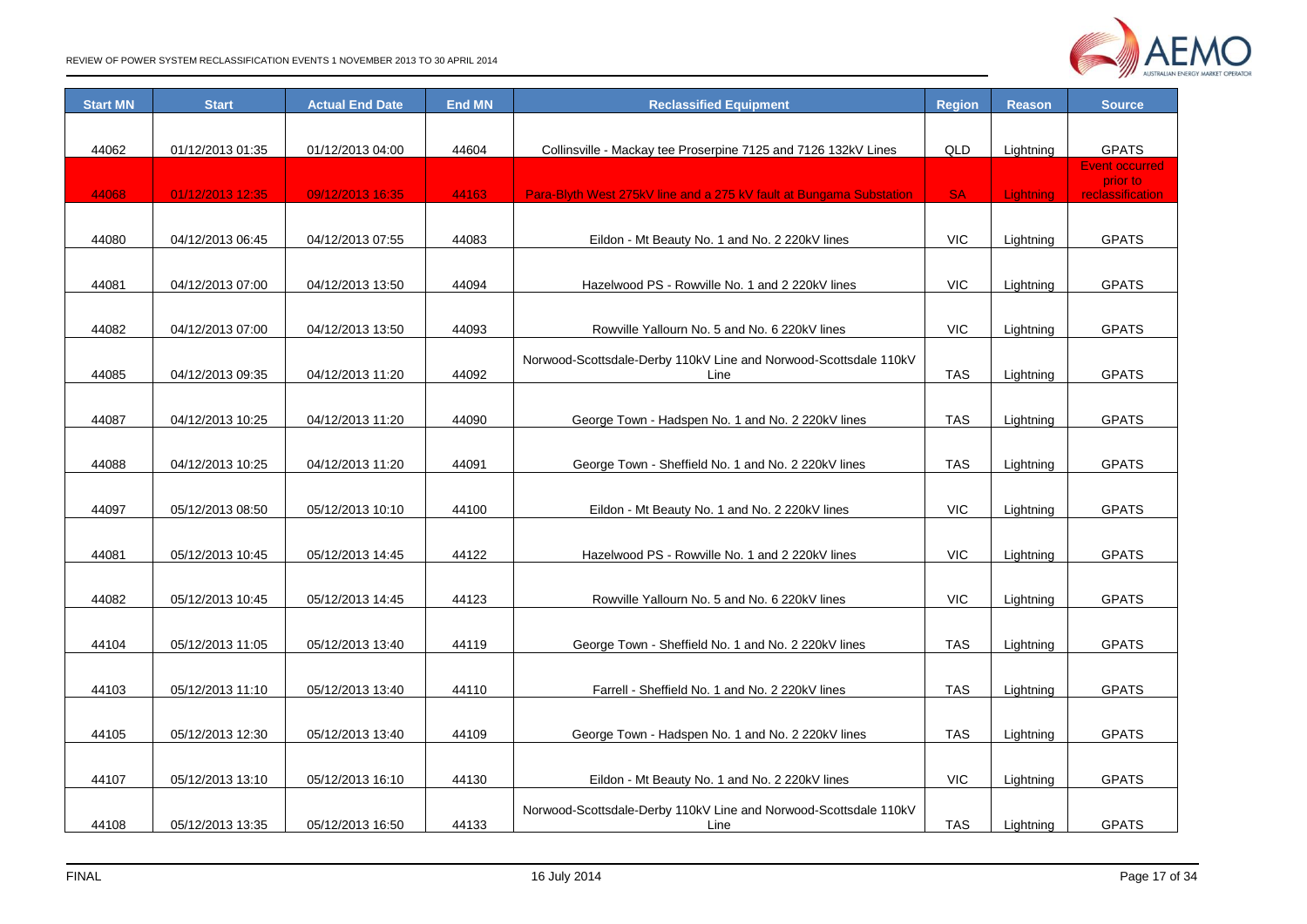

| <b>Start MN</b> | <b>Start</b>     | <b>Actual End Date</b> | <b>End MN</b> | <b>Reclassified Equipment</b>                                                                                        | <b>Region</b> | <b>Reason</b> | <b>Source</b>              |
|-----------------|------------------|------------------------|---------------|----------------------------------------------------------------------------------------------------------------------|---------------|---------------|----------------------------|
|                 |                  |                        |               |                                                                                                                      |               |               |                            |
| 44117           | 05/12/2013 13:45 | 05/12/2013 15:20       | 44126         | Liapootah - Palmerston No. 1 and No. 2 220kV lines                                                                   | <b>TAS</b>    | Lightning     | <b>GPATS</b>               |
|                 |                  |                        |               |                                                                                                                      |               |               |                            |
| 44118           | 05/12/2013 13:45 | 05/12/2013 15:20       | 44125         | Hadspen - Palmerston No. 1 and No. 2 220kV lines                                                                     | <b>TAS</b>    | Lightning     | <b>GPATS</b>               |
|                 |                  |                        |               |                                                                                                                      |               |               |                            |
| 44120           | 05/12/2013 14:05 | 05/12/2013 16:35       | 44132         | Glenrowan - Dederang No. 1 and No. 3 220kV lines                                                                     | <b>VIC</b>    | Lightning     | <b>GPATS</b>               |
|                 |                  |                        |               |                                                                                                                      |               |               |                            |
| 44128           | 05/12/2013 16:10 | 05/12/2013 17:40       | 44136         | Rowville Yallourn No. 5 and No. 6 220kV lines                                                                        | <b>VIC</b>    |               | <b>GPATS</b>               |
|                 |                  |                        |               |                                                                                                                      |               | Lightning     |                            |
|                 |                  |                        |               |                                                                                                                      |               |               |                            |
| 44129           | 05/12/2013 16:10 | 05/12/2013 17:40       | 44137         | Hazelwood PS - Rowville No. 1 and 2 220kV lines<br>Any credible contingency event plus Yallourn W1, Oakland Hill WF, | <b>VIC</b>    | Lightning     | <b>GPATS</b><br>Results of |
|                 |                  |                        |               | Mortons Lane WF, Macarthur WF reduced by up to 48 MW and                                                             |               |               | incident                   |
| 44142           | 06/12/2013 16:30 | 13/12/2013 19:25       | 44204         | Musselroe WF reduced by up to 9 MW.                                                                                  | <b>VIC</b>    | Other         | investigation              |
|                 |                  |                        |               |                                                                                                                      |               |               |                            |
| 44155           | 09/12/2013 07:45 | 09/12/2013 09:00       | 44157         | Rowville Yallourn No. 5 and No. 6 220kV lines                                                                        | <b>VIC</b>    | Lightning     | <b>GPATS</b>               |
|                 |                  |                        |               |                                                                                                                      |               |               |                            |
| 44156           | 09/12/2013 07:45 | 09/12/2013 09:00       | 44158         | Hazelwood PS - Rowville No. 1 and 2 220kV lines                                                                      | <b>VIC</b>    | Lightning     | <b>GPATS</b>               |
|                 |                  |                        |               |                                                                                                                      |               |               |                            |
| 44158           | 09/12/2013 09:20 | 09/12/2013 10:25       | 44161         | Rowville Yallourn No. 5 and No. 6 220kV lines                                                                        | <b>VIC</b>    | Lightning     | <b>GPATS</b>               |
|                 |                  |                        |               |                                                                                                                      |               |               |                            |
| 44159           | 09/12/2013 09:20 | 09/12/2013 10:25       | 44162         | Hazelwood PS - Rowville No. 1 and 2 220kV lines                                                                      | <b>VIC</b>    | Lightning     | <b>GPATS</b>               |
|                 |                  |                        |               |                                                                                                                      |               |               |                            |
| 44167           | 09/12/2013 20:25 | 09/12/2013 22:15       | 44168         | Eildon - Mt Beauty No. 1 and No. 2 220kV lines                                                                       | <b>VIC</b>    | Lightning     | <b>GPATS</b>               |
|                 |                  |                        |               |                                                                                                                      |               |               |                            |
| 44172           | 10/12/2013 19:20 | 10/12/2013 20:10       | 44174         | Farrell Reece No. 1 and No. 2 220kV lines                                                                            | <b>TAS</b>    | Lightning     | <b>GPATS</b>               |
|                 |                  |                        |               |                                                                                                                      |               |               |                            |
| 44186           | 12/12/2013 16:15 | 12/12/2013 18:35       | 44190         | Chalumbin Woree 876 and 877 275kV lines                                                                              | <b>QLD</b>    | Lightning     | <b>GPATS</b>               |
|                 |                  |                        |               |                                                                                                                      |               |               |                            |
|                 |                  |                        |               | Kemmis Moranbah tee Burton Downs 7117 132kV line and Nebo                                                            |               |               |                            |
| 44188           | 12/12/2013 18:00 | 12/12/2013 22:45       | 44194         | Moranbah tee Coppabella 7118 132kV line                                                                              | QLD           | Lightning     | <b>GPATS</b>               |
|                 |                  |                        |               |                                                                                                                      |               |               |                            |
| 44189           | 12/12/2013 18:00 | 12/12/2013 22:45       | 44193         | Moranbah Goonyella 7369 and 7370 132kV lines                                                                         | <b>QLD</b>    | Lightning     | <b>GPATS</b>               |
|                 |                  |                        |               |                                                                                                                      |               |               |                            |
| 44191           | 12/12/2013 20:15 | 13/12/2013 03:05       | 44197         | Chalumbin Woree 876 and 877 275kV lines                                                                              | <b>QLD</b>    | Lightning     | <b>GPATS</b>               |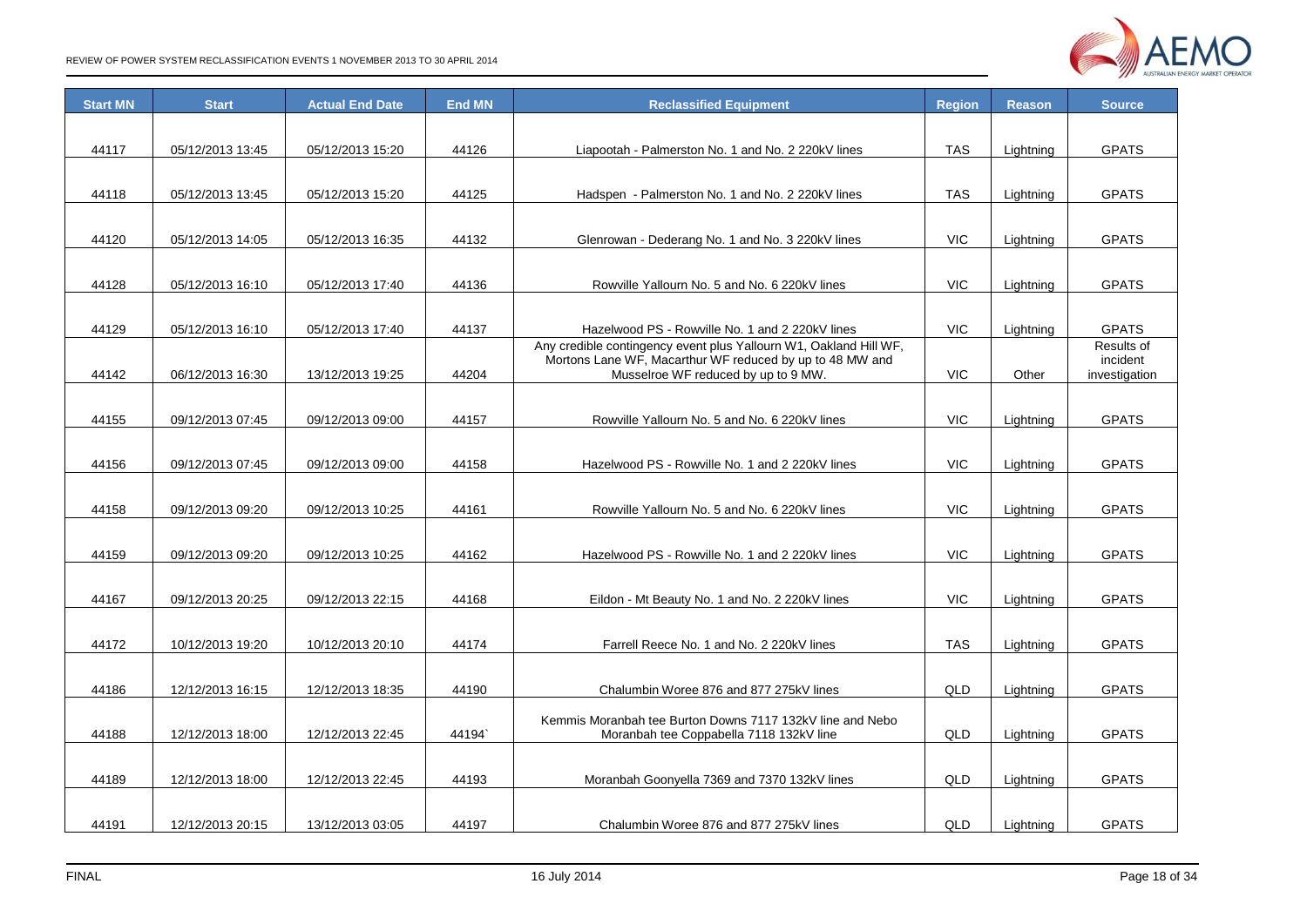

| <b>Start MN</b> | <b>Start</b>     | <b>Actual End Date</b> | <b>End MN</b> | <b>Reclassified Equipment</b>                                         | <b>Region</b> | <b>Reason</b> | <b>Source</b>                     |
|-----------------|------------------|------------------------|---------------|-----------------------------------------------------------------------|---------------|---------------|-----------------------------------|
|                 |                  |                        |               |                                                                       |               |               |                                   |
| 44192           | 12/12/2013 21:35 | 12/12/2013 23:35       | 44195         | Collinsville - Mackay tee Proserpine 7125 and 7126 132kV Lines        | QLD           | Lightning     | <b>GPATS</b>                      |
|                 |                  |                        |               |                                                                       |               |               |                                   |
| 44199           | 13/12/2013 14:20 | 13/12/2013 19:40       | 44205         | Collinsville - Mackay tee Proserpine 7125 and 7126 132kV Lines        | QLD           | Lightning     | <b>GPATS</b>                      |
|                 |                  |                        |               |                                                                       |               |               |                                   |
| 44200           | 13/12/2013 16:00 | 13/12/2013 18:35       | 44203         | Eildon - Mt Beauty No. 1 and No. 2 220kV lines                        | <b>VIC</b>    | Lightning     | <b>GPATS</b>                      |
|                 |                  |                        |               |                                                                       |               |               |                                   |
| 44202           | 13/12/2013 17:00 | 13/12/2013 21:45       | 44207         | Chalumbin Woree 876 and 877 275kV lines                               | QLD           | Lightning     | <b>GPATS</b>                      |
|                 |                  |                        |               | Kemmis Moranbah tee Burton Downs 7117 132kV line and Nebo             |               |               |                                   |
| 44224           | 17/12/2013 18:50 | 17/12/2013 19:20       | 44225         | Moranbah tee Coppabella 7118 132kV line                               | QLD           | Lightning     | <b>GPATS</b>                      |
|                 |                  |                        |               | Kemmis Moranbah tee Burton Downs 7117 132kV line and Nebo             |               |               |                                   |
| 44226           | 17/12/2013 20:50 | 17/12/2013 21:30       | 44228         | Moranbah tee Coppabella 7118 132kV line                               | QLD           | Lightning     | <b>GPATS</b>                      |
|                 |                  |                        |               |                                                                       |               |               |                                   |
| 44227           | 17/12/2013 20:50 | 17/12/2013 21:30       | 44229         | Moranbah Goonyella 7369 and 7370 132kV lines                          | QLD           | Lightning     | <b>GPATS</b>                      |
|                 |                  |                        |               | Vales Point No.2 330/132 kV transformer and Vales Point-Morisset-     |               |               | <b>Event occurred</b><br>prior to |
| 44237           | 18/12/2013 18:20 | 28/03/2014 16:30       | 45458         | Ourimbah 132 kV tee line 957                                          | <b>NSW</b>    | Other         | reclassification                  |
|                 |                  |                        |               |                                                                       |               |               |                                   |
| 44244           | 19/12/2013 16:45 | 19/12/2013 23:00       | 44276         | Glenrowan - Dederang No. 1 and No. 3 220kV lines                      | <b>VIC</b>    | Lightning     | <b>GPATS</b>                      |
|                 |                  |                        |               |                                                                       |               |               |                                   |
| 44259           | 19/12/2013 18:20 | 19/12/2013 23:00       | 44275         | Eildon - Mt Beauty No. 1 and No. 2 220kV lines                        | <b>VIC</b>    | Lightning     | <b>GPATS</b>                      |
|                 |                  |                        |               |                                                                       |               |               |                                   |
| 43315           | 21/12/2013 22:40 | 21/12/2013 23:40       | 44316         | Eildon - Mt Beauty No. 1 and No. 2 220kV lines                        | <b>VIC</b>    | Lightning     | <b>GPATS</b>                      |
|                 |                  |                        |               |                                                                       |               |               |                                   |
| 44317           | 22/12/2013 00:40 | 22/12/2013 02:30       | 44318         | Eildon - Mt Beauty No. 1 and No. 2 220kV lines                        | <b>VIC</b>    | Lightning     | <b>GPATS</b>                      |
|                 |                  |                        |               |                                                                       |               |               |                                   |
| 44320           | 22/12/2013 10:30 | 22/12/2013 12:45       | 44324         | Farrell - Sheffield No. 1 and No. 2 220kV lines                       | <b>TAS</b>    | Lightning     | <b>GPATS</b>                      |
|                 |                  |                        |               |                                                                       |               |               |                                   |
| 44321           | 22/12/2013 10:30 | 22/12/2013 12:45       | 44325         | Farrell Reece No. 1 and No. 2 220kV lines                             | <b>TAS</b>    | Lightning     | <b>GPATS</b>                      |
|                 |                  |                        |               | Farrell - John Butters 220kV line & Farrell - Rosebery Tee Queenstown |               |               |                                   |
| 44322           | 22/12/2013 10:30 | 22/12/2013 12:45       | 44326         | - Newton 110kV line                                                   | <b>TAS</b>    | Lightning     | <b>GPATS</b>                      |
|                 |                  |                        |               |                                                                       |               |               |                                   |
| 44323           | 22/12/2013 12:00 | 22/12/2013 12:55       | 44327         | Liapootah - Palmerston No. 1 and No. 2 220kV lines                    | <b>TAS</b>    | Lightning     | <b>GPATS</b>                      |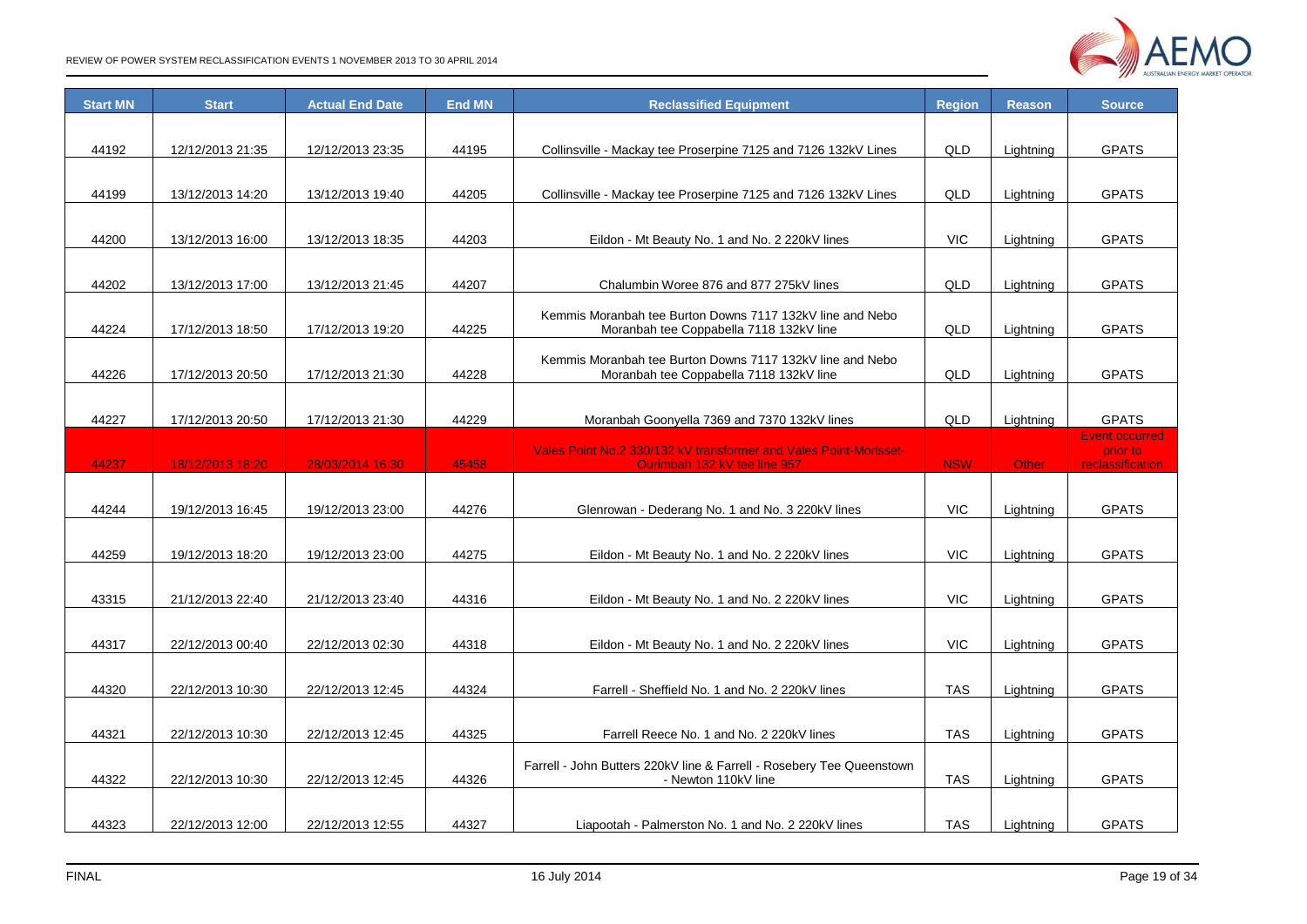

| <b>Start MN</b> | <b>Start</b>     | <b>Actual End Date</b> | <b>End MN</b> | <b>Reclassified Equipment</b>                                                                | <b>Region</b> | <b>Reason</b> | <b>Source</b> |
|-----------------|------------------|------------------------|---------------|----------------------------------------------------------------------------------------------|---------------|---------------|---------------|
| 44329           | 22/12/2013 17:55 | 22/12/2013 19:20       | 44336         | Farrell - John Butters 220kV line & Farrell - Rosebery Tee Queenstown<br>- Newton 110kV line | <b>TAS</b>    | Lightning     | <b>GPATS</b>  |
| 44332           | 22/12/2013 18:25 | 22/12/2013 21:40       | 44341         | Rowville Yallourn No. 5 and No. 6 220kV lines                                                | <b>VIC</b>    | Lightning     | <b>GPATS</b>  |
| 44334           | 22/12/2013 18:25 | 22/12/2013 21:40       | 44333         | Hazelwood PS - Rowville No. 1 and 2 220kV lines                                              | <b>VIC</b>    | Lightning     | <b>GPATS</b>  |
| 44337           | 22/12/2013 19:35 | 22/12/2013 20:30       | 44340         | Farrell - John Butters 220kV line & Farrell - Rosebery Tee Queenstown<br>- Newton 110kV line | TAS           | Lightning     | <b>GPATS</b>  |
| 44344           | 23/12/2013 07:40 | 23/12/2013 09:15       | 44346         | Glenrowan - Dederang No. 1 and No. 3 220kV lines                                             | <b>VIC</b>    | Lightning     | <b>GPATS</b>  |
| 44356           | 26/12/2013 10:50 | 26/12/2013 11:50       | 44358         | Burnie Sheffield No. 2 110kV line and Paloona Sheffield 110kV line                           | <b>TAS</b>    | Lightning     | <b>GPATS</b>  |
| 44357           | 26/12/2013 10:50 | 26/12/2013 11:50       | 44359         | Farrell - Sheffield No. 1 and No. 2 220kV lines                                              | <b>TAS</b>    | Lightning     | <b>GPATS</b>  |
| 44362           | 26/12/2013 12:55 | 26/12/2013 17:20       | 44369         | Eildon - Mt Beauty No. 1 and No. 2 220kV lines                                               | <b>VIC</b>    | Lightning     | <b>GPATS</b>  |
| 44363           | 26/12/2013 13:35 | 26/12/2013 17:20       | 44368         | Glenrowan - Dederang No. 1 and No. 3 220kV lines                                             | <b>VIC</b>    | Lightning     | <b>GPATS</b>  |
| 44364           | 26/12/2013 16:00 | 26/12/2013 17:15       | 44367         | Hazelwood PS - Rowville No. 1 and 2 220kV lines                                              | <b>VIC</b>    | Lightning     | <b>GPATS</b>  |
| 44365           | 26/12/2013 16:00 | 26/12/2013 17:15       | 44366         | Rowville Yallourn No. 5 and No. 6 220kV lines                                                | <b>VIC</b>    | Lightning     | <b>GPATS</b>  |
| 44371           | 26/12/2013 18:05 | 26/12/2013 19:40       | 44374         | Hazelwood PS - Rowville No. 1 and 2 220kV lines                                              | <b>VIC</b>    | Lightning     | <b>GPATS</b>  |
| 44372           | 26/12/2013 18:05 | 26/12/2013 19:40       | 44375         | Rowville Yallourn No. 5 and No. 6 220kV lines                                                | <b>VIC</b>    | Lightning     | <b>GPATS</b>  |
| 44392           | 03/01/2014 14:45 | 03/01/2014 21:00       | 44393         | Chalumbin Woree 876 and 877 275kV lines                                                      | QLD           | Lightning     | <b>GPATS</b>  |
| 44395           | 04/01/2014 16:30 | 04/01/2014 23:15       | 44410         | Chalumbin Woree 876 and 877 275kV lines                                                      | QLD           | Lightning     | <b>GPATS</b>  |
| 44416           | 05/01/2014 13:30 | 05/01/2014 15:25       | 44417         | Chalumbin Woree 876 and 877 275kV lines                                                      | QLD           | Lightning     | <b>GPATS</b>  |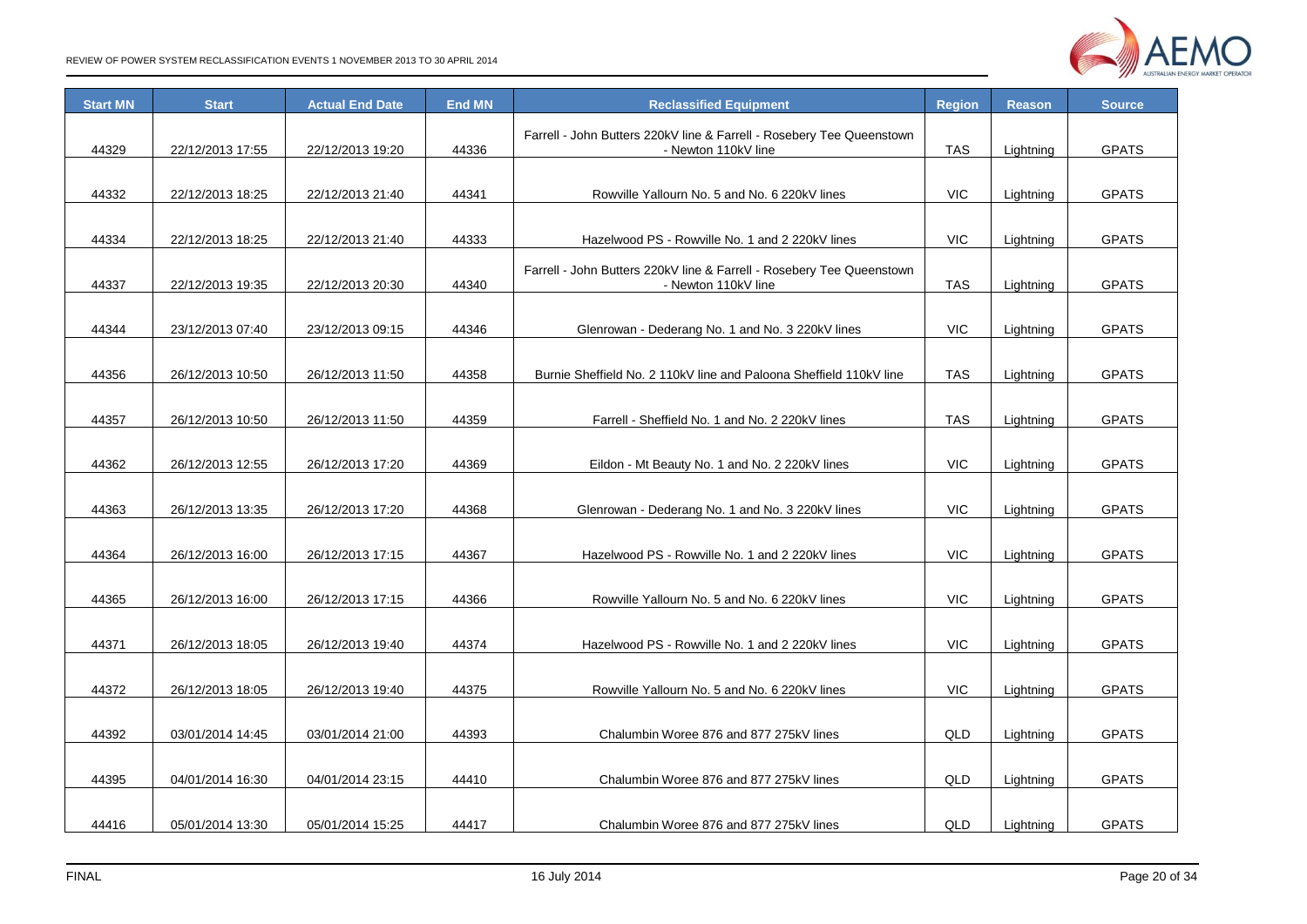

| <b>Start MN</b> | <b>Start</b>     | <b>Actual End Date</b>    | <b>End MN</b> | <b>Reclassified Equipment</b>                                         | <b>Region</b> | <b>Reason</b> | <b>Source</b>                     |
|-----------------|------------------|---------------------------|---------------|-----------------------------------------------------------------------|---------------|---------------|-----------------------------------|
|                 |                  |                           |               |                                                                       |               |               |                                   |
| 44418           | 05/01/2014 15:30 | 06/01/2014 00:10          | 44425         | Moranbah Goonyella 7369 and 7370 132kV lines                          | QLD           | Lightning     | <b>GPATS</b>                      |
|                 |                  |                           |               | Kemmis Moranbah tee Burton Downs 7117 132kV line and Nebo             |               |               |                                   |
| 44419           | 05/01/2014 15:30 | 06/01/2014 00:10          | 44424         | Moranbah tee Coppabella 7118 132kV line                               | QLD           | Lightning     | <b>GPATS</b>                      |
|                 |                  |                           |               |                                                                       |               |               |                                   |
| 44422           | 05/01/2014 22:25 | 06/01/2014 00:10          | 44423         | Chalumbin Woree 876 and 877 275kV lines                               | QLD           | Lightning     | <b>GPATS</b>                      |
|                 |                  |                           |               |                                                                       |               |               | <b>Event occurred</b><br>prior to |
| 44431           | 06/01/2014 08:00 | 07/01/2014 16:55          | 44447         | Tarong - Chinchilla 7183 and 7168 132 kV lines                        | QLD           | Other         | <b>reclassification</b>           |
|                 |                  |                           |               |                                                                       |               |               |                                   |
| 44440           | 07/01/2014 03:10 | 07/01/2014 03:40          | 44441         | Moranbah Goonyella 7369 and 7370 132kV lines                          | QLD           | Lightning     | <b>GPATS</b>                      |
|                 |                  | <b>Permanent credible</b> |               |                                                                       |               |               | <b>Event occurred</b><br>prior to |
| 44444           | 07/01/2014 10:30 | contingency event         |               | APD-HYTS-MOPS No.2 500 kV line and both APD potlines                  | <b>VIC</b>    | Other         | reclassification                  |
|                 |                  |                           |               |                                                                       |               |               |                                   |
| 44450           | 07/01/2014 19:10 | 07/01/2014 20:15          | 44451         | Tarong to Chinchilla 7183 and 7168 132kV Lines                        | QLD           | Lightning     | <b>GPATS</b>                      |
|                 |                  |                           |               |                                                                       |               |               |                                   |
| 44457           | 09/01/2014 13:15 | 09/01/2014 14:20          | 44458         | Moranbah Goonyella 7369 and 7370 132kV lines                          | QLD           | Lightning     | <b>GPATS</b>                      |
|                 |                  |                           |               |                                                                       |               |               | Results of<br>incident            |
| 44460           | 11/01/2014 12:50 | 06/06/2014 17:00          | 45853         | Any 220 kV Victorian fault and Waubra WF reduced by 43 MW.            | <b>VIC</b>    | Other         | investigation                     |
|                 |                  |                           |               |                                                                       |               |               |                                   |
| 44591           | 15/01/2014 20:35 | 16/01/2014 00:00          | 44609         | Hazelwood PS - Rowville No. 1 and 2 220kV lines                       | <b>VIC</b>    | Lightning     | <b>GPATS</b>                      |
|                 |                  |                           |               |                                                                       |               |               |                                   |
| 44590           | 15/01/2014 20:35 | 16/01/2014 02:10          | 44610         | Rowville Yallourn No. 5 and No. 6 220kV lines                         | <b>VIC</b>    | Lightning     | <b>GPATS</b>                      |
|                 |                  |                           |               |                                                                       |               |               |                                   |
| 44600           | 15/01/2014 22:35 | 16/01/2014 00:15          | 44605         | Eildon - Mt Beauty No. 1 and No. 2 220kV lines                        | <b>VIC</b>    | Lightning     | <b>GPATS</b>                      |
|                 |                  |                           |               | Redcliffs to Horsham 220 kV line, Redcliffs-Wemen-Kerang 220 kV line  |               |               | <b>Event occurred</b><br>prior to |
| 44604           | 15/01/2014 23:00 | 16/01/2014 18:15          | 44645         | at Wemen and Kerang only, and the Wemen 220/66 kV transformer         | <b>VIC</b>    | Other         | <b>reclassification</b>           |
|                 |                  |                           |               |                                                                       |               |               | <b>Event occurred</b><br>prior to |
| 44603           | 15/01/2014 23:00 | 03/02/2014 13:00          | 44881         | Hazelwood to Morwell 220 kV line at one end only.                     | <b>VIC</b>    | Other         | reclassification                  |
|                 |                  |                           |               |                                                                       |               |               |                                   |
| 44657           | 17/01/2014 05:40 | 17/01/2014 07:00          | 44659         | Farrell Reece No. 1 and No. 2 220kV lines                             | TAS           | Lightning     | <b>GPATS</b>                      |
|                 |                  |                           |               | Farrell - John Butters 220kV line & Farrell - Rosebery Tee Queenstown |               |               |                                   |
| 44658           | 17/01/2014 06:40 | 17/01/2014 08:00          | 44660         | - Newton 110kV line                                                   | <b>TAS</b>    | Lightning     | <b>GPATS</b>                      |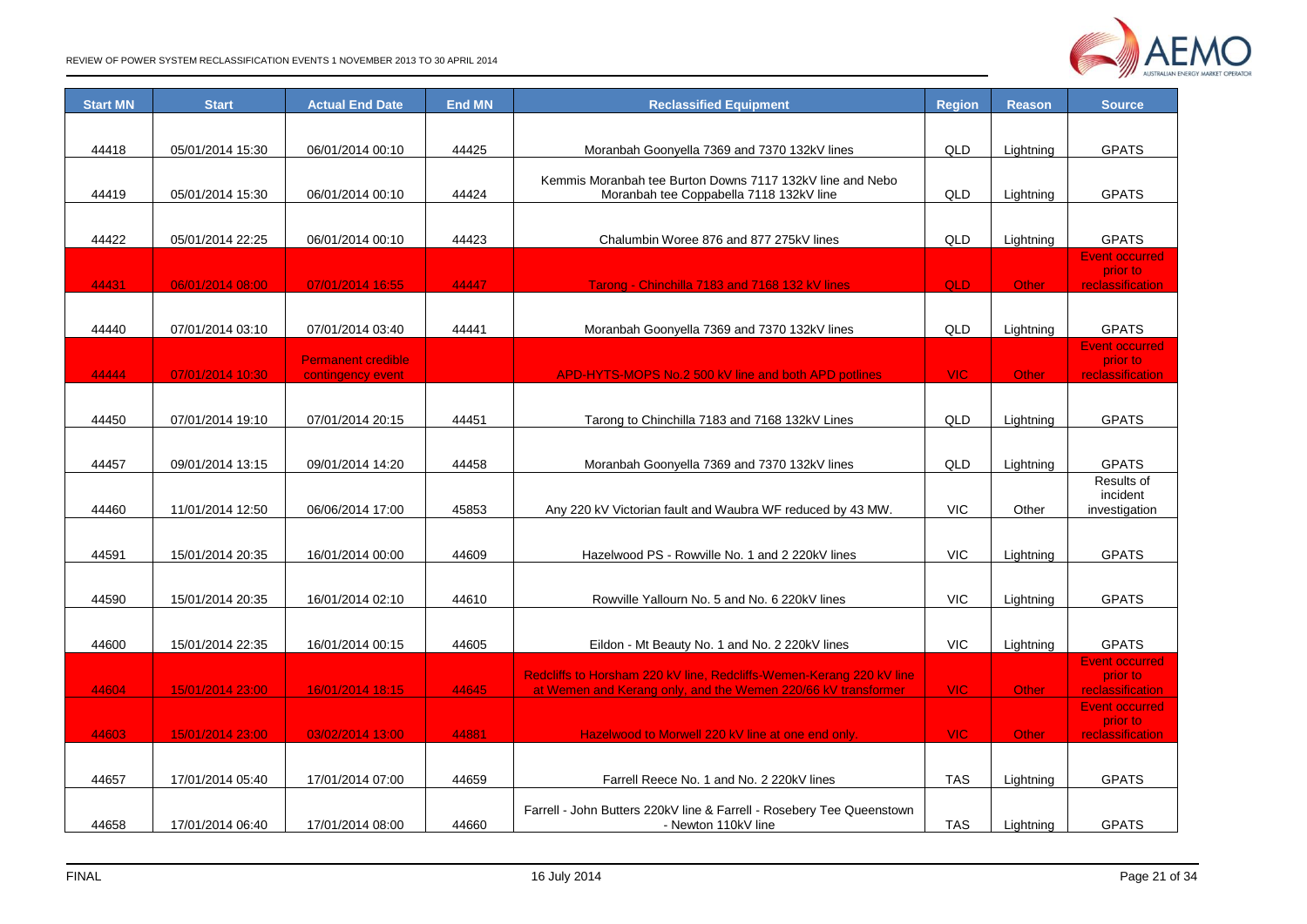

| <b>Start MN</b> | <b>Start</b>     | <b>Actual End Date</b> | <b>End MN</b> | <b>Reclassified Equipment</b>                                                                | <b>Region</b> | <b>Reason</b> | <b>Source</b> |
|-----------------|------------------|------------------------|---------------|----------------------------------------------------------------------------------------------|---------------|---------------|---------------|
| 44671           | 17/01/2014 12:45 | 17/01/2014 13:20       | 44675         | Farrell - John Butters 220kV line & Farrell - Rosebery Tee Queenstown<br>- Newton 110kV line | <b>TAS</b>    | Lightning     | <b>GPATS</b>  |
| 44689           | 17/01/2014 18:00 | 17/01/2014 18:55       | 44690         | Norwood-Scottsdale-Derby 110kV Line and Norwood-Scottsdale 110kV<br>Line                     | <b>TAS</b>    | Lightning     | <b>GPATS</b>  |
| 44691           | 17/01/2014 19:15 | 17/01/2014 21:35       | 44695         | Hazelwood PS - Rowville No. 1 and 2 220kV lines                                              | <b>VIC</b>    | Lightning     | <b>GPATS</b>  |
| 44692           | 17/01/2014 19:15 | 17/01/2014 21:35       | 44694         | Rowville Yallourn No. 5 and No. 6 220kV lines                                                | <b>VIC</b>    | Lightning     | <b>GPATS</b>  |
| 44696           | 17/01/2014 22:30 | 18/01/2014 00:00       | 44698         | George Town - Hadspen No. 1 and No. 2 220kV lines                                            | TAS           | Lightning     | <b>GPATS</b>  |
| 44700           | 18/01/2014 00:00 | 18/01/2014 02:45       | 44706         | Eildon - Mt Beauty No. 1 and No. 2 220kV lines                                               | <b>VIC</b>    | Lightning     | <b>GPATS</b>  |
| 44702           | 18/01/2014 00:20 | 18/01/2014 03:00       | 44707         | Hazelwood PS - Rowville No. 1 and 2 220kV lines                                              | <b>VIC</b>    | Lightning     | <b>GPATS</b>  |
| 44703           | 18/01/2014 00:25 | 18/01/2014 03:00       | 44708         | Rowville Yallourn No. 5 and No. 6 220kV lines                                                | <b>VIC</b>    | Lightning     | <b>GPATS</b>  |
| 44705           | 18/01/2014 01:10 | 18/01/2014 03:00       | 44709         | Glenrowan - Dederang No. 1 and No. 3 220kV lines                                             | <b>VIC</b>    | Lightning     | <b>GPATS</b>  |
| 44703           | 18/01/2014 23:40 | 18/01/2014 00:35       | 44704         | Norwood-Scottsdale-Derby 110kV Line and Norwood-Scottsdale 110kV<br>Line                     | TAS           | Lightning     | <b>GPATS</b>  |
| 44739           | 21/01/2014 18:15 | 21/01/2014 23:45       | 44741         | Tarong - Chincilla 7183 and 7168 132 kV Lines                                                | QLD           | Lightning     | <b>GPATS</b>  |
| 44747           | 22/01/2014 15:15 | 23/01/2014 00:15       | 44749         | Tarong - Chincilla 7183 and 7168 132 kV Lines                                                | QLD           | Lightning     | <b>GPATS</b>  |
| 44755           | 23/01/2014 13:30 | 23/01/2014 18:40       | 44760         | Tarong - Chincilla 7183 and 7168 132 kV Lines                                                | QLD           | Lightning     | <b>GPATS</b>  |
| 44758           | 23/01/2014 14:55 | 23/01/2014 18:40       | 44761         | Chalumbin Woree 876 and 877 275kV lines                                                      | QLD           | Lightning     | <b>GPATS</b>  |
| 44763           | 24/01/2014 01:50 | 24/01/2014 04:50       | 44768         | Chalumbin Woree 876 and 877 275kV lines                                                      | QLD           | Lightning     | <b>GPATS</b>  |
| 44765           | 24/01/2014 04:30 | 24/01/2014 06:15       | 44771         | George Town - Hadspen No. 1 and No. 2 220kV lines                                            | <b>TAS</b>    | Lightning     | <b>GPATS</b>  |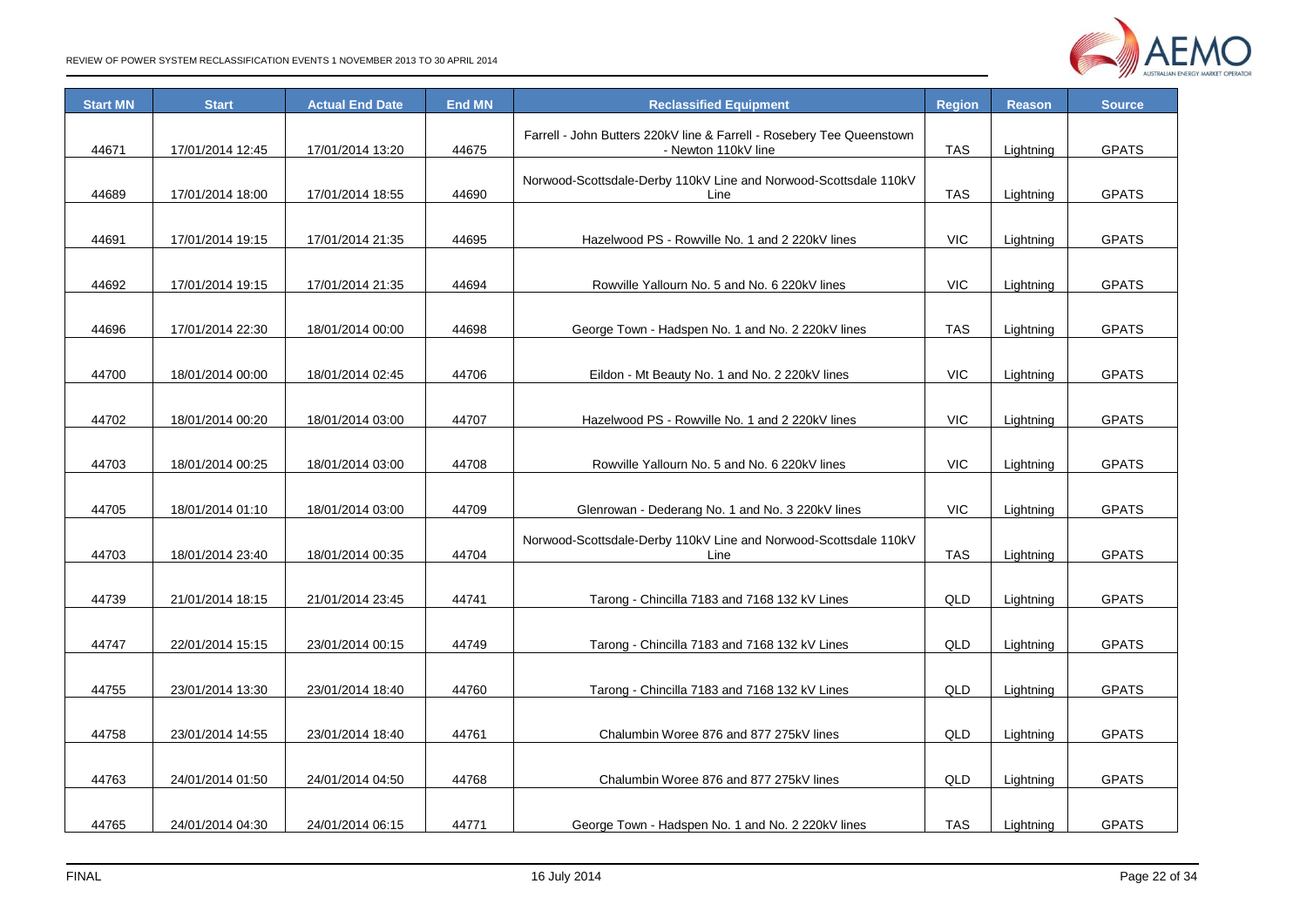

| <b>Start MN</b> | <b>Start</b>     | <b>Actual End Date</b> | <b>End MN</b> | <b>Reclassified Equipment</b>                                                                        | <b>Region</b> | <b>Reason</b> | <b>Source</b>                                         |
|-----------------|------------------|------------------------|---------------|------------------------------------------------------------------------------------------------------|---------------|---------------|-------------------------------------------------------|
| 44766           | 24/01/2014 04:40 | 24/01/2014 06:55       | 44772         | Norwood-Scottsdale-Derby 110kV Line and Norwood-Scottsdale 110kV<br>Line                             | <b>TAS</b>    | Lightning     | <b>GPATS</b>                                          |
| 44767           | 24/01/2014 04:50 | 24/01/2014 08:40       | 44775         | Glenrowan - Dederang No. 1 and No. 3 220kV lines                                                     | <b>VIC</b>    | Lightning     | <b>GPATS</b>                                          |
| 44769           | 24/01/2014 05:20 | 24/01/2014 08:40       | 44776         | Eildon - Mt Beauty No. 1 and No. 2 220kV lines                                                       | <b>VIC</b>    | Lightning     | <b>GPATS</b>                                          |
| 44784           | 25/01/2014 18:40 | 25/01/2014 22:20       | 44787         | Collinsville - Mackay tee Proserpine 7125 and 7126 132kV Lines                                       | QLD           | Lightning     | <b>GPATS</b>                                          |
| 44785           | 25/01/2014 18:40 | 25/01/2014 23:50       | 44788         | Kemmis Moranbah tee Burton Downs 7117 132kV line and Nebo<br>Moranbah tee Coppabella 7118 132kV line | QLD           | Lightning     | <b>GPATS</b>                                          |
| 44786           | 25/01/2014 20:00 | 25/01/2014 23:50       | 44789         | Kemmis Moranbah tee Burton Downs 7117 132kV line and Nebo<br>Moranbah tee Coppabella 7118 132kV line | QLD           | Lightning     | <b>GPATS</b>                                          |
| 44836           | 01/02/2014 16:30 | 01/02/2014 22:25       | 44844         | Chalumbin Woree 876 and 877 275kV lines                                                              | QLD           | Lightning     | <b>GPATS</b>                                          |
| 44837           | 01/02/2014 16:50 | 01/02/2014 19:35       | 44841         | Moranbah Goonyella 7369 and 7370 132kV lines                                                         | QLD           | Lightning     | <b>GPATS</b>                                          |
| 44838           | 01/02/2014 16:50 | 01/02/2014 19:35       | 44842         | Kemmis Moranbah tee Burton Downs 7117 132kV line and Nebo<br>Moranbah tee Coppabella 7118 132kV line | QLD           | Lightning     | <b>GPATS</b>                                          |
| 44859           | 02/02/2014 13:30 | 02/02/2014 23:00       | 44874         | Chalumbin Woree 876 and 877 275kV lines                                                              | QLD           | Lightning     | <b>GPATS</b>                                          |
| 44878           | 03/02/2014 07:00 | 03/02/2014 12:50       | 44880         | Kemps Creek to Eraring 5A2 500 kV line at Kemps Creek end only                                       | <b>NSW</b>    | <b>Other</b>  | <b>Event occurred</b><br>prior to<br>reclassification |
| 44883           | 03/02/2014 16:20 | 03/02/2014 18:15       | 44884         | Eildon - Mt Beauty No. 1 and No. 2 220kV lines                                                       | <b>VIC</b>    | Lightning     | <b>GPATS</b>                                          |
| 44885           | 03/02/2014 18:40 | 04/02/2014 02:00       | 44887         | Eildon - Mt Beauty No. 1 and No. 2 220kV lines                                                       | <b>VIC</b>    | Lightning     | <b>GPATS</b>                                          |
| 44886           | 03/02/2014 23:05 | 04/02/2014 02:00       | 44888         | Glenrowan - Dederang No. 1 and No. 3 220kV lines                                                     | <b>VIC</b>    | Lightning     | <b>GPATS</b>                                          |
| 44908           | 07/02/2014 10:00 | 07/02/2014 11:10       | 44913         | Liapootah - Palmerston No. 1 and No. 2 220kV lines                                                   | <b>TAS</b>    | Lightning     | <b>GPATS</b>                                          |
| 44909           | 07/02/2014 10:10 | 07/02/2014 11:10       | 44915         | Hadspen - Palmerston No. 1 and No. 2 220kV lines                                                     | <b>TAS</b>    | Lightning     | <b>GPATS</b>                                          |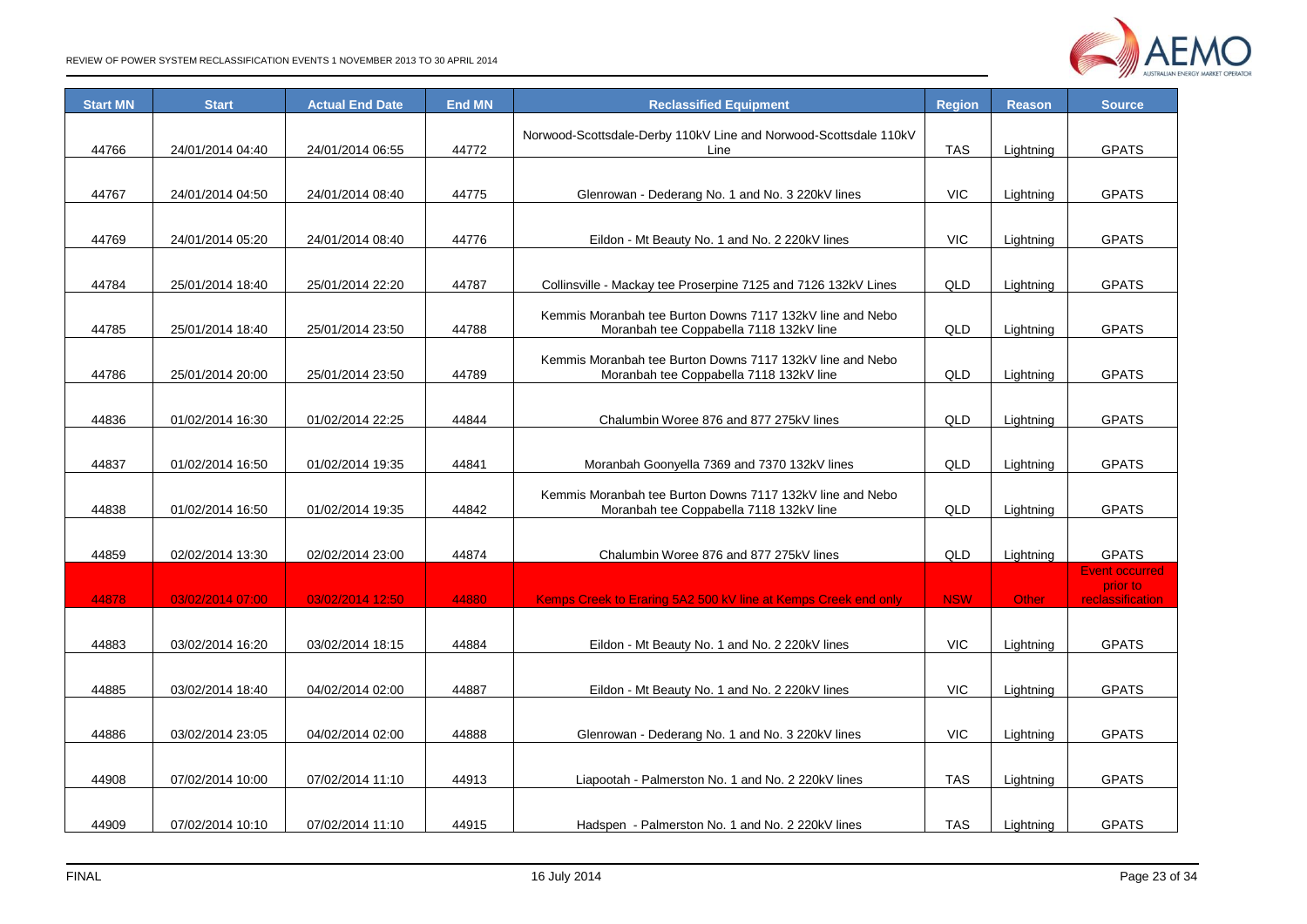

| <b>Start MN</b> | <b>Start</b>     | <b>Actual End Date</b> | <b>End MN</b> | <b>Reclassified Equipment</b>                                   | <b>Region</b> | <b>Reason</b>    | <b>Source</b> |
|-----------------|------------------|------------------------|---------------|-----------------------------------------------------------------|---------------|------------------|---------------|
|                 |                  |                        |               |                                                                 |               |                  |               |
| 44938           | 08/02/2014 20:10 | 08/02/2014 21:55       | 44939         | Collinsville - Mackay tee Proserpine 7125 and 7126 132kV Lines  | QLD           | Lightning        | <b>GPATS</b>  |
|                 |                  |                        |               |                                                                 |               |                  |               |
| 44940           | 08/02/2014 22:40 | 09/02/2014 00:15       | 44941         | Collinsville - Mackay tee Proserpine 7125 and 7126 132kV Lines  | QLD           | Lightning        | <b>GPATS</b>  |
|                 |                  |                        |               |                                                                 |               |                  |               |
| 44942           | 09/02/2014 10:15 | 09/02/2014 22:50       | 44957         | Collinsville - Mackay tee Proserpine 7125 and 7126 132kV Lines  | QLD           | Lightning        | <b>GPATS</b>  |
|                 |                  |                        |               |                                                                 |               |                  |               |
| 44945           | 09/02/2014 12:30 | 09/02/2014 13:10       | 44949         | South Morang - Sydenham No.1 and No.2 500 kV transmission lines | <b>VIC</b>    | <b>Bushfires</b> | <b>INJI</b>   |
|                 |                  |                        |               |                                                                 |               |                  |               |
| 44944           | 09/02/2014 12:35 | 09/02/2014 15:00       | 44950         | Farrell Reece No. 1 and No. 2 220kV lines                       | <b>TAS</b>    | Lightning        | <b>GPATS</b>  |
|                 |                  |                        |               |                                                                 |               |                  |               |
| 44946           | 09/02/2014 12:55 | 09/02/2014 16:45       | 44951         | Liapootah - Palmerston No. 1 and No. 2 220kV lines              | <b>TAS</b>    | Lightning        | <b>GPATS</b>  |
|                 |                  |                        |               |                                                                 |               |                  |               |
| 44947           | 09/02/2014 12:55 | 09/02/2014 16:45       | 44952         | Chapel St - Liapootah No. 1 and No. 2 220kV lines               | TAS           | Lightning        | <b>GPATS</b>  |
|                 |                  |                        |               |                                                                 |               |                  |               |
| 44948           | 09/02/2014 13:00 | 09/02/2014 15:35       | 44953         | Farrell - Sheffield No. 1 and No. 2 220kV lines                 | <b>TAS</b>    | Lightning        | <b>GPATS</b>  |
|                 |                  |                        |               |                                                                 |               |                  |               |
| 44959           | 10/02/2014 08:20 | 10/02/2014 10:50       | 44963         | Hazelwood to Yallourn No.1 and No.2 220 kV transmission lines   | <b>VIC</b>    | <b>Bushfires</b> | <b>INJI</b>   |
|                 |                  |                        |               |                                                                 |               |                  |               |
| 45014           | 14/02/2014 13:55 | 14/02/2014 17:20       | 45017         | Liapootah - Palmerston No. 1 and No. 2 220kV lines              | TAS           | Lightning        | <b>GPATS</b>  |
|                 |                  |                        |               |                                                                 |               |                  |               |
| 45016           | 14/02/2014 15:35 | 14/02/2014 17:20       | 45018         | Hadspen - Palmerston No. 1 and No. 2 220kV lines                | <b>TAS</b>    | Lightning        | <b>GPATS</b>  |
|                 |                  |                        |               |                                                                 |               |                  |               |
| 45023           | 15/02/2014 13:35 | 15/02/2014 22:05       | 45038         | Liapootah - Palmerston No. 1 and No. 2 220kV lines              | <b>TAS</b>    | Lightning        | <b>GPATS</b>  |
|                 |                  |                        |               |                                                                 |               |                  |               |
| 45025           | 15/02/2014 14:00 | 15/02/2014 22:05       | 45037         | Chapel St - Liapootah No. 1 and No. 2 220kV lines               | <b>TAS</b>    | Lightning        | <b>GPATS</b>  |
|                 |                  |                        |               |                                                                 |               |                  |               |
| 45026           | 15/02/2014 15:30 | 15/02/2014 20:35       | 45033         | Hadspen - Palmerston No. 1 and No. 2 220kV lines                | <b>TAS</b>    | Lightning        | <b>GPATS</b>  |
|                 |                  |                        |               |                                                                 |               |                  |               |
| 45027           | 15/02/2014 16:20 | 15/02/2014 21:40       | 45036         | Farrell - Sheffield No. 1 and No. 2 220kV lines                 | TAS           | Lightning        | <b>GPATS</b>  |
|                 |                  |                        |               |                                                                 |               |                  |               |
| 45031           | 15/02/2014 19:00 | 15/02/2014 20:55       | 45034         | Farrell Reece No. 1 and No. 2 220kV lines                       | <b>TAS</b>    | Lightning        | <b>GPATS</b>  |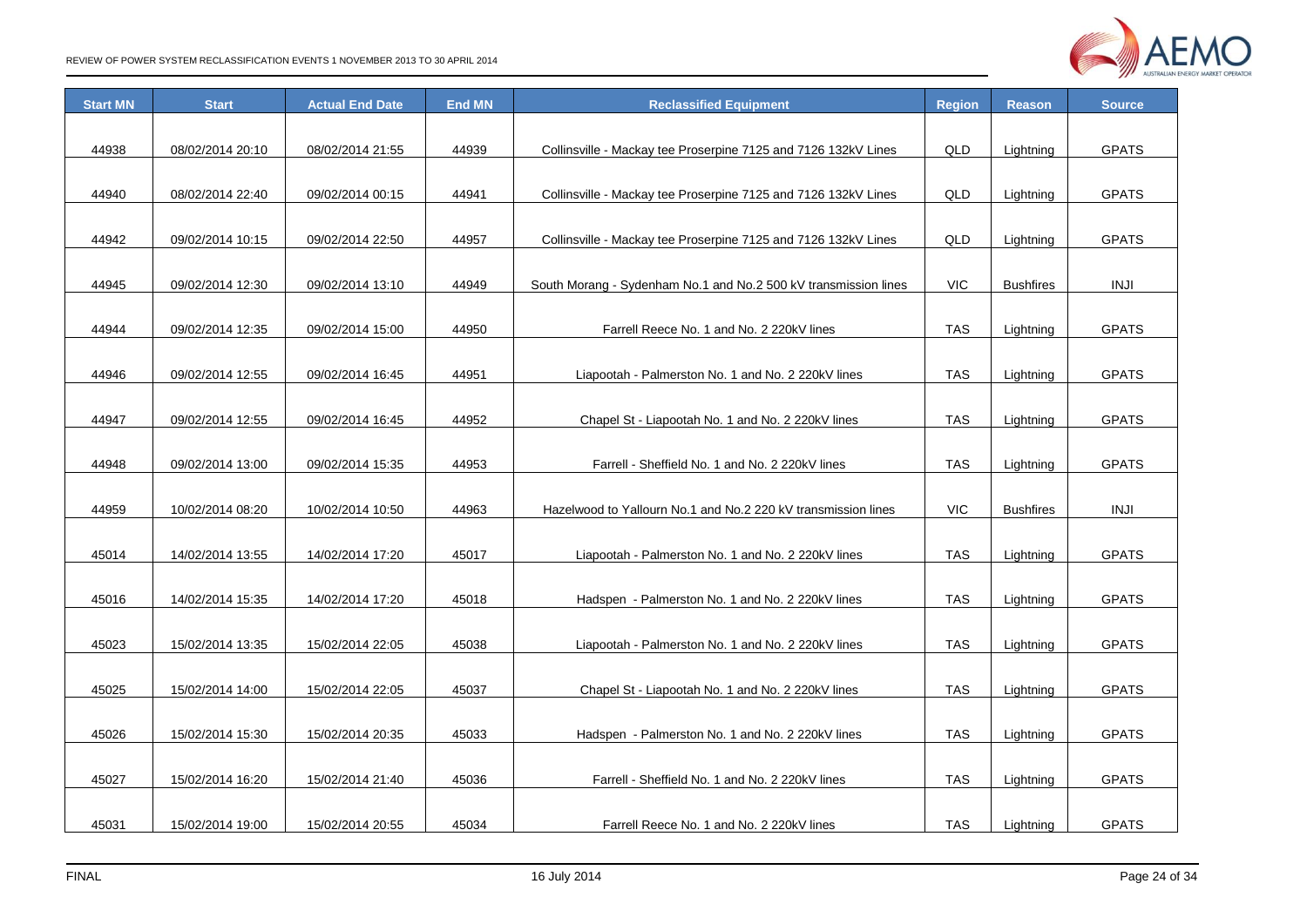

| <b>Start MN</b> | <b>Start</b>     | <b>Actual End Date</b>                         | <b>End MN</b> | <b>Reclassified Equipment</b>                                                                        | <b>Region</b> | <b>Reason</b> | <b>Source</b>                                         |
|-----------------|------------------|------------------------------------------------|---------------|------------------------------------------------------------------------------------------------------|---------------|---------------|-------------------------------------------------------|
| 45032           | 15/02/2014 20:00 | 15/02/2014 20:55                               | 45035         | Farrell - John Butters 220kV line & Farrell - Rosebery Tee Queenstown<br>- Newton 110kV line         | <b>TAS</b>    | Lightning     | <b>GPATS</b>                                          |
| 45040           | 15/02/2014 23:20 | 16/02/2014 01:35                               | 45041         | Norwood-Scottsdale-Derby 110kV Line and Norwood-Scottsdale 110kV<br>Line                             | <b>TAS</b>    | Lightning     | <b>GPATS</b>                                          |
| 45045           | 16/02/2014 11:00 | 17/02/2014 01:00                               | 45058         | Collinsville - Mackay tee Proserpine 7125 and 7126 132kV Lines                                       | QLD           | Lightning     | <b>GPATS</b>                                          |
| 45046           | 17/02/2014 12:35 | 17/02/2014 14:15                               | 45048         | Glenrowan - Dederang No. 1 and No. 3 220kV lines                                                     | <b>VIC</b>    | Lightning     | <b>GPATS</b>                                          |
| 45047           | 17/02/2014 14:05 | 17/02/2014 21:05                               | 45056         | Kemmis Moranbah tee Burton Downs 7117 132kV line and Nebo<br>Moranbah tee Coppabella 7118 132kV line | QLD           | Lightning     | <b>GPATS</b>                                          |
| 45049           | 17/02/2014 15:40 | 17/02/2014 21:05                               | 45057         | Moranbah Goonyella 7369 and 7370 132kV lines                                                         | QLD           | Lightning     | <b>GPATS</b>                                          |
| 45061           | 17/02/2014 16:35 | 17/02/2014 18:50                               | 45065         | Kemmis Moranbah tee Burton Downs 7117 132kV line and Nebo<br>Moranbah tee Coppabella 7118 132kV line | QLD           | Lightning     | <b>GPATS</b>                                          |
| 45062           | 17/02/2014 17:25 | 17/02/2014 18:50                               | 45066         | Moranbah Goonyella 7369 and 7370 132kV lines                                                         | QLD           | Lightning     | <b>GPATS</b>                                          |
| 45068           | 17/02/2014 19:35 | 18/02/2014 01:55                               | 45071         | Tarong - Chincilla 7183 and 7168 132 kV Lines                                                        | QLD           | Lightning     | <b>GPATS</b>                                          |
| 45069           | 17/02/2014 20:15 | <b>Permanent credible</b><br>contingency event |               | <b>Roma Unit 7 and Roma Unit 8</b>                                                                   | <b>QLD</b>    | Other         | <b>Event occurred</b><br>prior to<br>reclassification |
| 45076           | 18/02/2014 14:25 | 18/02/2014 17:20                               | 45079         | Chalumbin Woree 876 and 877 275kV lines                                                              | QLD           | Lightning     | <b>GPATS</b>                                          |
| 45080           | 19/02/2014 09:20 | 19/02/2014 12:50                               | 45089         | Farrell Reece No. 1 and No. 2 220kV lines                                                            | <b>TAS</b>    | Lightning     | <b>GPATS</b>                                          |
| 45082           | 19/02/2014 10:45 | 19/02/2014 13:15                               | 45090         | Farrell - Sheffield No. 1 and No. 2 220kV lines                                                      | <b>TAS</b>    | Lightning     | <b>GPATS</b>                                          |
| 45083           | 19/02/2014 10:45 | 19/02/2014 13:15                               | 45081         | Farrell - John Butters 220kV line & Farrell - Rosebery Tee Queenstown<br>- Newton 110kV line         | <b>TAS</b>    | Lightning     | <b>GPATS</b>                                          |
| 45086           | 19/02/2014 10:50 | 19/02/2014 15:55                               | 45094         | Eildon - Mt Beauty No. 1 and No. 2 220kV lines                                                       | <b>VIC</b>    | Lightning     | <b>GPATS</b>                                          |
| 45084           | 19/02/2014 10:50 | 19/02/2014 22:30                               | 45106         | Hazelwood PS - Rowville No. 1 and 2 220kV lines                                                      | <b>VIC</b>    | Lightning     | <b>GPATS</b>                                          |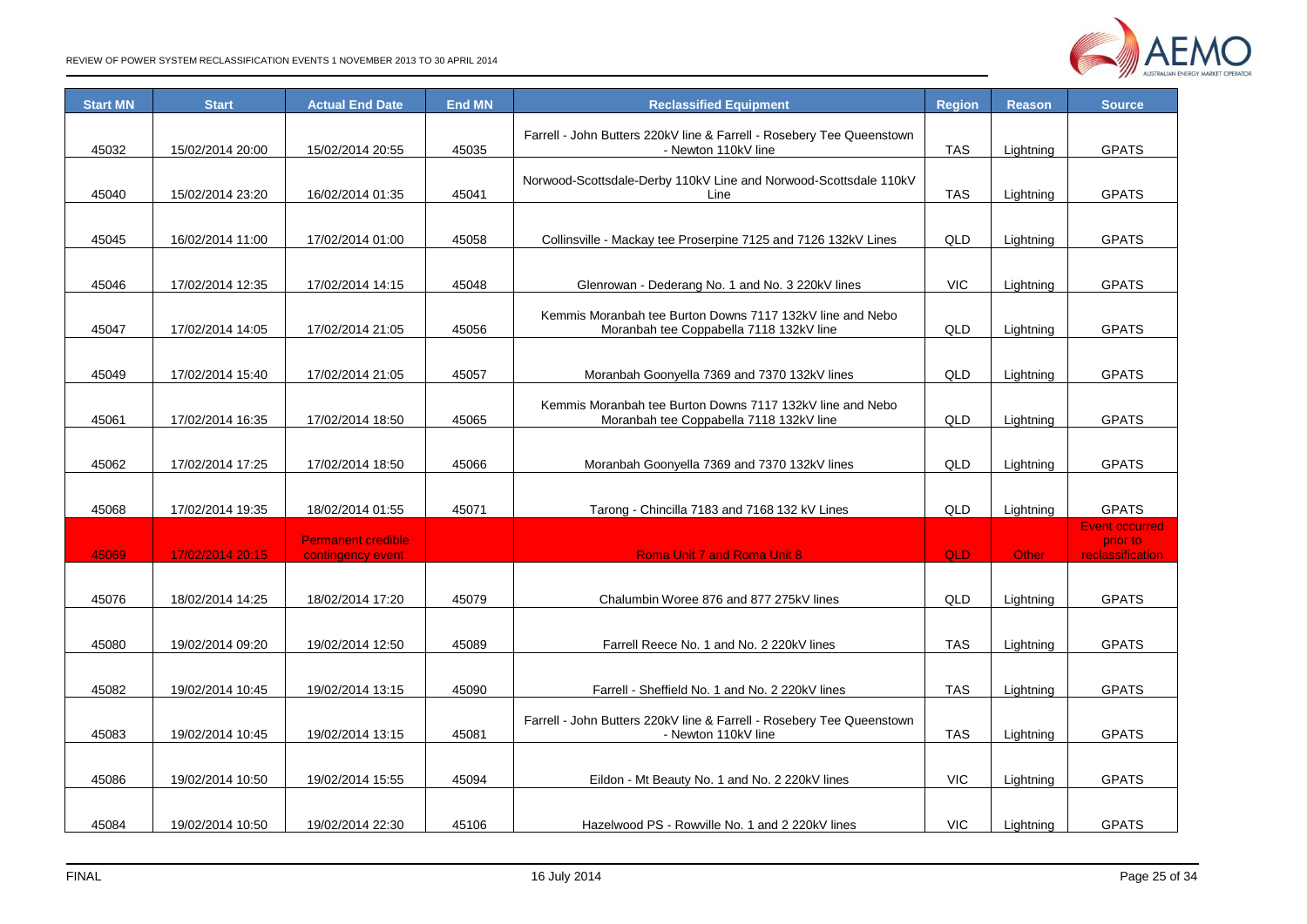

| <b>Start MN</b> | <b>Start</b>     | <b>Actual End Date</b> | <b>End MN</b> | <b>Reclassified Equipment</b>                       | <b>Region</b> | <b>Reason</b>    | <b>Source</b> |
|-----------------|------------------|------------------------|---------------|-----------------------------------------------------|---------------|------------------|---------------|
|                 |                  |                        |               |                                                     |               |                  |               |
| 45085           | 19/02/2014 10:50 | 19/02/2014 22:30       | 45105         | Rowville Yallourn No. 5 and No. 6 220kV lines       | <b>VIC</b>    | Lightning        | <b>GPATS</b>  |
|                 |                  |                        |               |                                                     |               |                  |               |
| 45095           | 19/02/2014 16:50 | 19/02/2014 18:55       | 45104         | Chalumbin Woree 876 and 877 275kV lines             | <b>VIC</b>    | Lightning        | <b>GPATS</b>  |
|                 |                  |                        |               |                                                     |               |                  |               |
| 45125           | 19/02/2014 19:30 | 19/02/2014 22:55       | 45126         | Chalumbin Woree 876 and 877 275kV lines             | QLD           | Lightning        | <b>GPATS</b>  |
|                 |                  |                        |               |                                                     |               |                  |               |
| 45115           | 19/02/2014 22:45 | 20/02/2014 02:05       | 45116         | Chapel St - Liapootah No. 1 and No. 2 220kV lines   | <b>TAS</b>    | Lightning        | <b>GPATS</b>  |
|                 |                  |                        |               |                                                     |               |                  |               |
| 45120           | 20/02/2014 18:30 | 20/02/2014 19:15       | 45124         | George Town - Sheffield No. 1 and No. 2 220kV lines | <b>TAS</b>    | <b>Bushfires</b> | <b>INJI</b>   |
|                 |                  |                        |               |                                                     |               |                  |               |
| 45121           | 20/02/2014 18:30 | 20/02/2014 19:15       | 45123         | George Town - Hadspen No. 1 and No. 2 220kV lines   | <b>TAS</b>    | <b>Bushfires</b> | <b>INJI</b>   |
|                 |                  |                        |               |                                                     |               |                  |               |
| 45181           | 22/02/2014 01:30 | 22/02/2014 04:20       | 45182         | Chalumbin Woree 876 and 877 275kV lines             | QLD           | Lightning        | <b>GPATS</b>  |
|                 |                  |                        |               |                                                     |               |                  |               |
| 45196           | 25/02/2014 15:55 | 25/02/2014 18:40       | 45202         | Rowville Yallourn No. 5 and No. 6 220kV lines       | VIC           | Lightning        | <b>GPATS</b>  |
|                 |                  |                        |               |                                                     |               |                  |               |
| 45197           | 25/02/2014 16:05 | 25/02/2014 18:40       | 45203         | Hazelwood PS - Rowville No. 1 and 2 220kV lines     | <b>VIC</b>    | Lightning        | <b>GPATS</b>  |
|                 |                  |                        |               |                                                     |               |                  |               |
| 45199           | 25/02/2014 16:05 | 25/02/2014 19:45       | 45204         | Glenrowan - Dederang No. 1 and No. 3 220kV lines    | <b>VIC</b>    | Lightning        | <b>GPATS</b>  |
|                 |                  |                        |               |                                                     |               |                  |               |
| 45200           | 25/02/2014 16:05 | 25/02/2014 19:45       | 45205         | Eildon - Mt Beauty No. 1 and No. 2 220kV lines      | <b>VIC</b>    | Lightning        | <b>GPATS</b>  |
|                 |                  |                        |               |                                                     |               |                  |               |
| 45210           | 26/02/2014 13:20 | 26/02/2014 15:05       | 45212         | Glenrowan - Dederang No. 1 and No. 3 220kV lines    | <b>VIC</b>    | Lightning        | <b>GPATS</b>  |
|                 |                  |                        |               |                                                     |               |                  |               |
| 45211           | 26/02/2014 13:20 | 26/02/2014 15:05       | 45213         | Eildon - Mt Beauty No. 1 and No. 2 220kV lines      | <b>VIC</b>    | Lightning        | <b>GPATS</b>  |
|                 |                  |                        |               |                                                     |               |                  |               |
| 45226           | 01/03/2014 12:10 | 01/03/2014 13:00       | 45227         | Eildon - Mt Beauty No. 1 and No. 2 220kV lines      | <b>VIC</b>    | Lightning        | <b>GPATS</b>  |
|                 |                  |                        |               |                                                     |               |                  |               |
| 45228           | 01/03/2014 13:50 | 01/03/2014 15:30       | 45231         | Eildon - Mt Beauty No. 1 and No. 2 220kV lines      | <b>VIC</b>    | Lightning        | <b>GPATS</b>  |
|                 |                  |                        |               |                                                     |               |                  |               |
| 45229           | 01/03/2014 14:40 | 01/03/2014 15:30       | 45230         | Glenrowan - Dederang No. 1 and No. 3 220kV lines    | <b>VIC</b>    | Lightning        | <b>GPATS</b>  |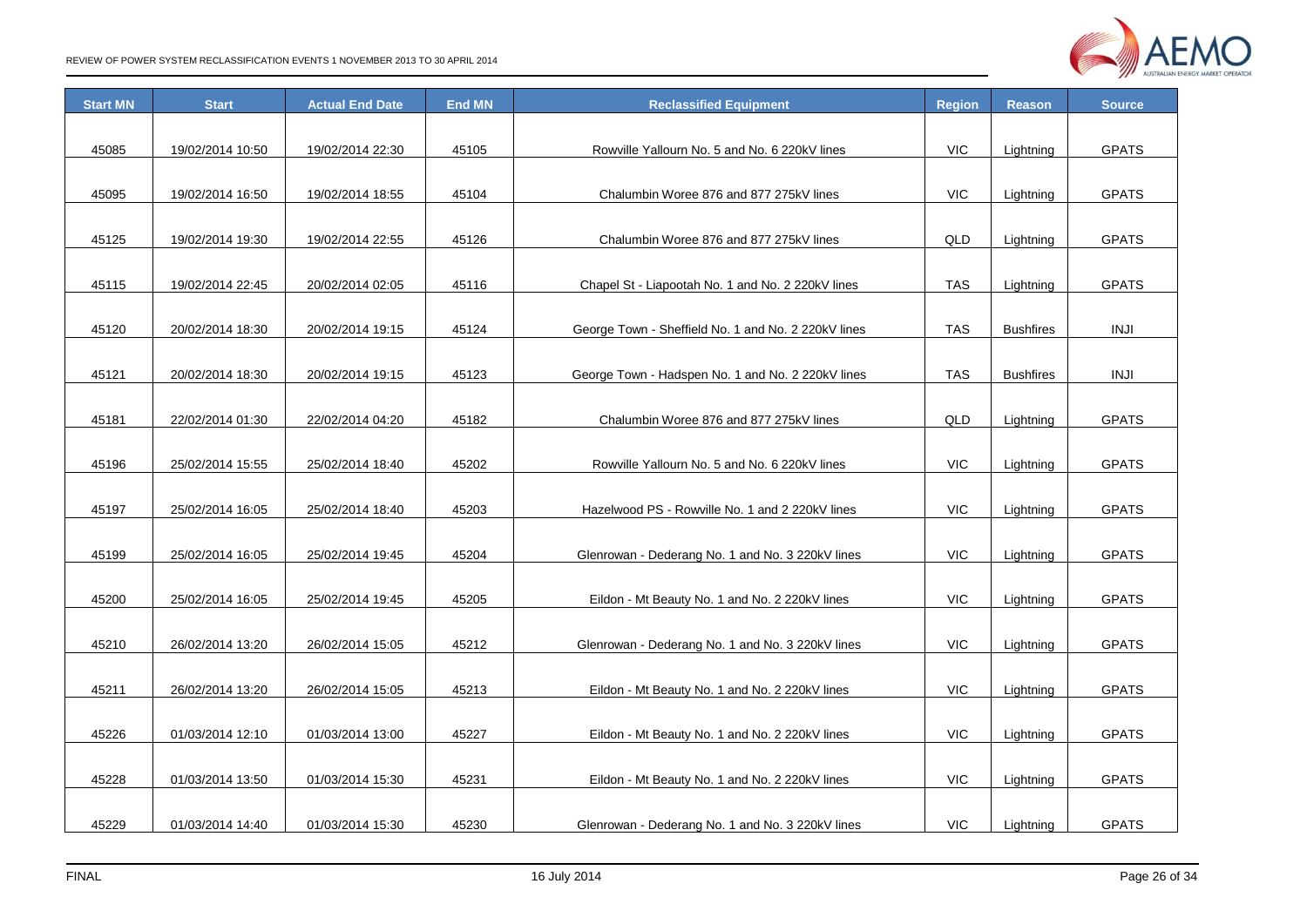

| <b>Start MN</b> | <b>Start</b>     | <b>Actual End Date</b> | <b>End MN</b> | <b>Reclassified Equipment</b>                                         | <b>Region</b> | <b>Reason</b> | <b>Source</b>          |
|-----------------|------------------|------------------------|---------------|-----------------------------------------------------------------------|---------------|---------------|------------------------|
|                 |                  |                        |               |                                                                       |               |               |                        |
| 45232           | 01/03/2014 15:45 | 01/03/2014 19:35       | 45237         | Glenrowan - Dederang No. 1 and No. 3 220kV lines                      | <b>VIC</b>    | Lightning     | <b>GPATS</b>           |
|                 |                  |                        |               |                                                                       |               |               |                        |
| 45235           | 01/03/2014 18:30 | 01/03/2014 19:35       | 45236         | Eildon - Mt Beauty No. 1 and No. 2 220kV lines                        | <b>VIC</b>    | Lightning     | <b>GPATS</b>           |
|                 |                  | Permanent credible     |               |                                                                       |               |               | Results of<br>incident |
| 45245           | 04/03/2014 09:20 | contingency event      |               | TRTS-HYTS-APD No.1 500 kV line and both APD potlines                  | <b>VIC</b>    | Lightning     | investigation          |
|                 |                  |                        |               |                                                                       |               |               |                        |
| 45250           | 04/03/2014 19:05 | 04/03/2014 20:00       | 45251         | Glenrowan - Dederang No. 1 and No. 3 220kV lines                      | <b>NSW</b>    | Lightning     | <b>GPATS</b>           |
|                 |                  |                        |               |                                                                       |               |               |                        |
| 45253           | 05/03/2014 02:00 | 05/03/2014 04:30       | 45260         | Farrell - Sheffield No. 1 and No. 2 220kV lines                       | <b>TAS</b>    | Lightning     | <b>GPATS</b>           |
|                 |                  |                        |               |                                                                       |               |               |                        |
| 45255           | 05/03/2014 02:25 | 05/03/2014 05:00       | 45261         | George Town - Hadspen No. 1 and No. 2 220kV lines                     | <b>TAS</b>    | Lightning     | <b>GPATS</b>           |
|                 |                  |                        |               |                                                                       |               |               |                        |
| 45256           | 05/03/2014 03:50 | 05/03/2014 05:30       | 45263         | Hadspen - Palmerston No. 1 and No. 2 220kV lines                      | <b>TAS</b>    | Lightning     | <b>GPATS</b>           |
|                 |                  |                        |               |                                                                       |               |               |                        |
| 45257           | 05/03/2014 04:05 | 05/03/2014 05:30       | 45264         | Liapootah - Palmerston No. 1 and No. 2 220kV lines                    | <b>TAS</b>    | Lightning     | <b>GPATS</b>           |
|                 |                  |                        |               | Norwood-Scottsdale-Derby 110kV Line and Norwood-Scottsdale 110kV      |               |               |                        |
| 45258           | 05/03/2014 04:10 | 05/03/2014 05:00       | 45262         | Line                                                                  | <b>TAS</b>    | Lightning     | <b>GPATS</b>           |
|                 |                  |                        |               |                                                                       |               |               |                        |
| 45283           | 08/03/2014 18:10 | 08/03/2014 20:10       | 45286         | Eildon - Mt Beauty No. 1 and No. 2 220kV lines                        | <b>VIC</b>    | Lightning     | <b>GPATS</b>           |
|                 |                  |                        |               |                                                                       |               |               |                        |
| 45284           | 08/03/2014 18:20 | 08/03/2014 19:05       | 45285         | Glenrowan - Dederang No. 1 and No. 3 220kV lines                      | <b>VIC</b>    | Lightning     | <b>GPATS</b>           |
|                 |                  |                        |               |                                                                       |               |               |                        |
| 45294           | 11/03/2014 10:15 | 11/03/2014 11:10       | 45295         | Farrell - Sheffield No. 1 and No. 2 220kV lines                       | <b>TAS</b>    | Lightning     | <b>GPATS</b>           |
|                 |                  |                        |               | Farrell - John Butters 220kV line & Farrell - Rosebery Tee Queenstown |               |               |                        |
| 45296           | 11/03/2014 11:20 | 11/03/2014 14:40       | 45310         | - Newton 110kV line                                                   | <b>TAS</b>    | Lightning     | <b>GPATS</b>           |
|                 |                  |                        |               | Farrell - John Butters 220kV line & Farrell - Rosebery Tee Queenstown |               |               |                        |
| 45296           | 11/03/2014 11:20 | 11/03/2014 14:40       | 45310         | - Newton 110kV line                                                   | <b>TAS</b>    | Lightning     | <b>GPATS</b>           |
|                 |                  |                        |               |                                                                       |               |               |                        |
| 45302           | 11/03/2014 12:55 | 11/03/2014 14:40       | 45309         | Farrell Reece No. 1 and No. 2 220kV lines                             | <b>TAS</b>    | Lightning     | <b>GPATS</b>           |
|                 |                  |                        |               |                                                                       |               |               |                        |
| 45301           | 11/03/2014 12:55 | 11/03/2014 19:05       | 45329         | Farrell - Sheffield No. 1 and No. 2 220kV lines                       | <b>TAS</b>    | Lightning     | <b>GPATS</b>           |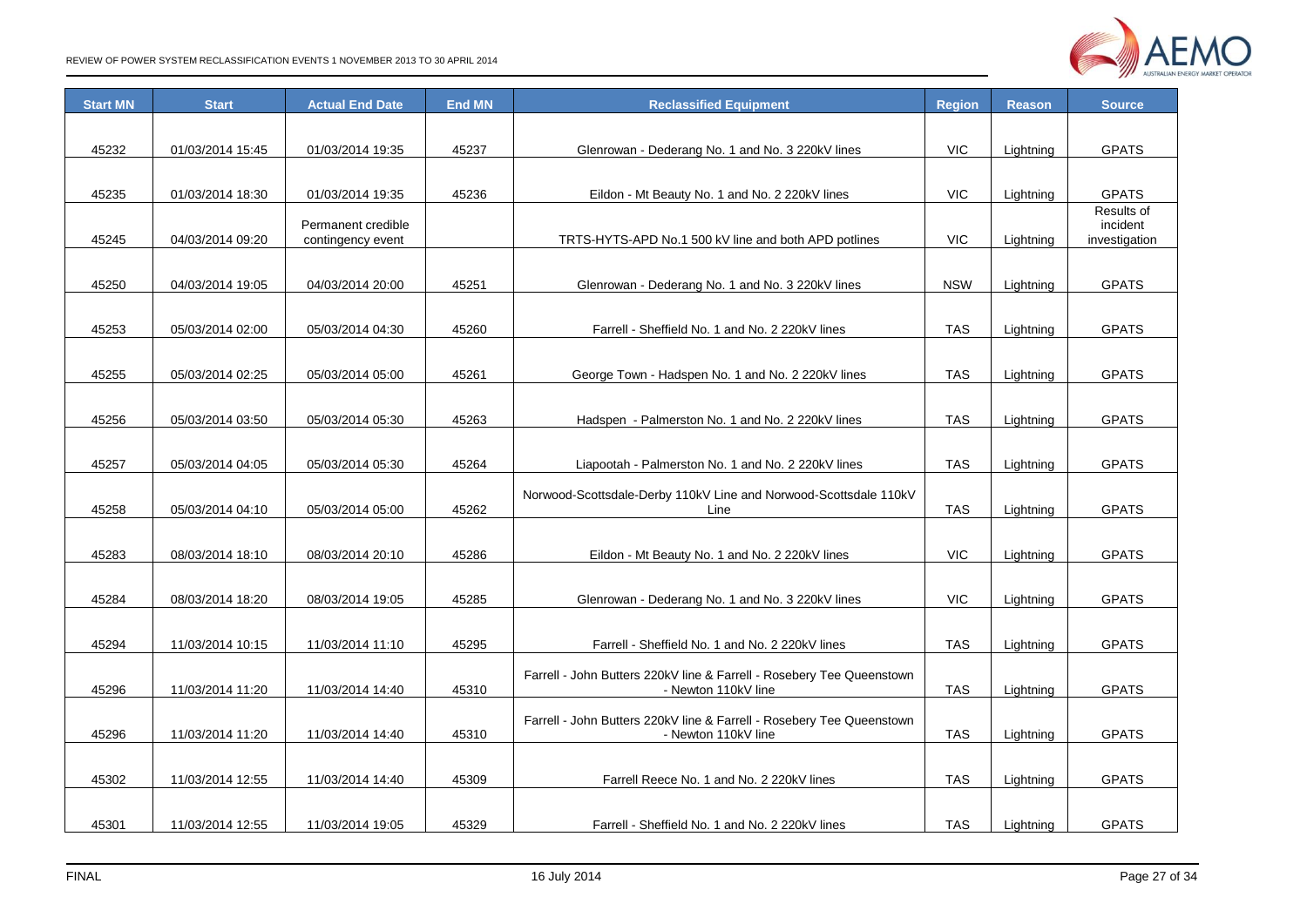

| <b>Start MN</b> | <b>Start</b>     | <b>Actual End Date</b> | <b>End MN</b> | <b>Reclassified Equipment</b>                                    | Region     | <b>Reason</b> | <b>Source</b> |
|-----------------|------------------|------------------------|---------------|------------------------------------------------------------------|------------|---------------|---------------|
|                 |                  |                        |               |                                                                  |            |               |               |
| 45305           | 11/03/2014 14:10 | 11/03/2014 15:50       | 45314         | Liapootah - Palmerston No. 1 and No. 2 220kV lines               | <b>TAS</b> | Lightning     | <b>GPATS</b>  |
|                 |                  |                        |               |                                                                  |            |               |               |
| 45304           | 11/03/2014 14:10 | 11/03/2014 17:05       | 45320         | Glenrowan - Dederang No. 1 and No. 3 220kV lines                 | <b>VIC</b> | Lightning     | <b>GPATS</b>  |
|                 |                  |                        |               |                                                                  |            |               |               |
| 45306           | 11/03/2014 14:10 | 11/03/2014 19:05       | 45328         | Hadspen - Palmerston No. 1 and No. 2 220kV lines                 | <b>TAS</b> | Lightning     | <b>GPATS</b>  |
|                 |                  |                        |               |                                                                  |            |               |               |
| 45307           | 11/03/2014 14:15 | 11/03/2014 15:50       | 45315         | Chapel St - Liapootah No. 1 and No. 2 220kV lines                | <b>TAS</b> | Lightning     | <b>GPATS</b>  |
|                 |                  |                        |               |                                                                  |            |               |               |
| 45308           | 11/03/2014 14:20 | 11/03/2014 17:05       | 45321         | Eildon - Mt Beauty No. 1 and No. 2 220kV lines                   | <b>VIC</b> | Lightning     | <b>GPATS</b>  |
|                 |                  |                        |               |                                                                  |            |               |               |
| 45311           | 11/03/2014 14:50 | 11/03/2014 16:00       | 45316         | George Town - Hadspen No. 1 and No. 2 220kV lines                | <b>TAS</b> | Lightning     | <b>GPATS</b>  |
|                 |                  |                        |               |                                                                  |            |               |               |
| 45317           | 11/03/2014 16:25 | 11/03/2014 19:05       | 45327         | Liapootah - Palmerston No. 1 and No. 2 220kV lines               | <b>TAS</b> | Lightning     | <b>GPATS</b>  |
|                 |                  |                        |               |                                                                  |            |               |               |
| 45318           | 11/03/2014 16:40 | 11/03/2014 18:30       | 45325         | Hazelwood PS - Rowville No. 1 and 2 220kV lines                  | VIC        | Lightning     | <b>GPATS</b>  |
|                 |                  |                        |               |                                                                  |            |               |               |
| 45319           | 11/03/2014 16:45 | 11/03/2014 18:30       | 45326         | Rowville Yallourn No. 5 and No. 6 220kV lines                    | <b>VIC</b> | Lightning     | <b>GPATS</b>  |
|                 |                  |                        |               |                                                                  |            |               |               |
| 45322           | 11/03/2014 17:50 | 11/03/2014 19:05       | 45330         | George Town - Hadspen No. 1 and No. 2 220kV lines                | <b>TAS</b> | Lightning     | <b>GPATS</b>  |
|                 |                  |                        |               |                                                                  |            |               |               |
| 45332           | 11/03/2014 19:45 | 11/03/2014 21:15       | 45338         | George Town - Hadspen No. 1 and No. 2 220kV lines                | <b>TAS</b> | Lightning     | <b>GPATS</b>  |
|                 |                  |                        |               |                                                                  |            |               |               |
| 45333           | 11/03/2014 19:50 | 11/03/2014 21:15       | 45339         | Hadspen - Palmerston No. 1 and No. 2 220kV lines                 | TAS        | Lightning     | <b>GPATS</b>  |
|                 |                  |                        |               | Norwood-Scottsdale-Derby 110kV Line and Norwood-Scottsdale 110kV |            |               |               |
| 45335           | 11/03/2014 20:10 | 11/03/2014 21:15       | 45340         | Line                                                             | <b>TAS</b> | Lightning     | <b>GPATS</b>  |
|                 |                  |                        |               |                                                                  |            |               |               |
| 45336           | 11/03/2014 20:45 | 11/03/2014 21:30       | 45341         | Farrell - Sheffield No. 1 and No. 2 220kV lines                  | <b>TAS</b> | Lightning     | <b>GPATS</b>  |
|                 |                  |                        |               |                                                                  |            |               |               |
| 45352           | 14/03/2014 17:20 | 14/03/2014 21:35       | 45353         | Tarong - Chincilla 7183 and 7168 132 kV Lines                    | QLD        | Lightning     | <b>GPATS</b>  |
|                 |                  |                        |               |                                                                  |            |               |               |
| 45358           | 15/03/2014 16:35 | 15/03/2014 21:05       | 45364         | Hazelwood PS - Rowville No. 1 and 2 220kV lines                  | <b>VIC</b> | Lightning     | <b>GPATS</b>  |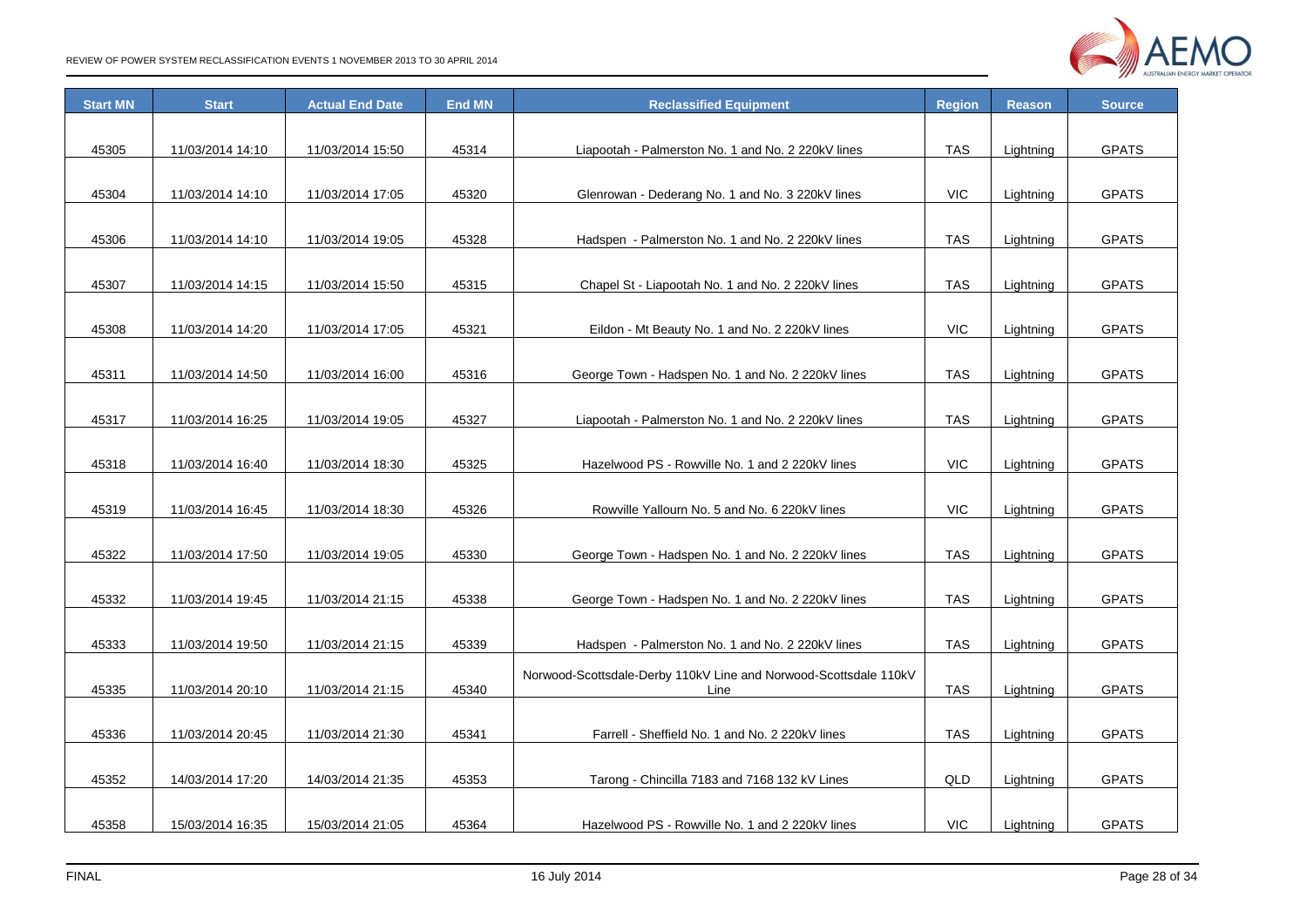

| <b>Start MN</b> | <b>Start</b>     | <b>Actual End Date</b>                          | <b>End MN</b> | <b>Reclassified Equipment</b>                                    |            | <b>Reason</b> | <b>Source</b>                     |
|-----------------|------------------|-------------------------------------------------|---------------|------------------------------------------------------------------|------------|---------------|-----------------------------------|
|                 |                  |                                                 |               |                                                                  |            |               |                                   |
| 45359           | 15/03/2014 17:00 | 16/03/2014 00:10                                | 45365         | Glenrowan - Dederang No. 1 and No. 3 220kV lines                 | <b>VIC</b> | Lightning     | <b>GPATS</b>                      |
|                 |                  |                                                 |               |                                                                  |            |               |                                   |
| 45360           | 15/03/2014 17:10 | 16/03/2014 00:10                                | 45366         | Eildon - Mt Beauty No. 1 and No. 2 220kV lines                   | <b>VIC</b> | Lightning     | <b>GPATS</b>                      |
|                 |                  |                                                 |               | Norwood-Scottsdale-Derby 110kV Line and Norwood-Scottsdale 110kV |            |               |                                   |
| 45367           | 16/03/2014 03:45 | 16/03/2014 04:30                                | 45370         | Line                                                             | <b>TAS</b> | Lightning     | <b>GPATS</b>                      |
|                 |                  |                                                 |               |                                                                  |            |               |                                   |
| 45375           | 16/03/2014 15:45 | 16/03/2014 17:20                                | 45376         | Tarong - Chincilla 7183 and 7168 132 kV Lines                    | QLD        | Lightning     | <b>GPATS</b>                      |
|                 |                  |                                                 |               |                                                                  |            |               |                                   |
| 45377           | 16/03/2014 19:50 | 16/03/2014 23:45                                | 45378         | Tarong - Chincilla 7183 and 7168 132 kV Lines                    | QLD        | Lightning     | <b>GPATS</b>                      |
|                 |                  |                                                 |               |                                                                  |            |               |                                   |
| 45393           | 18/03/2014 16:50 | 18/03/2014 23:45                                | 45394         | Tarong - Chincilla 7183 and 7168 132 kV Lines                    | QLD        | Lightning     | <b>GPATS</b>                      |
|                 |                  |                                                 |               |                                                                  |            |               |                                   |
| 45395           | 19/03/2014 17:25 | 19/03/2014 21:30                                | 45397         | Tarong - Chincilla 7183 and 7168 132 kV Lines                    | QLD        | Lightning     | <b>GPATS</b>                      |
|                 |                  |                                                 |               |                                                                  |            |               |                                   |
| 45407           | 21/03/2014 08:15 | 21/03/2014 18:15                                | 45414         | Hazelwood PS - Rowville No. 1 and 2 220kV lines                  | <b>VIC</b> | Lightning     | <b>GPATS</b>                      |
|                 |                  |                                                 |               |                                                                  |            |               |                                   |
| 45408           | 21/03/2014 08:15 | 21/03/2014 18:15                                | 45415         | Rowville Yallourn No. 5 and No. 6 220kV lines                    | <b>VIC</b> | Lightning     | <b>GPATS</b>                      |
|                 |                  |                                                 |               |                                                                  |            |               |                                   |
| 45408           | 21/03/2014 11:10 | 21/03/2014 21:10                                | 45415         | Eildon - Mt Beauty No. 1 and No. 2 220kV lines                   | <b>VIC</b> | Lightning     | <b>GPATS</b>                      |
|                 |                  |                                                 |               |                                                                  |            |               |                                   |
| 45413           | 21/03/2014 12:00 | 21/03/2014 21:15                                | 45421         | Glenrowan - Dederang No. 1 and No. 3 220kV lines                 | <b>VIC</b> | Lightning     | <b>GPATS</b>                      |
|                 |                  | <b>Event remains</b><br>reclassified at time of |               | Bannaby-Mt Piper 5A7 500 kV line and Bayswater No.4 500 kV       |            |               | <b>Event occurred</b><br>prior to |
| 45418           | 21/03/2014 20:45 | publication                                     |               | transformer group                                                | <b>NSW</b> | <b>Other</b>  | reclassification                  |
|                 |                  |                                                 |               |                                                                  |            |               |                                   |
| 45406           | 24/03/2014 08:15 | 24/03/2014 10:25                                | 45410         | Eildon - Mt Beauty No. 1 and No. 2 220kV lines                   | <b>VIC</b> | Lightning     | <b>GPATS</b>                      |
|                 |                  |                                                 |               |                                                                  |            |               |                                   |
| 45429           | 24/03/2014 14:05 | 24/03/2014 16:45                                | 45431         | Tarong - Chincilla 7183 and 7168 132 kV Lines                    | QLD        | Lightning     | <b>GPATS</b>                      |
|                 |                  |                                                 |               |                                                                  |            |               |                                   |
| 45430           | 24/03/2014 14:05 | 24/03/2014 16:45                                | 45432         | Collinsville - Mackay tee Proserpine 7125 and 7126 132kV Lines   | QLD        | Lightning     | <b>GPATS</b>                      |
|                 |                  |                                                 |               |                                                                  |            |               |                                   |
| 45434           | 24/03/2014 18:40 | 24/03/2014 20:40                                | 45437         | Chalumbin Woree 876 and 877 275kV lines                          | QLD        | Lightning     | <b>GPATS</b>                      |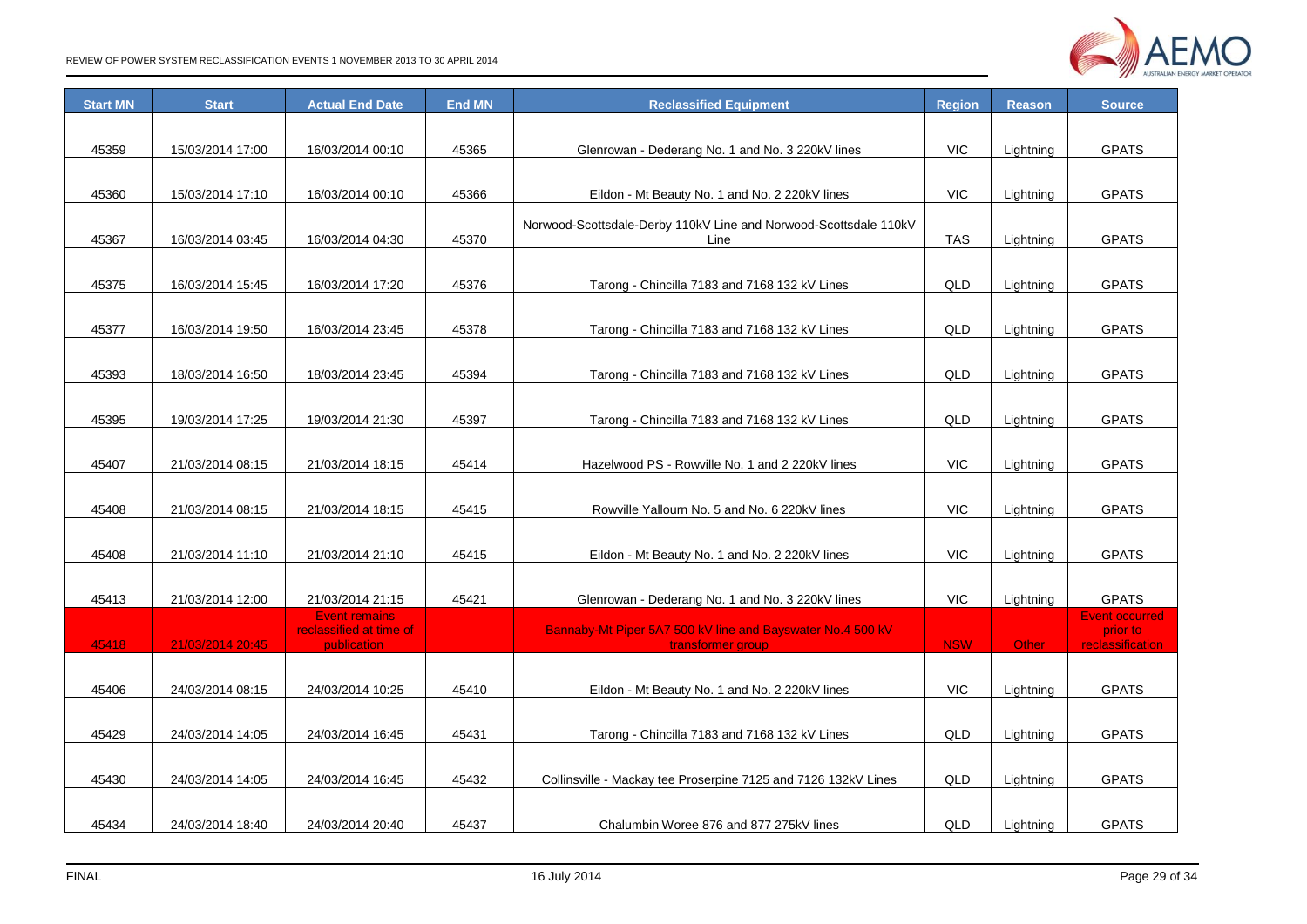

| <b>Start MN</b> | <b>Start</b>     | <b>Actual End Date</b> | <b>End MN</b> | <b>Reclassified Equipment</b>                                                                |            | <b>Reason</b>    | <b>Source</b> |
|-----------------|------------------|------------------------|---------------|----------------------------------------------------------------------------------------------|------------|------------------|---------------|
|                 |                  |                        |               |                                                                                              |            |                  |               |
| 45435           | 24/03/2014 19:05 | 25/03/2014 01:00       | 45438         | Tarong - Chincilla 7183 and 7168 132 kV Lines                                                | QLD        | Lightning        | <b>GPATS</b>  |
|                 |                  |                        |               |                                                                                              |            |                  |               |
| 45446           | 26/03/2014 19:00 | 26/03/2014 20:35       | 45557         | Chalumbin Woree 876 and 877 275kV lines                                                      | QLD        | Lightning        | <b>GPATS</b>  |
|                 |                  |                        |               |                                                                                              |            |                  |               |
| 45463           | 31/03/2014 04:20 | 31/03/2014 06:00       | 45467         | Hazelwood PS - Rowville No. 1 and 2 220kV lines                                              | <b>VIC</b> | Lightning        | <b>GPATS</b>  |
|                 |                  |                        |               |                                                                                              |            |                  |               |
| 45464           | 31/03/2014 04:20 | 31/03/2014 06:00       | 45468         | Eildon - Mt Beauty No. 1 and No. 2 220kV lines                                               | <b>VIC</b> | Lightning        | <b>GPATS</b>  |
|                 |                  |                        |               |                                                                                              |            |                  |               |
| 45465           | 31/03/2014 04:20 | 31/03/2014 06:00       | 45466         | Rowville Yallourn No. 5 and No. 6 220kV lines                                                | <b>VIC</b> | Lightning        | <b>GPATS</b>  |
|                 |                  |                        |               |                                                                                              |            |                  |               |
| 45470           | 31/03/2014 06:45 | 31/03/2014 08:15       | 45471         | Rowville Yallourn No. 5 and No. 6 220kV lines                                                | VIC        | Lightning        | <b>GPATS</b>  |
|                 |                  |                        |               |                                                                                              |            |                  |               |
| 45476           | 31/03/2014 13:25 | 31/03/2014 17:10       | 45478         | Tarong - Chincilla 7183 and 7168 132 kV Lines                                                | QLD        | Lightning        | <b>GPATS</b>  |
|                 |                  |                        |               |                                                                                              |            |                  |               |
| 45496           | 01/04/2014 15:25 | 01/04/2014 17:15       | 45502         | Rowville Yallourn No. 5 and No. 6 220kV lines                                                | VIC        | Lightning        | <b>GPATS</b>  |
|                 |                  |                        |               |                                                                                              |            |                  |               |
| 45497           | 01/04/2014 15:25 | 01/04/2014 17:15       | 45503         | Hazelwood PS - Rowville No. 1 and 2 220kV lines                                              | <b>VIC</b> | Lightning        | <b>GPATS</b>  |
|                 |                  |                        |               |                                                                                              |            |                  |               |
| 45498           | 01/04/2014 16:20 | 01/04/2014 19:10       | 45504         | Heywood to Southeast No.1 and No.2 275 kV lines                                              | <b>VIC</b> | <b>Bushfires</b> | INJI          |
|                 |                  |                        |               |                                                                                              |            |                  |               |
| 45510           | 02/04/2014 22:25 | 03/04/2014 00:35       | 45513         | Rowville Yallourn No. 5 and No. 6 220kV lines                                                | <b>VIC</b> | Lightning        | <b>GPATS</b>  |
|                 |                  |                        |               |                                                                                              |            |                  |               |
| 45511           | 02/04/2014 22:25 | 03/04/2014 00:35       | 45514         | Hazelwood PS - Rowville No. 1 and 2 220kV lines                                              | <b>VIC</b> | Lightning        | <b>GPATS</b>  |
|                 |                  |                        |               |                                                                                              |            |                  |               |
| 45512           | 02/04/2014 23:40 | 03/04/2014 00:35       | 45515         | Eildon - Mt Beauty No. 1 and No. 2 220kV lines                                               | <b>VIC</b> | Lightning        | <b>GPATS</b>  |
|                 |                  |                        |               |                                                                                              |            |                  |               |
| 45529           | 06/04/2014 16:10 | 06/04/2014 17:35       | 45530         | Tarong - Chincilla 7183 and 7168 132 kV Lines                                                | QLD        | Lightning        | <b>GPATS</b>  |
|                 |                  |                        |               |                                                                                              |            |                  |               |
| 45553           | 11/04/2014 15:45 | 11/04/2014 17:30       | 45555         | Glenrowan - Dederang No. 1 and No. 3 220kV lines                                             | <b>VIC</b> | Lightning        | <b>GPATS</b>  |
|                 |                  |                        |               |                                                                                              |            |                  |               |
| 45582           | 21/04/2014 20:25 | 21/04/2014 21:30       | 45583         | Farrell - John Butters 220kV line & Farrell - Rosebery Tee Queenstown<br>- Newton 110kV line | <b>TAS</b> | Lightning        | <b>GPATS</b>  |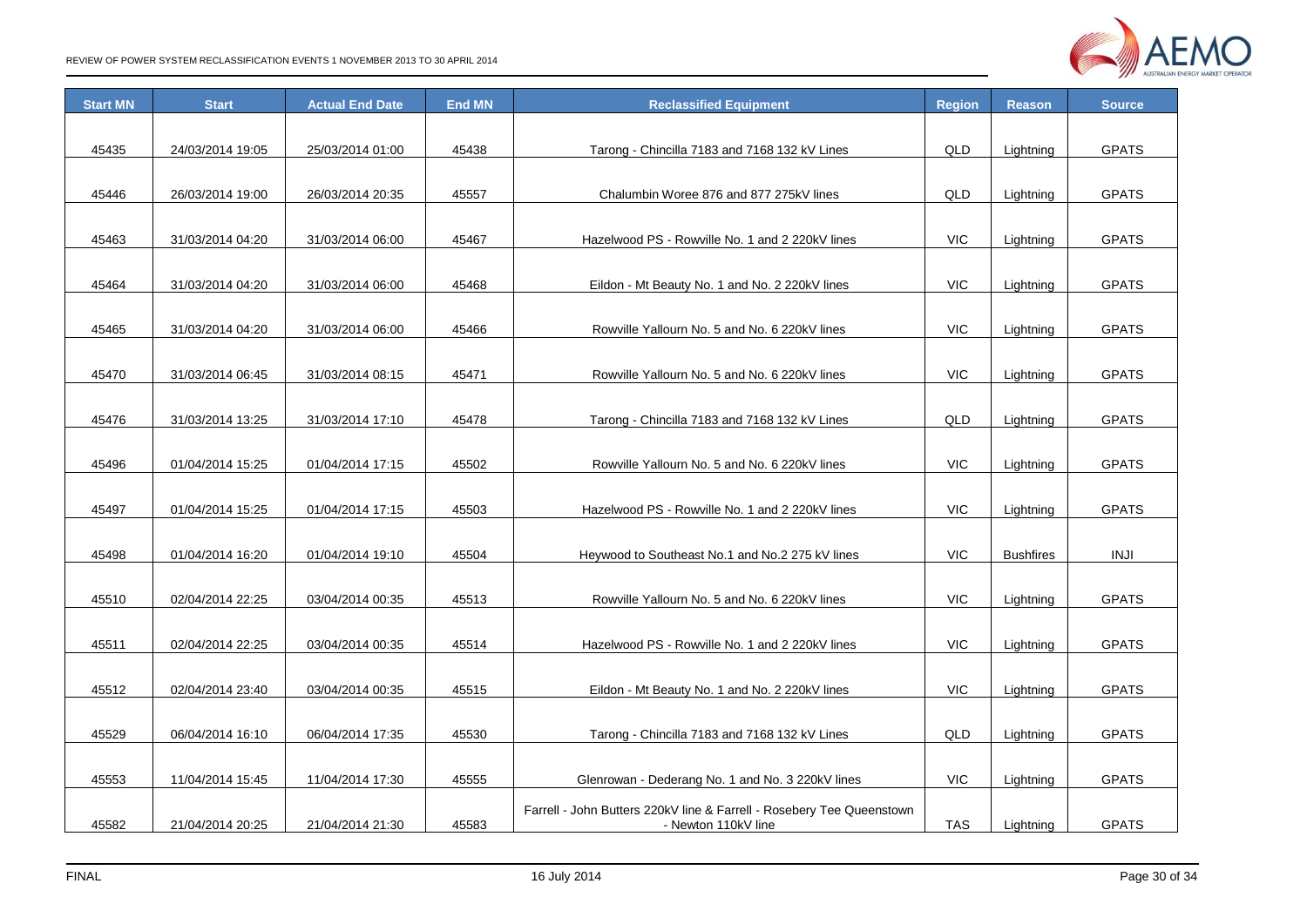

| <b>Start MN</b> | <b>Start</b>     | <b>Actual End Date</b> | <b>End MN</b> | <b>Reclassified Equipment</b>                                                                |            | <b>Reason</b> | <b>Source</b>                     |
|-----------------|------------------|------------------------|---------------|----------------------------------------------------------------------------------------------|------------|---------------|-----------------------------------|
|                 |                  |                        |               |                                                                                              |            |               |                                   |
| 45584           | 22/04/2014 04:40 | 22/04/2014 06:00       | 45587         | George Town - Hadspen No. 1 and No. 2 220kV lines                                            | <b>TAS</b> | Lightning     | <b>GPATS</b>                      |
|                 |                  |                        |               |                                                                                              |            |               |                                   |
| 45586           | 22/04/2014 05:10 | 22/04/2014 06:00       | 45589         | Norwood-Scottsdale-Derby 110kV Line and Norwood-Scottsdale 110kV<br>Line                     | TAS        | Lightning     | <b>GPATS</b>                      |
|                 |                  |                        |               |                                                                                              |            |               |                                   |
| 45591           | 22/04/2014 07:00 | 22/04/2014 08:00       | 45593         | George Town - Hadspen No. 1 and No. 2 220kV lines                                            | <b>TAS</b> | Lightning     | <b>GPATS</b>                      |
|                 |                  |                        |               |                                                                                              |            |               |                                   |
|                 |                  |                        |               |                                                                                              |            |               |                                   |
| 45599           | 22/04/2014 21:55 | 22/04/2014 22:30       | 45601         | Glenrowan - Dederang No. 1 and No. 3 220kV lines                                             | <b>VIC</b> | Lightning     | <b>GPATS</b>                      |
|                 |                  |                        |               |                                                                                              |            |               |                                   |
| 45600           | 22/04/2014 21:55 | 22/04/2014 22:30       | 45602         | Eildon - Mt Beauty No. 1 and No. 2 220kV lines                                               | <b>VIC</b> | Lightning     | <b>GPATS</b>                      |
|                 |                  |                        |               |                                                                                              |            |               |                                   |
| 45603           | 23/04/2014 05:25 | 23/04/2014 06:00       | 45604         | Glenrowan - Dederang No. 1 and No. 3 220kV lines                                             | <b>VIC</b> | Lightning     | <b>GPATS</b>                      |
|                 |                  |                        |               |                                                                                              |            |               |                                   |
| 45610           | 24/04/2014 02:30 | 24/04/2014 04:00       | 45611         | Farrell Reece No. 1 and No. 2 220kV lines                                                    | <b>TAS</b> | Lightning     | <b>GPATS</b>                      |
|                 |                  |                        |               |                                                                                              |            |               | <b>Event occurred</b><br>prior to |
| 45616           | 25/04/2014 07:30 | 22/05/2014 17:40       | 45756         | Redbank-Rothbury No.953 132 kV line                                                          | <b>NSW</b> | Other         | reclassification                  |
|                 |                  |                        |               | At Hazelwood Terminal Station the Rowville Terminal Station 3 line 3                         |            |               | <b>Event occurred</b>             |
| 45620           | 25/04/2014 19:25 | 03/06/2014 09:20       | 45831         | bus 500 kV CB and the Cranbourne Terminal Station 4 line 3 bus 500<br><b>kV CB</b>           | <b>VIC</b> | Other         | prior to<br>reclassification      |
|                 |                  |                        |               |                                                                                              |            |               |                                   |
| 45623           | 26/04/2014 04:15 | 26/04/2014 05:40       | 45627         | Farrell - John Butters 220kV line & Farrell - Rosebery Tee Queenstown<br>- Newton 110kV line | <b>TAS</b> | Lightning     | <b>GPATS</b>                      |
|                 |                  |                        |               |                                                                                              |            |               |                                   |
| 45622           | 26/04/2014 04:25 | 26/04/2014 05:40       | 45626         | Farrell Reece No. 1 and No. 2 220kV lines                                                    | <b>TAS</b> | Lightning     | <b>GPATS</b>                      |
|                 |                  |                        |               |                                                                                              |            |               |                                   |
|                 |                  |                        |               |                                                                                              |            |               |                                   |
| 45625           | 26/04/2014 05:10 | 26/04/2014 07:10       | 45632         | Farrell - Sheffield No. 1 and No. 2 220kV lines                                              | <b>TAS</b> | Lightning     | <b>GPATS</b>                      |
|                 |                  |                        |               |                                                                                              |            |               |                                   |
| 45628           | 26/04/2014 06:15 | 26/04/2014 07:05       | 45631         | Chapel St - Liapootah No. 1 and No. 2 220kV lines                                            | <b>TAS</b> | Lightning     | <b>GPATS</b>                      |
|                 |                  |                        |               |                                                                                              |            |               |                                   |
| 45629           | 26/04/2014 06:30 | 26/04/2014 07:50       | 45633         | George Town - Hadspen No. 1 and No. 2 220kV lines                                            | <b>TAS</b> | Lightning     | <b>GPATS</b>                      |
|                 |                  |                        |               | Norwood-Scottsdale-Derby 110kV Line and Norwood-Scottsdale 110kV                             |            |               |                                   |
| 45630           | 26/04/2014 06:45 | 26/04/2014 08:40       | 45634         | Line                                                                                         | TAS        | Lightning     | <b>GPATS</b>                      |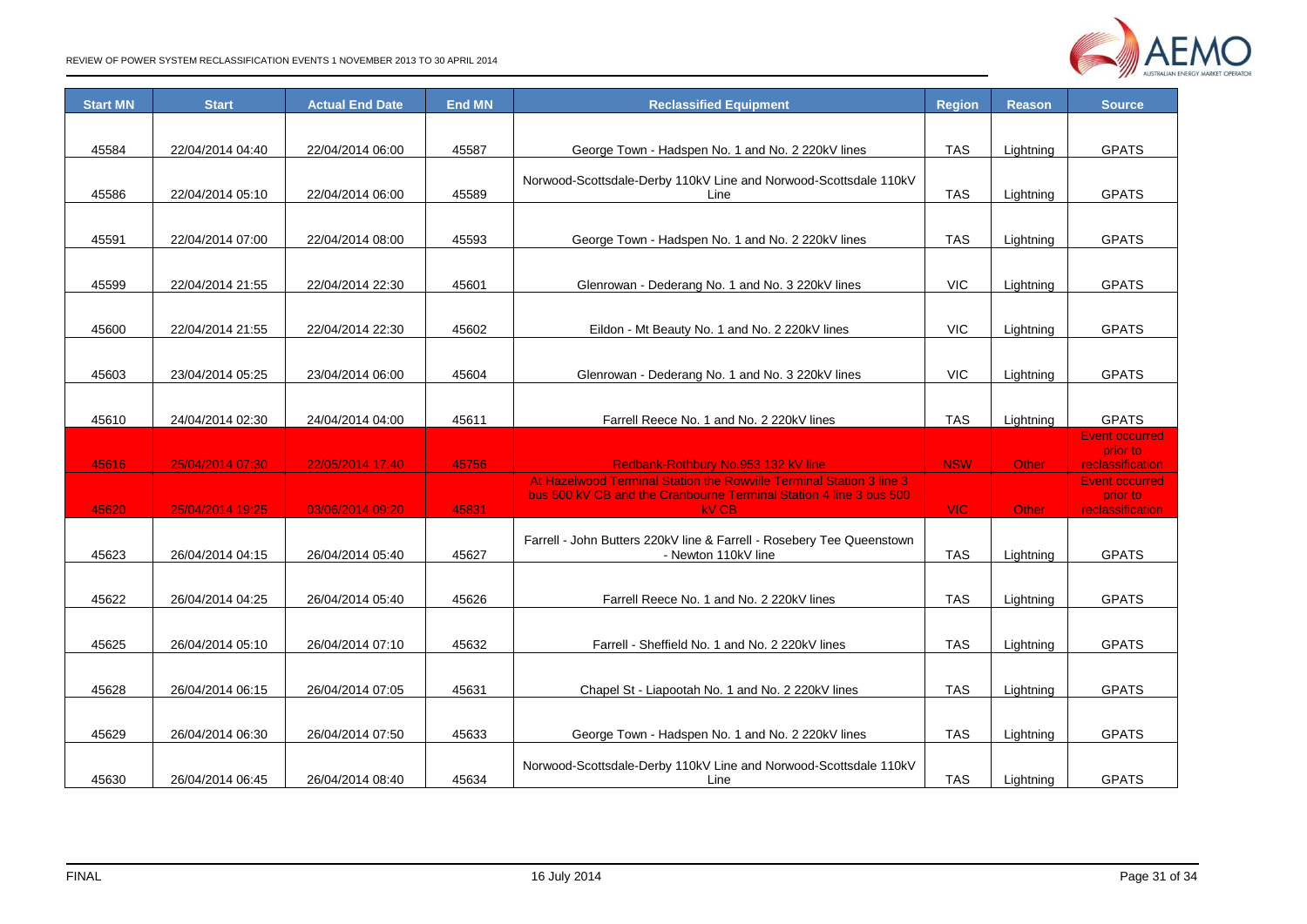

## **8 Non-credible Contingency Events**

Table 5 Actual non-credible contingencies from 1 November 2013 from 30 April 2014.

<span id="page-31-1"></span><span id="page-31-0"></span>

| Date of<br>contingency | <b>Description</b>                                                                                                          | <b>Region</b> | <b>Reason</b> | Was the contingency<br>then reclassified? | <b>Comments</b>                                                                                                                                                                                  |
|------------------------|-----------------------------------------------------------------------------------------------------------------------------|---------------|---------------|-------------------------------------------|--------------------------------------------------------------------------------------------------------------------------------------------------------------------------------------------------|
| 12/11/2013 13:10       | Trip of all Lake Bonney windfarms                                                                                           | <b>SA</b>     | Other         | <b>No</b>                                 | Inadvertent transformer trip during planned outage at Mayurra. Assessed as<br>unlikely to reoccur                                                                                                |
| 14/11/2013 15:25       | Trip of Ross 275 kV No. 2 Busbar                                                                                            | QLD           | Other         | <b>No</b>                                 | Failed CT caused busbar trip. Assessed as unlikely to reoccur                                                                                                                                    |
| 17/11/2013 06:40       | Trip of Sydney West A2 330kV bus<br>and Sydney West - Liverpool (30)<br>330kv line                                          | <b>NSW</b>    | Other         | No                                        | Incorrect isolation during a planned outage caused busbar trip. Assessed as<br>unlikely to reoccur                                                                                               |
| 18/11/2013 17:30       | Trip of Murray-Lower Tumut No.66<br>330 kV Transmission Line at Murray<br>End                                               | <b>NSW</b>    | Other         | No                                        | Inadvertent trip during planned outage caused trip of transmission line.<br>Assessed as unlikely to reoccur                                                                                      |
| 19/11/2013 16:00       | Trip of Robertstown-Tungkillo 275 kV<br><b>Line at Tungkillo End</b>                                                        | <b>SA</b>     | Other         | <b>Yes</b>                                | Inadvertent trip caused by faulty protection relay resulted in line opening at<br>one end. Event reclassified while cause was being investigated                                                 |
| 21/11/2013 22:10       | Trip of Woodlawn Windfarm and<br>Capital Hill Windfarm                                                                      | <b>NSW</b>    | Other         | <b>No</b>                                 | Transformer protection tripped wind farms. Assessed as unlikely to reoccur                                                                                                                       |
| 23/11/2013 12:50       | Simultaneous trip Norwood-<br>Scottsdale-Derby and Norwood-<br>Scottsdale 110kV Lines                                       | <b>TAS</b>    | Lightning     | No                                        | Lightning strike caused simultaneous trip of double circuit, single tower<br>transmission lines - Now classified Vulnerable lines                                                                |
| 01/12/2013 08:00       | Trip of Davenport-Bungama-Blyth-<br><b>Para 275 kV Transmission Lines</b>                                                   | <b>SA</b>     | Other         | <b>Yes</b>                                | Failed CT at Bungama caused trip of 3 lines (Bungama - Davenport, Blyth<br>West - Bungama, Blyth West - Para). Event was reclassified while cause of<br>incident was being investigated          |
| 11/12/2013 07:45       | Trip of Upper Tumut Substation 5A1<br>and 5B Busbars                                                                        | <b>NSW</b>    | Other         | No                                        | Switching error caused busbar trip. Assessed as unlikely to reoccur                                                                                                                              |
| 14/12/2013 07:50       | Trip of Vales Point No.2 330/132 kV<br>transformer and Vales Point - Morisset<br>- Ourimbah 957 132kV transmission<br>line. | <b>NSW</b>    | <b>Other</b>  | <b>Yes</b>                                | Inadvertent trip of transformer for a fault on transmission line caused by faulty<br>protection scheme. Event reclassified while cause was being investigated                                    |
| 18/12/2013 06:45       | Trip of Cathedral Rocks Wind Farm                                                                                           | <b>SA</b>     | Other         | No                                        | Incorrect Runback Server signal sent to trip Cathederal Rocks Wind Farm.<br>Assessed as unlikely to reoccur                                                                                      |
| 21/12/2013 04:05       | Trip of Greenbank - Molendinar 275<br>kV Transmission Line at Greenbank<br><b>Fnd</b>                                       | QLD           | Other         | No                                        | Inadvertent trip caused by faulty protection relay. Assessed as unlikely to<br>reoccur                                                                                                           |
| 23/12/2013 08:55       | Simultaneous Trip of both Millmerran<br>PS Units 1 and 2                                                                    | QLD           | Other         | No                                        | Communication failure caused trip of generating units. Assessed as unlikely to<br>reoccur                                                                                                        |
| 05/01/2014 09:50       | Trip Rowville Yallourn 220 kV Line and<br>Multiple WFs 5 Jan 2014                                                           | <b>VIC</b>    | Other         | No                                        | Single phase-earth fault caused trip of Rowville - Yallourn No. 8 275 kV<br>transmission line. Assessed as unlikely to reoccur                                                                   |
| 06/01/2014 05:50       | Trip of the Tarong - Chinchilla 132kV<br>lines (feeders 7183 and 7168)                                                      | QLD           | Lightning     | <b>Yes</b>                                | Trip of Tarong - Chinchilla 132 kV lines (7183 and 7168) caused by lightning.<br>Reclassified while cause was being investigated. Lines now classified as<br>Vulnerable                          |
| 07/01/2014 09:00       | Trip MOPS-HYTS-APD 500kV Line<br>and two APD potlines                                                                       | <b>VIC</b>    | Other         | <b>Yes</b>                                | Inadvertent trip of APD potlines due to under voltage. Event permanently<br>reclassified as a credible contingency as AEMO considers this event likely to<br>reoccur given similar circumstances |
| 14/01/2014 18:35       | Trip of South Morang to Thomastown<br>No.2 220kV Line at Thomastown end                                                     | <b>VIC</b>    | Other         | No                                        | Inadvertent trip caused by faulty protection relay. Assessed as unlikely to<br>reoccur                                                                                                           |
| 15/01/2014 22:05       | <b>Trip of Horsham-Redcliffs and Kerang-</b><br>Wemen 220 kV transmission lines                                             | <b>VIC</b>    | Other         | <b>Yes</b>                                | Inadvertent trip of Horsham - Redcliffs 220 kV line caused by bushfire smoke.<br>Inadvertent trip of Kerang - Wemen 220 kV line caused by incorrect operation                                    |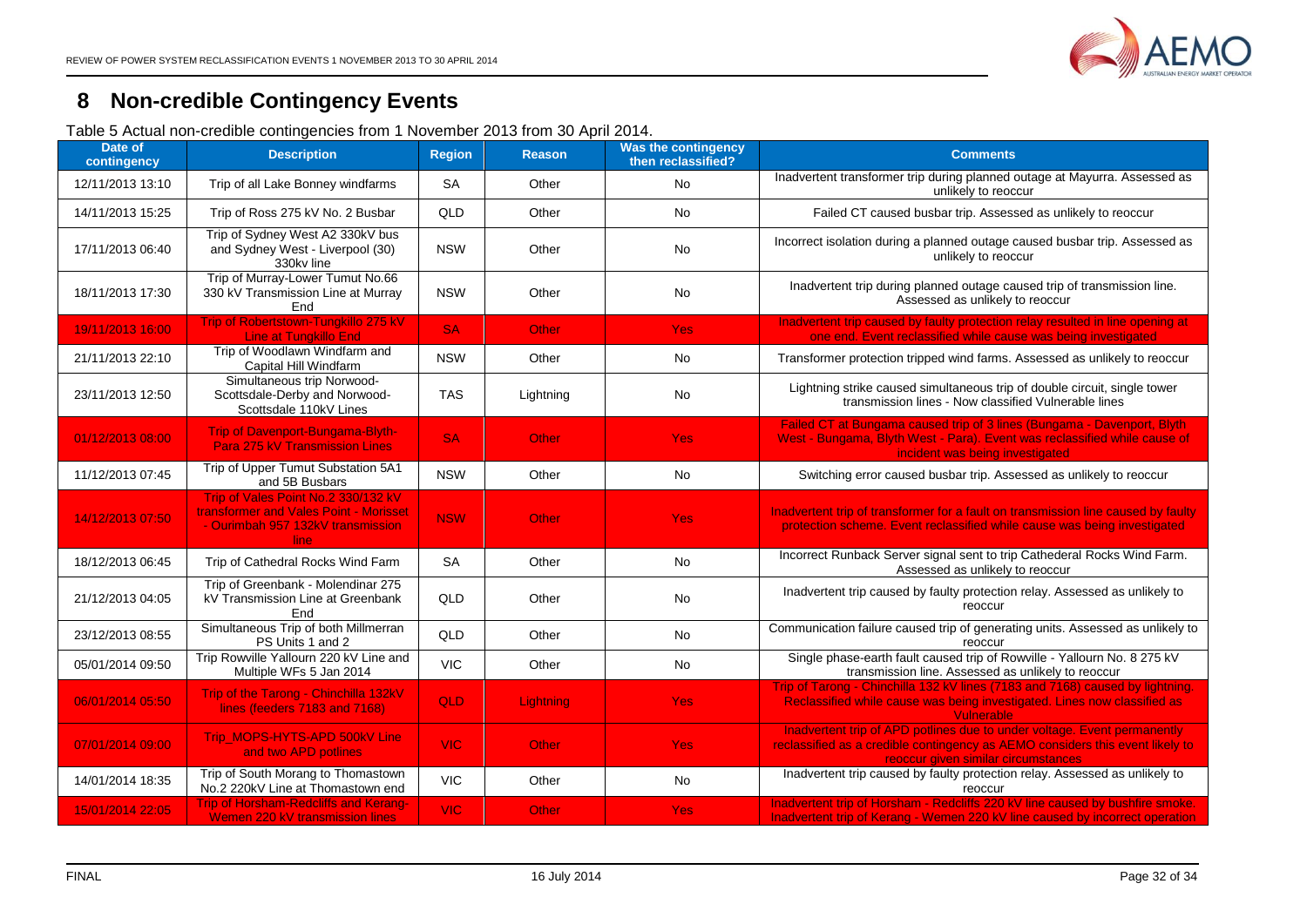

| Date of<br>contingency | <b>Description</b>                                                                                                                 | <b>Region</b> | <b>Reason</b> | <b>Was the contingency</b><br>then reclassified? | <b>Comments</b>                                                                                                                                                                                                                     |
|------------------------|------------------------------------------------------------------------------------------------------------------------------------|---------------|---------------|--------------------------------------------------|-------------------------------------------------------------------------------------------------------------------------------------------------------------------------------------------------------------------------------------|
|                        |                                                                                                                                    |               |               |                                                  | of protection. Event reclassified while cause was being investigated                                                                                                                                                                |
| 15/01/2014 22:10       | Trip of Hazelwood - Morwell 220 kV<br>transmission line at the Hazelwood<br><b>End</b>                                             | VIC:          | <b>Other</b>  | Yes:                                             | The cause for the opening of the circuit breaker at Hazlewood could not be<br>identified. Reclassified until confirmation that the cause could not be identified.                                                                   |
| 22/01/2014 06:35       | Trip of the Rowville-Thomastown<br>220kV Line at the Rowville End                                                                  | <b>VIC</b>    | Other         | No                                               | Inadvertent operation of protection relay caused trip of transmission line.<br>Assessed as unlikely to reoccur                                                                                                                      |
| 22/01/2014 15:55       | Trip of T12 Kilkivian 132kV busbar                                                                                                 | QLD           | Other         | No.                                              | Cause unknown - lightning storms in area                                                                                                                                                                                            |
| 29/01/2014 08:10       | Trip of Cultana North 132kV Bus and<br>Cultana-Whyalla Terminal No. 2<br>132kV Line at Whyalla Terminal end                        | <b>SA</b>     | Other         | No                                               | Failed CT caused busbar trip. Assessed as unlikely to reoccur                                                                                                                                                                       |
| 29/01/2014 13:45       | Trip of Ringwood No.2 220kV Bus                                                                                                    | <b>VIC</b>    | Other         | No                                               | Inadvertent operation of protection relay caused trip of transmission line.<br>Assessed as unlikely to reoccur                                                                                                                      |
| 03/02/2014 00:30       | Trip of Eraring-Kemps Creek 500 kV<br>line at Kemps Creek End                                                                      | <b>NSW</b>    | <b>Other</b>  | <b>Yes</b>                                       | Inadvertent trip of Eraring - Kemps Creek 500 kV line caused by faulty<br>protection relay. Event reclassified while cause was investigated                                                                                         |
| 07/02/2014 10:30       | Trip of Three 500 kV Circuit Breakers<br>at Hazelwood Terminal Station                                                             | <b>VIC</b>    | Other         | No                                               | Inadvertent trip of 3 circuit breakers caused by faulty protection relay.<br>Assessed as unlikely to reoccur                                                                                                                        |
| 17/02/2014 17:00       | <b>Simultaneous trip of Roma Generators</b><br>$7$ and $8$                                                                         | <b>QLD</b>    | <b>Other</b>  | <b>Yes</b>                                       | Both generators unable to ride through a fault. Event permanently reclassified<br>as a credible contingency as AEMO considers this event likely to reoccur for a<br>similar fault                                                   |
| 26/02/2014 11:45       | Trip of H11 NEBO No 1 132kV Bus                                                                                                    | QLD           | Other         | <b>No</b>                                        | Inadvertent operation of busbar protection. Assessed as unlikely to reoccur                                                                                                                                                         |
| 19/03/2014 17:50       | <b>Trip of Bayswater No.4 Unit.</b><br><b>Generator Transformers 4A, 4B and</b><br>Bannaby to Mount Piper 5A7 500kV<br><b>line</b> | <b>NSW</b>    | <b>Other</b>  | <b>Yes</b>                                       | Inadvertent trip of Bannaby - Mt Piper 5A7 500 kV transmission line caused by<br>lightning. Event reclassified while cause is being investigated                                                                                    |
| 26/03/2014 10:55       | Trip of NEBO No1 275kV Bus                                                                                                         | QLD           | Other         | <b>No</b>                                        | Inadvertent operation of busbar protection. Assessed as unlikely to reoccur                                                                                                                                                         |
| 30/03/2014 21:35       | Trip of Calvale No.2 275 kV busbar<br>and Calvale-Halys 8810 and 8811 - 30<br>Mar 2014                                             | QLD           | Other         | No                                               | Failed CT caused busbar trip. Assessed as unlikely to reoccur                                                                                                                                                                       |
| 04/04/2014 06:30       | Trip of Jeeralang - Morwell 220kV line<br>and Morwell 66kV bus section 1                                                           | <b>VIC</b>    | Other         | No                                               | Protection failed to clear line fault. Was cleared later by busbar protection<br>when the live conductors fell onto the Busbar. Assessed as unlikely to reoccur                                                                     |
| 06/04/2014 10:50       | Trip of H63 Tebar Creek No.2 132kV<br><b>Bus</b>                                                                                   | QLD           | Other         | No                                               | Inadvertent operation of busbar protection. Assessed as unlikely to reoccur                                                                                                                                                         |
| 06/04/2014 15:05       | Trip of H63 Teebar Creek No.2 132kV<br>Bus - second event                                                                          | QLD           | Other         | <b>No</b>                                        | Inadvertent operation of busbar protection. Assessed as unlikely to reoccur                                                                                                                                                         |
| 23/04/2014 22:55       | Trip of H13 Ross to H32 Chalumbin<br>858 275kV Line at the H13 Ross end<br>only                                                    | QLD           | Other         | No                                               | Inadvertent operation of protection relay caused trip of transmission line.<br>Assessed as unlikely to reoccur                                                                                                                      |
| 25/04/2014 07:30       | Trip of 953 Redbank to Rothbury 132<br><b>kV line and Redbank Unit</b>                                                             | <b>NSW</b>    | Other         | <b>Yes</b>                                       | Inadvertent trip of Redbank unit caused by lightning. Cause of the trip of the<br>953 Redbank - Rothbury 132 kV transmission line is unknown. Event is<br>reclassified as a credible contingency while cause was being investigated |
| 25/04/2014 19:25       | Trip of No. 3 500kV Busbar at<br><b>Hazlewood TS</b>                                                                               | <b>VIC</b>    | Other         | <b>Yes</b>                                       | The cause of the inadvertent trip of the busbar could not be identified. Event<br>reclassified while cause of the event was being investigated                                                                                      |